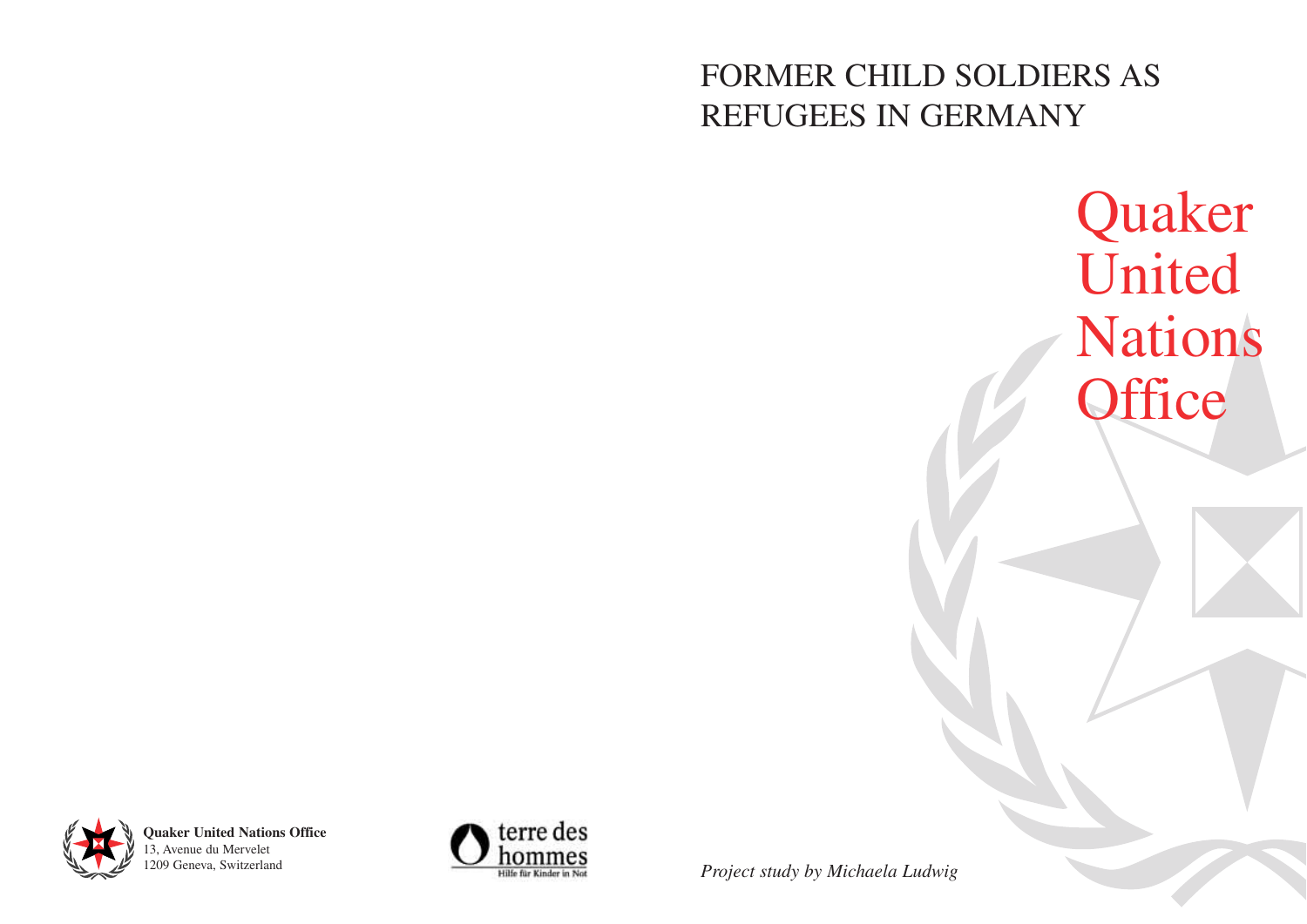## Former Child Soldiers as Refugees in Germany

Project study by Michaela Ludwig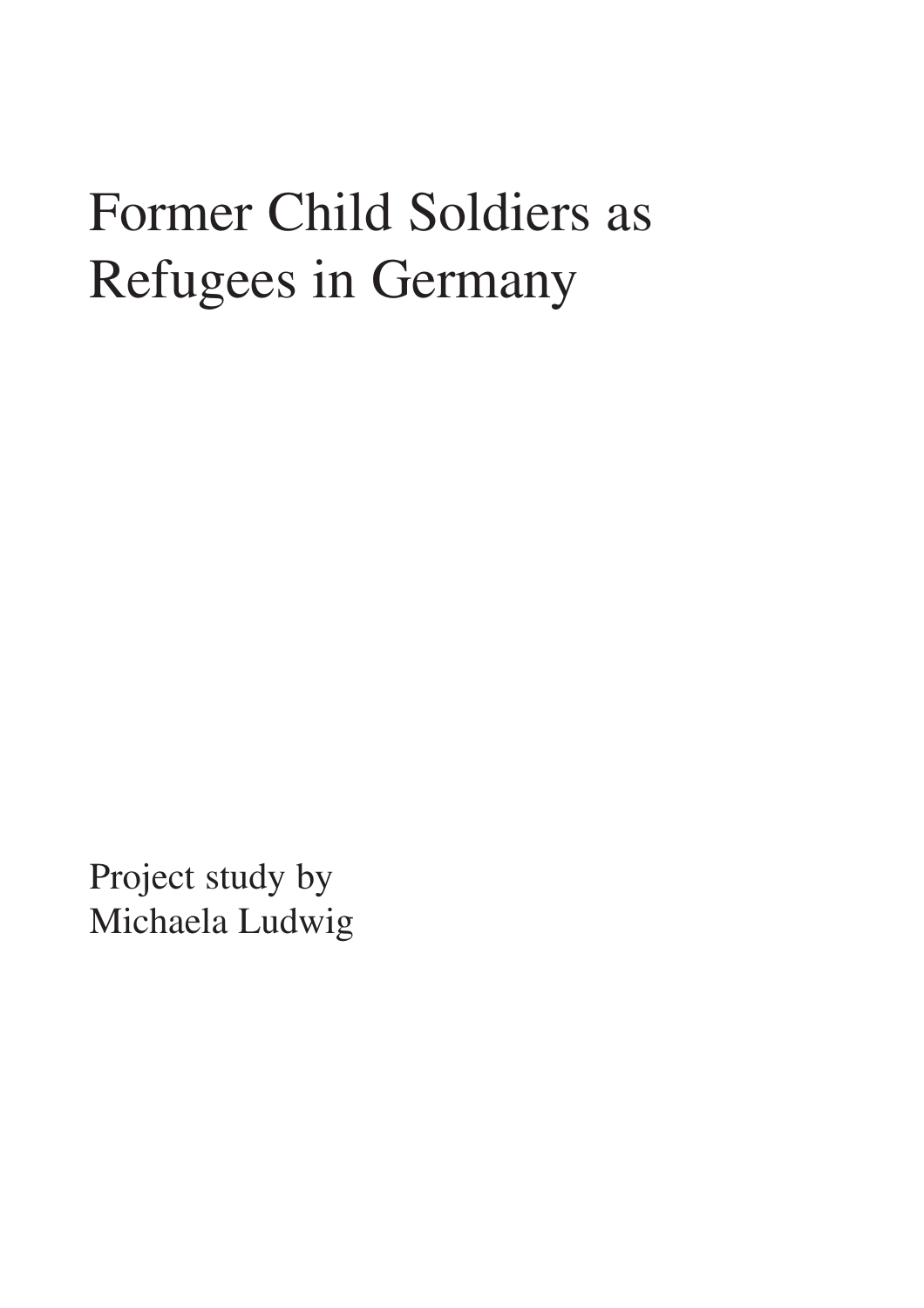#### **English Edition**

Quaker United Nations Office 13, Avenue du Mervelet 1209 Geneva Switzerland

Tel.: 0041 22 748 48 00 Fax: 0041 22 748 48 19 Email: quno@quno.ch Internet: www.quno.org

Revised and with a new introduction by Rachel Brett, Representative (Human Rights and Refugees), Quaker UN Office, Geneva

**Editor**

Rebecca Kmentt **Translation** Rebecca Kmentt

#### **German Edition (Original)**

terre des hommes Bundesrepublik Deutschland e.V. Hilfe für Kinder in Not Postfach 4126 49031 Osnabrück

Tel: 0049 541 7101-0 Fax 0049 541 707233 Email info@tdh.de Internet: www.tdh.de

Spendenkonto 700 800 700 Volksbank Osnabrück eG BLZ 265 900 25

**Editors** Andreas Rister Albert Riedelsheimer **Editorial assistant** Cornelia Dernbach

#### **Author**

#### **Michaela Ludwig**

Born 1969, studied German Literature and Sociology in Marburg and Hamburg. She has worked with unaccompanied refugee minors, travelling twice to Uganda to research the political situation and deployment of child soldiers in Northern Uganda. She lives and works in Hamburg as a freelance journalist with a special focus on child soldiers.

Contact details: michaelaludwig@hotmail.com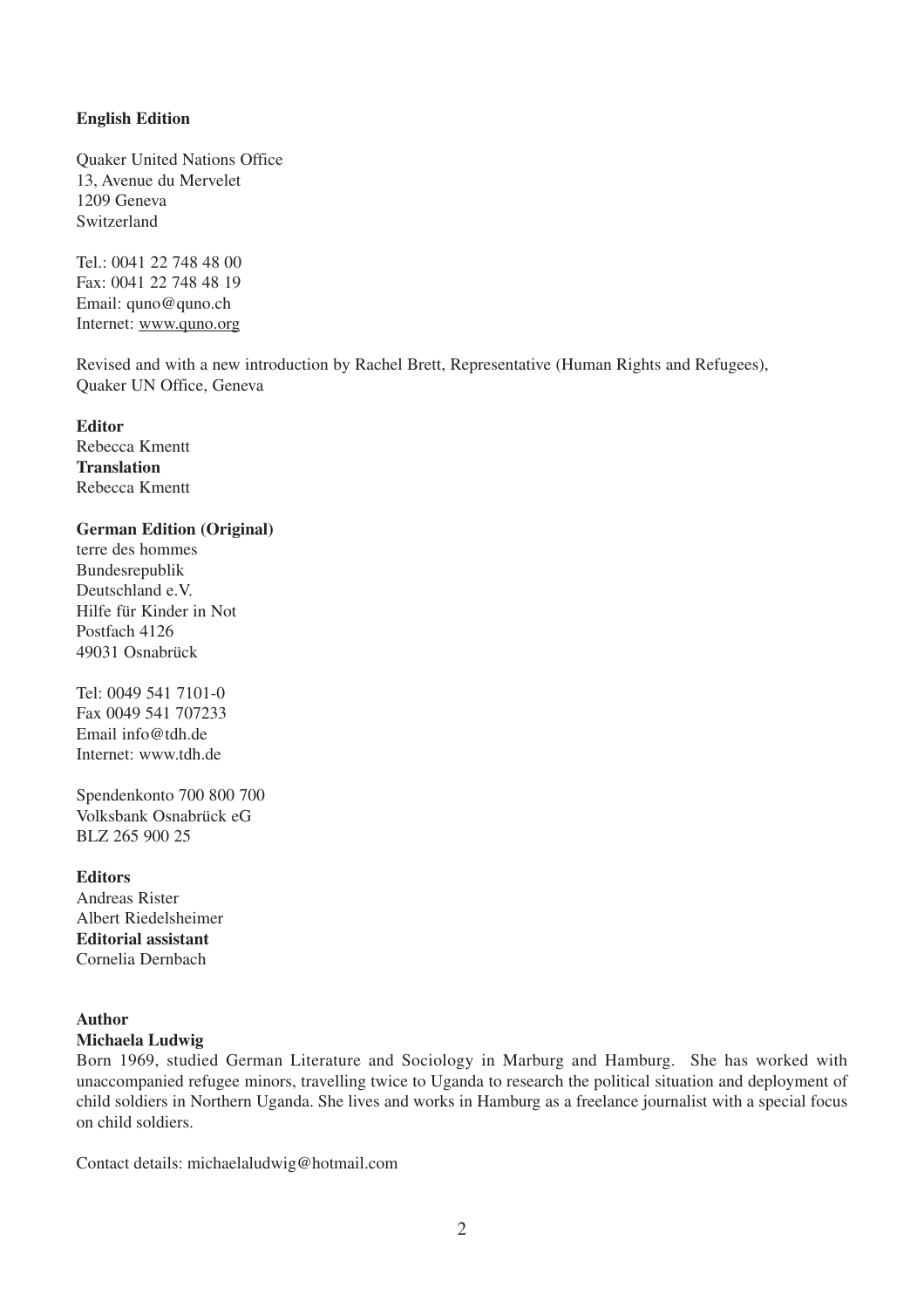### Contents

| 1. Introduction to English edition              |        |  |  |
|-------------------------------------------------|--------|--|--|
| 2. Executive summary of the German edition      | 5      |  |  |
| 3. Child soldiers worldwide –                   |        |  |  |
| a brief overview                                | 7      |  |  |
| Definitions                                     | 7      |  |  |
| Child Soldiers in the political context         | 8<br>9 |  |  |
| Psychosocial situation of former child soldiers |        |  |  |
| 4. Interviews with child soldiers               | 10     |  |  |
| L. Life before recruitment –                    |        |  |  |
| who becomes a child soldier?                    | 10     |  |  |
| Children from conflict zones                    | 10     |  |  |
| Children from poor or disadvantaged             |        |  |  |
| groups in society                               | 10     |  |  |
| Children who have been left by or separated     |        |  |  |
| from their parents                              | 11     |  |  |
| <b>II. Recruitment</b>                          | 11     |  |  |
| Forced recruitment                              | 11     |  |  |
| Voluntary recruitment                           | 12     |  |  |
| Escape from recruitment                         | 12     |  |  |
| <b>III.</b> Life as a soldier                   | 12     |  |  |
| Daily routine                                   | 12     |  |  |
| <b>Duties</b>                                   | 13     |  |  |
| <b>IV. Treatment as soldiers</b>                | 14     |  |  |
| Subjugation                                     | 14     |  |  |
| Punishment                                      | 16     |  |  |
| Injury and medical care                         | 17     |  |  |
| Treatment during captivity                      | 17     |  |  |
| V. Experiences as soldiers                      | 17     |  |  |
| Experience in conflict                          | 17     |  |  |
| Personal activities                             | 17     |  |  |
|                                                 |        |  |  |

| VI. Self-image of child soldiers        | 18 |
|-----------------------------------------|----|
| VII. Desertion of the group             | 20 |
| <b>VIII. Flight to Germany</b>          | 21 |
| Route to Germany                        | 21 |
| Hopes and fears                         | 21 |
| IX. Former child soldiers in the asylum |    |
| procedure                               | 22 |
| X. Coping with insecure status          | 23 |
| <b>XI. Rehabilitation</b>               | 24 |
| Physical and emotional well-being       | 24 |
| Trauma and recovery                     | 25 |
| <b>XII.</b> Social integration          | 27 |
| Accommodation, community                | 27 |
| Education, job training                 | 28 |
| Social interaction                      | 29 |
| Exile and Life plans                    | 30 |
| 5. Conclusion and recommendations       | 32 |
| The situation of child soldiers and     |    |
| the consequences                        | 32 |
| Psychosocial care                       | 32 |
| <b>Annex: Methodology</b>               | 34 |
| Methods of investigation                | 34 |
| Interview partners                      | 34 |
| Goal of the investigation               | 35 |
| Duration of the investigation           | 35 |
| Investigation materials                 | 35 |
| <b>Bibliography</b>                     | 36 |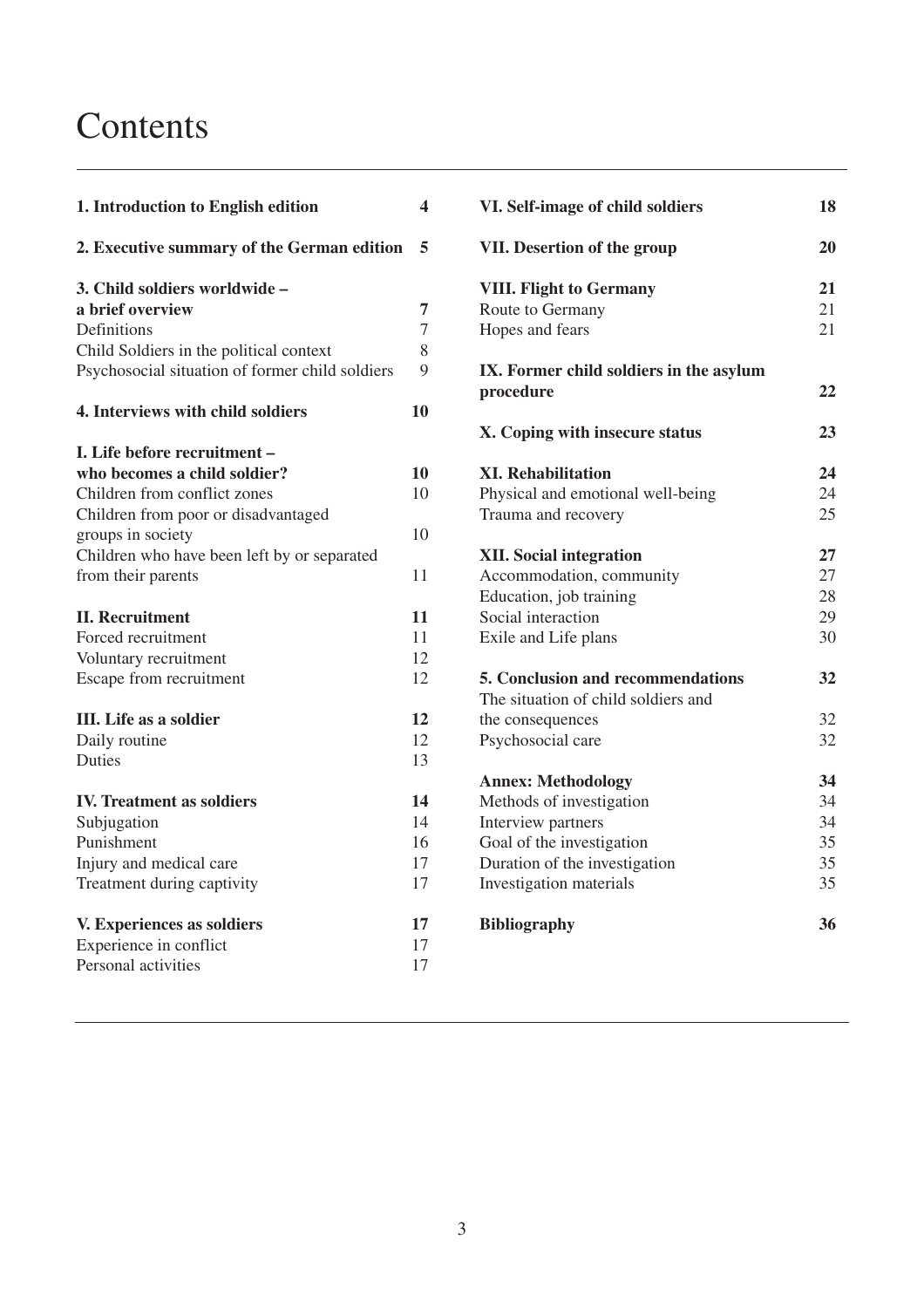## 1. Introduction to the English Edition

This research was undertaken in the specific context of Germany with its particular asylum procedures and restrictive interpretation of "persecution" in relation to those refusing to serve in or deserting from armed forces or groups. One of the reasons for doing it was that in January 2004, Germany was reporting on its implementation of the Convention on the Rights of the Child to which it is a party.

The research was successful in its immediate objective of bringing this problem to the attention of the Committee on the Rights of the Child. In its Concluding Observations on Germany, the Committee stated its concern that "refugee children between 16 and 18 years do not benefit from the rights included in the Youth Welfare Act" and that "recruitment of children as soldiers is not accepted as a child specific persecution in the asylum procedure". In consequence it went on to recommend that Germany "take all necessary measures to (a) fully apply the provisions of the Youth Welfare Act to all refugee children below the age of 18 years; … (c) consider the recruitment of children as soldiers as a child specific persecution to be accepted in asylum procedures".<sup>1</sup>

However, the Quaker UN Office, Geneva, believes that the findings of this pioneering research on the experience of former child soldiers in seeking asylum deserve broader consideration. Not only do the interviews of these former child soldiers – all in this instance boys – show the nature and impact of their experience as child soldiers, but also its after-effects. In particular, it highlights the problems which such young people face in articulating an asylum claim, in coping with the requirements of the authorities and the uncertain outcomes. This "suspended animation" leaves them unable to settle into a new society and a normality, as well as unable to come to terms with their past – both as perpetrators and victims of violence. These are not specific to one country or one asylum system, and all Governments, care workers and non-governmental organisations into whose remit they fall are urged to read and consider the implications of this study, and to seek ways to better address the problems and issues identified in it.

At the same time, the research begins to shine a light on the hidden world of former child soldiers in the sense that many are reluctant to identify themselves as such in their asylum claims because of their fears about the response and their difficulty to speaking about their experiences. Those who are known to be former child soldiers are, therefore, very much the tip of the iceberg. This is an area which could benefit from further research, as well as action, in relation to both boy and girl former child soldiers.

Of course, it would be even better if there was no need for consideration of this issue at all because these children were able to live in their own countries without having to become child soldiers with all its direct and indirect consequences.

Since it is intended for a broader audience, this English edition does not include the detailed discussion on the German asylum law and process which was in the original. However, while noting that all the interviewees were child soldiers strictu senso, that is they were under 18 years of age at the time of their recruitment, since nearly half were 18 or over at the time of interview, the English edition retains the use of the term "youth" and similar from the German edition.

Concluding Observations of the Committee on the Rights of the Child: Germany (CRC/C/15/Add. 226), 30 January 2004, paras 54 and 55.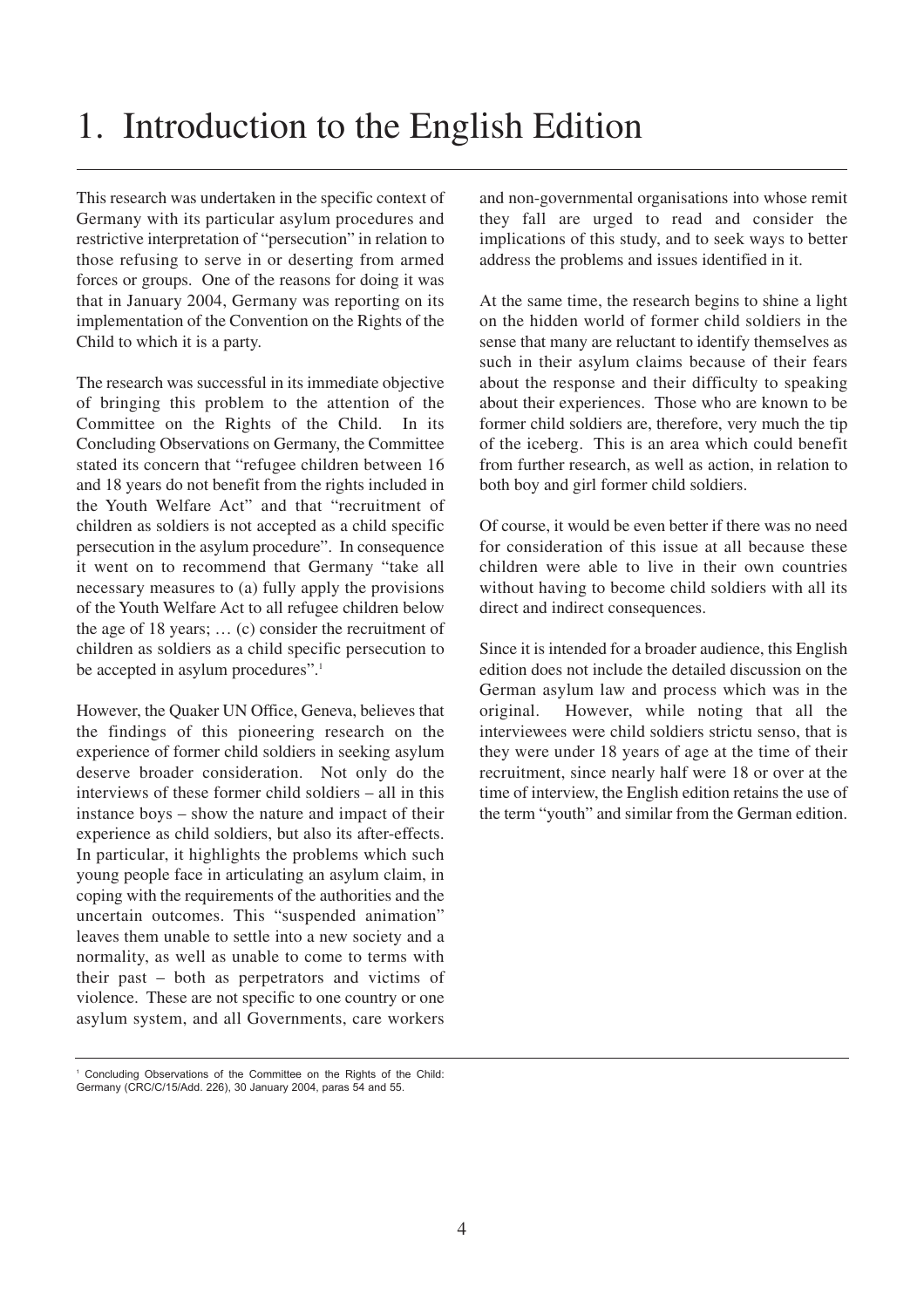The interest of the German public in the topic of child soldiers reached its peak during the discussion in the German Parliament about whether or not the German Government should send the Bundeswehr (German Army) to the Democratic Republic of Congo (DRC), a conflict which is well-known for its 12,000 child soldiers fighting for the various armed groups operating in this Central African country. However, the German public in general is not aware that  $300-500$  former child soldiers<sup>2</sup> are already living in Germany as so-called "separated children"<sup>3</sup>.

Once recruited, a child soldier has little chance of escaping from the armed forces without being hunted down and most likely killed by his former comrades. The career of a child soldier normally ends with his or her death, captivity, serious injuries or – which is rare – peace talks and discharge. Only a very small number of child soldiers succeed in escaping from their troops and making their way to a place where they are safe, for example, the Federal Republic of Germany.

This study, entitled "Former Child Soldiers as Refugees in Germany", is the first of its kind to focus on the group of former child soldiers and survey the experiences and circumstances in which they are living in Germany with a view to assessing the needs of this extremely vulnerable group of young persons. The study is based on eleven narrative interviews with male former child soldiers from Sierra Leone, Democratic Republic of Congo, Angola, Sri Lanka, Eritrea, Afghanistan and Senegal, who were recruited at ages between seven and seventeen years and who served for between one month and eight years. According to the "Cape Town Principles" a child soldier is *"any person under 18 years of age who is part of any kind of regular or irregular armed force or armed group in any capacity, including but not limited to cooks, porters, messengers and anyone accompanying such groups, other than family members. The definition includes girls recruited for*

*sexual purposes and for forced marriage. It does not, therefore, only refer to a child who is carrying or has carried arms4 ."*

The majority of the former child soldiers suffer seriously from the loss of their families. Many of them witnessed the murder of their parents and the abduction of brothers and sisters, while they were also abducted. A small number of the persons interviewed joined the armed forces voluntarily, either because they were orphans and were seeking food, clothing and shelter or because they were looking for adventure. Being in Germany most of the former child soldiers are still haunted by throughts about whether their family members are still alive and where they might be living. They also stress the loss of their childhood and the lack of educaion, and they blame this, above all, for their lack of prospects for the future.

Many of the former child soldiers were seriously wounded and still suffer from these injuries. Their duties in the armed forces ranged from fighting to unskilled work, such as washing clothes, cooking, fetching water, etc. They also worked as slave labourers or overseers in diamond mines. They felt like slaves and through brain-washing, ill-treatment, subjection and punishment they learned to obey orders. They were sent into battle high on drugs, alcohol and magic rituals to make them bold and give them courage. In this way victims became perpetrators. After combat, when they were sober again, they started feeling guilty about murdering, ill-treating people and raping women. In turn, when they were captured by the enemy they were themselves ill-treated.

After escaping from the armed forces and eventually arriving in Germany, the former child soldier goes through a very delicate stage, being highly vulnerable. He badly needs to be given immediate psychosocial support in order to prevent re-traumatisation. He needs to find a person he can relate to and has to build

<sup>&</sup>lt;sup>2</sup> According to a rough estimate of the Katholische Jugendsozialwerk München (Catholic Youth Social Work Group in Munich) who believe that approximately 4 percent of all unaccompanied refugee minors in Germany are former child soldiers.

<sup>&</sup>lt;sup>3</sup> According to the "Separated Children in Europe Programme", separated children are "children under 18 years of age who are outside their country of origin and separated from both parents, or their previous legal / customary caregiver." Separated Children in Europe Programme: Statement of Good Practice. Genevaf 1999.

<sup>4</sup> Cape Town Principles and Best Practices on the Prevention of Recruitment of Children into the Armed Forces and on Demobilization and Social Reintegration of Child Soldiers in Africa, adopted by the Participants in the Symposium on the Prevention of Recruitment of Children into the Armed Forces and Demobilization and Social Reintegration of Child Soldiers in Africa, organized by UNICEF in cooperation with the NGO-Sub-Group of the NGO Working Group on the Convention on the Rights of the Child, Cape Town, April 1997, (UNICEF, New York, 1999).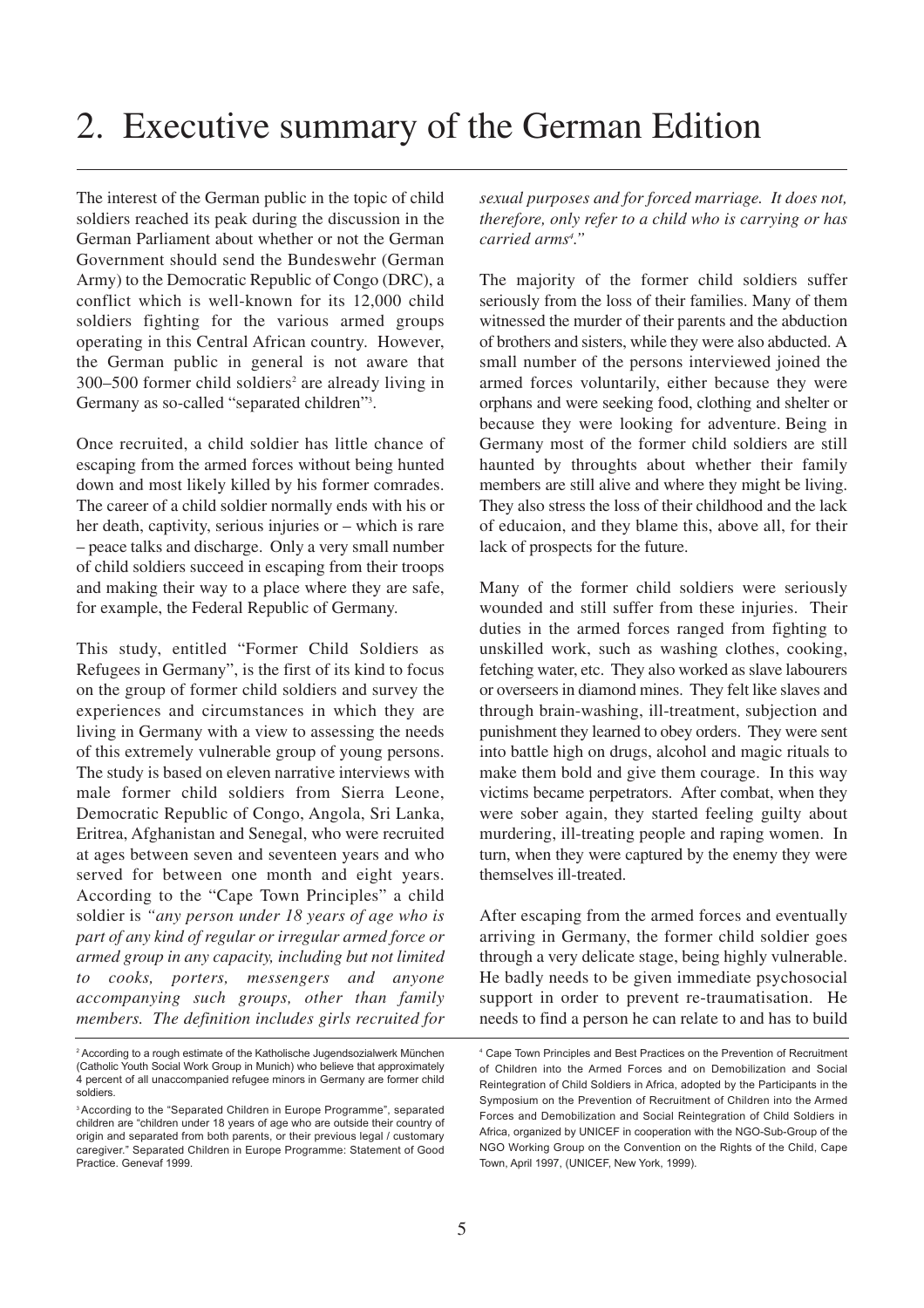up a "normal" social set-up through learning German, attending school, doing sports etc. The majority of the former child soldiers are seriously traumatised and suffer from the symptoms which are summarised as Post-Traumatic Stress Disorder (PTSD). Many of them enter therapy.

Applying for asylum is the only avenue for child refugees by which they can benefit from the protection of the German State and receive a residence permit. However, the results of this research show that former child soldiers have, in fact, next to no chance of succeeding in the German asylum procedure for two reasons. First, child-specific persecution such as recruitment of minors is not accepted and, secondly, due to psychological and sometimes physical problems they are not able to undergo the procedure successfully. Also, through lack of school education and insufficient knowledge of the language and asylum procedure, the former child soldiers are not able to meet the demands. The Federal Office for the Recognition of Foreign Refugees (Bundesamt für die Anerkennung von ausländischen Flüchtlingen) labels former child soldiers "deserters". The act of desertion is not considered to be persecution in the German asylum procedure, except when linked to political persecution, the so-called "Politmalus".

Ironically, the German government was a driving force in establishing international law concerning children's rights in armed conflict with a view to improving their protection. Now international law clearly proscribes the recruitment of child soldiers and their participation in combat, stating that child soldiers are the victims of the gravest crimes against humanity and war crimes. Since former child soldiers do not get a permanent residence permit, their situation is marked by a high degree of uncertainty. They live with many restrictions, such as a prohibition on leaving their place of residence, denial of further education and permission to work, etc. In conclusion, integration is prevented and the former child soldiers are strongly aware of this. They live in constant fear of being deported. In this state of uncertainty and fear, social and psychological stabilisation, the prerequisite for a successful therapy, is hard to attain.

On the basis of these findings and results **terre des hommes e.V.** and the **Bundesfachverband Unbegleitete Minderjährige Flüchtlinge e.V.** demand, first, that the recruitment of child soldiers as child-specific persecution be accepted in the German asylum procedure and, second, that appropriate accommodation, adequate assistance and psychosocial care be granted to former child soldiers.

Michaela Ludwig, Hamburg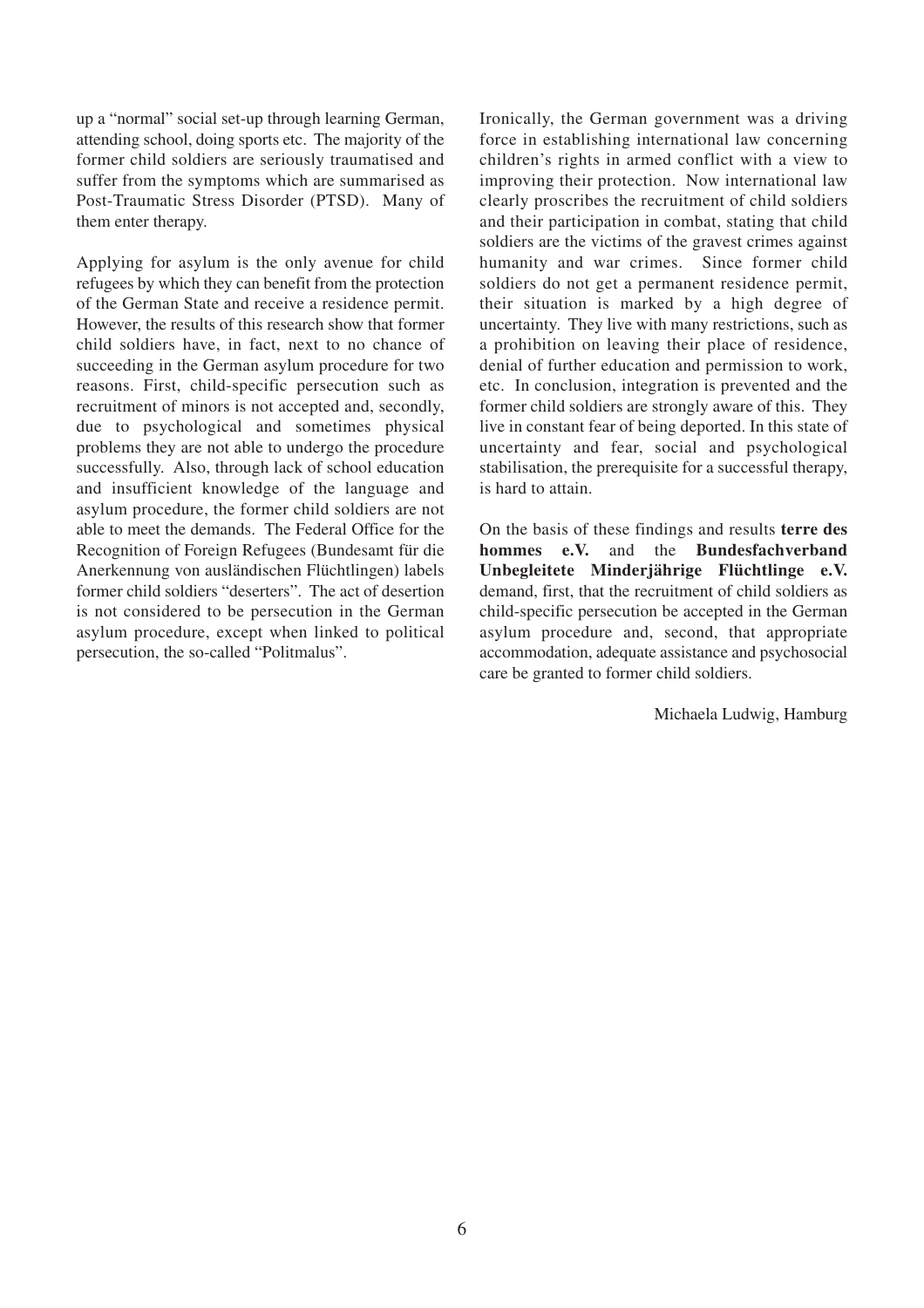#### **Definitions**

There is no binding international law definition of the term "child soldiers". However, in 1997, the Cape Town Principles established a formulation that has since become widely accepted: *a child soldier is any person under eighteen years of age who is part of any kind of regular or irregular armed force or armed group in any capacity, including but not limited to cooks, porters, messengers and anyone accompanying such groups, other than family members. It includes girls recruited for sexual purposes and for forced marriage. It does not, therefore, only refer to a child who is carrying or has carried arms.*

For the purposes of this study, the "Cape Town Principles" are well suited because they do not distinguish between:

- the kind of recruitment, (which means whether or not the child was forcibly recruited, conscripted or joined the armed group or armed forces voluntarily for whatever reason);
- the type of armed group, (which means regular armed forces, government-aligned militia or paramilitary or armed opposition forces, rebels or guerrilla units);
- children or young people who have actually been used in combat and those who have only been subjected to military training.

This study also deals with two groups of persons for whom the definition child soldiers cannot, or can no longer, be applied: these are, firstly, those children and young people who were in direct and real danger of being forcibly recruited and have been sent abroad by their parents or families to seek protection from such recruitment. Secondly, those who are now older than eighteen but were active child soldiers. The criteria for inclusion in this study was, therefore, not the

<sup>5</sup> For a detailed discussion of child soldiers, their recruitment, training, deployment ,military importance, rehabilitation and reintegration, see Rachel Brett & Margaret McCallin: *Children: – the Invisible Soldiers* (Save the Children, Sweden, 2nd ed. 1998). For legal texts, country specific and other information, see the website of the Coalition to Stop the Use of Child Soldiers: www.child-soldiers.org

moment at which participation in an armed conflict ended, but the fact that the person was a child soldier during a period of his life that is essential for the development of his personality and his identity.

In 2000, UNICEF estimated that more than 300,000 girls and boys under eighteen were deployed as soldiers in armed forces and armed groups in over 30 countries6. Several hundreds of thousands more are serving in armed forces or groups but not currently engaged in active combat. The majority of child soldiers are between 15 and 18 years old. However, a large number of children are recruited at a younger age. Some are no older than seven.

International law prohibits any recruitment (compulsory, forced or voluntary) or use in hostilities of children under 15 years of age.<sup>7</sup> The UN Convention on the Rights of the Child's Optional Protocol on the Involvement of Children in Armed Conflict has been in force since February 2002. It raises the minimum age for all forms of conscription, forcible recruitment and use in hostilities to 18 years. For volunteers, it prohibits all recruitment of under-18s by armed groups, but does not categorically prohibit government armed forces from recruiting those between  $16$  and  $18$  years, $\frac{8}{3}$  which makes for a very problematic distinction.

Amongst the groups most in danger are children who live in war zones, children without or having only little education, from the poorest segments of society or disrupted families. The UN Study on the *Impact of Armed Conflict on Children* (1996) established that children and young people are particularly at risk if they have been separated from their parents during flight or expulsion. Even after fleeing, children are not safe from recruitment. Displaced persons and refugee camps are often militarised and even cross-border recruitment is increasing.

<sup>&</sup>lt;sup>6</sup> In 2002, the Coalition to Stop the Use of Child Soldiers 1379 Report to the UN Security Council listed of children in armed conflicts in the following countries: Afghanistan, Angola, Burundi, Colombia, Democratic Republic of Congo, Eritrea, Ethiopia, Guinea-Bissau, India, Indonesia, Iraq, Israel and the Palestinian Occupied Territories, Liberia, Macedonia, Myanmar, Nepal,

Pakistan, Russian Federation, Rwuanda, Sierra Leone, Somalia, Sri Lanka, Sudan, Uganda and Yugoslavia (Federal Republic of).

<sup>7</sup> Additional Protocols I and II, 1977, to the 1949 Geneva Conventions, UN Convention on the Rights of the Child, Rome Statute of the International Criminal Court.

<sup>&</sup>lt;sup>8</sup> The Optional Protocol in fact requires States to specify their minimum voluntary recruitment age in a legally binding declaration at the time they become parties to the Protocol. This age must be higher in years than that specified in the Convention, hence it cannot be less than 16. The Protocol also requires States to comply with certain safeguards if they are recruiting under-18 volunteers.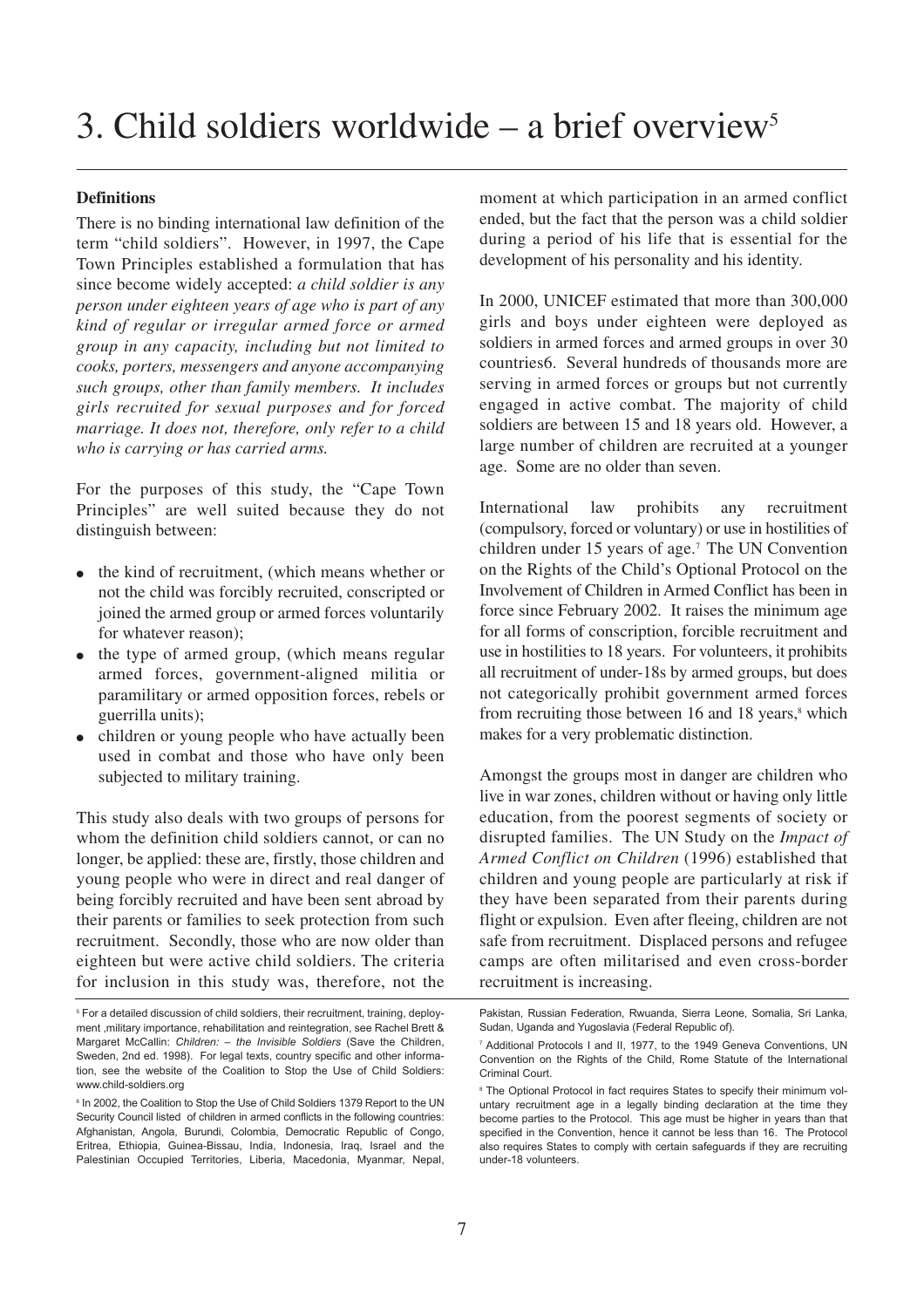There are fewer children of wealthy parents among child soldiers, as they have the opportunity to move out of harm's way. Some families move to safer parts of the country or send their children abroad. Some families get into serious debt to save their children.

The longer an armed conflict goes on, the more likely it becomes that children take an active role. The number of child soldiers also rises in accordance with an increasing number of internal wars. In such conflicts the distinction between civilian populations and combatants is no longer made. The protection of children under international law is disregarded when they are victimised, indeed their recruitment as soldiers turns them into violators themselves.

The uncontrolled traffic in and the development of small arms and light weapons exacerbate this tendency. Even small children can handle these weapons, meaning that children can fight in the frontline from the age of ten. Younger ones are used as carriers, servants, spies, messengers or guards. Girls are also used as soldiers, although their number is smaller than that of boys. Girls, however, are subjected to a particular danger as they are often used as sex slaves as well.

Children are easy to get hold of and they are cheap. In most cases they receive little or no military training before being sent to the front. They are at the very bottom of the military hierarchy and are, therefore, often given the most dangerous fighting assignments. They fight in the very front line and, due to their aggressiveness, are considered particularly dangerous. This aggressiveness results from the brutalising treatment in the military, ideological influence, strong psychological pressure and from drugs and alcohol. Child soldiers, who capitulate, flee or are captured often face mistreatment, torture or death, both from the enemy and from their own side.

Their experience as child soldiers has devastating consequences for children and young people: not only do they lose their childhood, their education and development possibilities, but they also risk severe physical injury, psychological trauma or, indeed their lives.

#### **Child soldiers in the political context**

Africa was estimated as having 120,000 child soldiers in 2001.9 In the aftermath of decolonisation, war has taken on new appearances that can be characterised by three developments<sup>10</sup>: Firstly, the state has lost its monopoly on the use of force in so far as it ever had it. War in Africa is seldom fought as a conventional war between government armies about territories and domination. Much more common are armed conflicts between the state and para-state and partly private actors. Among those are local warlords, guerrilla leaders, international mercenaries etc. The recent wars in the Democratic Republic of Congo (formerly Zaire), Liberia, Sierra Leone, Uganda, Sudan and recently in Côte d'Ivoire show that neighbouring states often indirectly support the warring parties or even intervene directly.

War becomes a permanent occupation for some nonstate armed actors. Many of these are warentrepreneurs who finance themselves through war. They receive the necessary income through the support of private citizens or States. They sell drilling and mining rights in the territories under their control and engage in drug and human trafficking or in extortion. By controlling refugee camps, they profit from the aid deliveries of international organisations. The economic engine behind these wars is access to resources. The violence in Africa often has as its ambition oil, diamonds, gold, Coltan, or tropical hardwoods. The aims are not so much political, religious or even of ethnic origin, although such reasons are often invoked if it serves someone's interest. Among other factors, this development was made possible by easy access to small arms and light weapons that do not require lengthy training periods.

War as a business can only function if the profit is higher than the cost. In order to keep war in Africa cheap, most war activity is directed against defenceless civilians. This is the second characteristic of war in Africa. Equally matched opponents seldom fight each other and there are no longer clear frontlines along which big battles are fought. "War" is often a series of small-scale skirmishes, which do not use up military strength. In turn, the violence is directed against civilian populations.

This leads to the third tendency: violence combined with extreme cruelty. The civilian population is

<sup>9</sup> Coalition to Stop the Use of Child Soldiers: *Child Soldiers: Global Report 2001.*

<sup>10</sup> See Muenkler, Herfried: *Die neuen Kriege*. Reinbek bei Hamburg 2002. p.7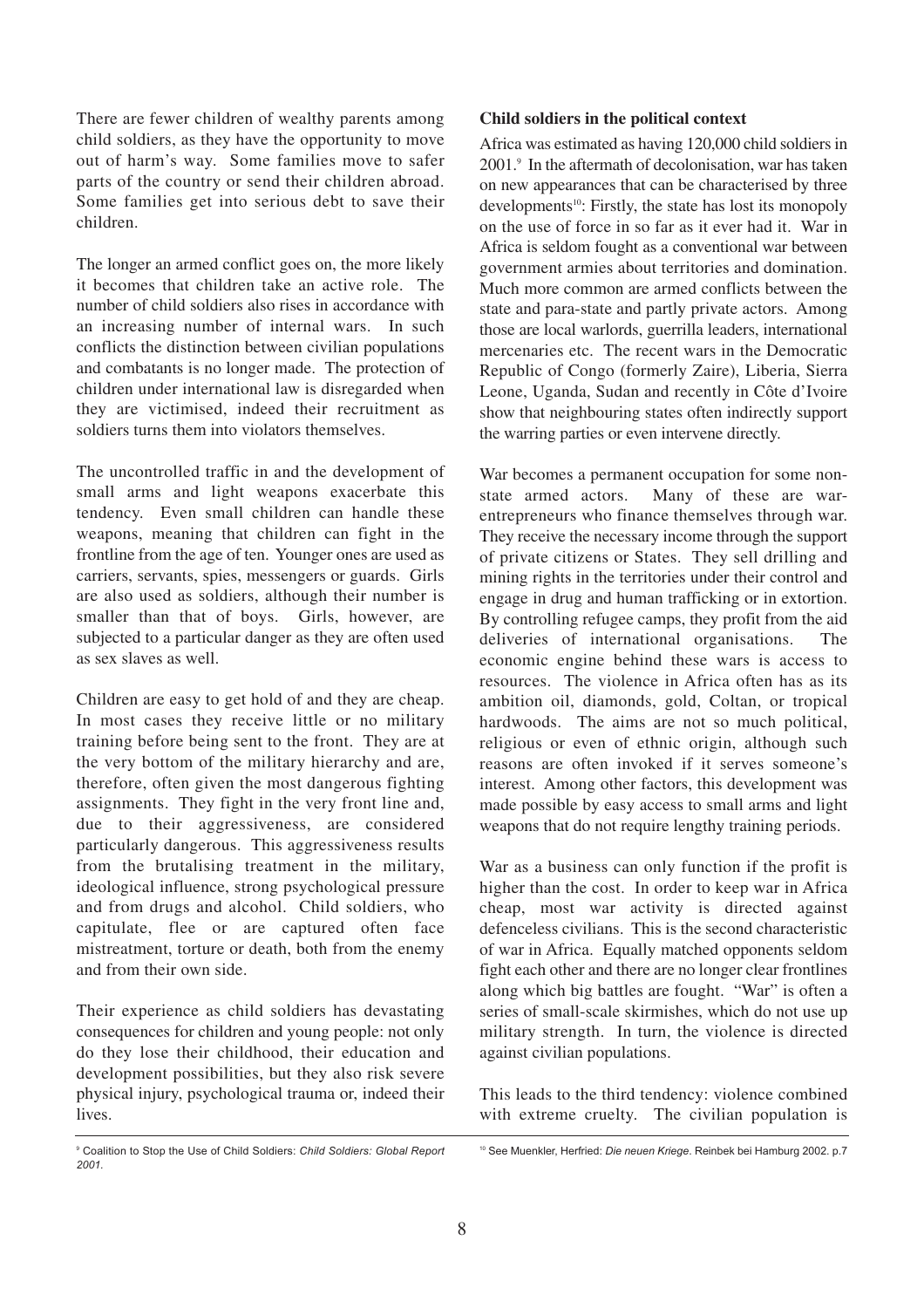completely at the mercy of those in control at the time. They are robbed of all their possessions, displaced, forced into slave labour, starved, women and girls raped, children abducted and forcibly recruited. Whoever resists, or is merely suspected of such resistance, is massacred. The conduct of war has fallen into the hands of unpredictable criminal and violent actors.

Child soldiers are a central element in the economy of these new wars. Many of these children receive no pay. The only cost-generating factors are weapons, munitions and drugs. Instead, the children are told to loot without mercy. Modern handguns are cheap and so light that children can easily use them. They can be deployed without requiring long training. In addition, compared to adults, children have relatively few demands, are easily influenced, have a lower riskawareness and are not so prone to mutiny. All these factors make them into cheap and effective instruments of violence.

#### **Psychosocial situation of former child soldiers**

Most, if not all former child soldiers, have suffered severe traumata. They have witnessed murder, often of close relatives, and in many cases were the perpetrators (having themselves killed people). Fischer<sup>11</sup> defines a traumatic experience as a "vital" discrepancy between threatening situations and the individual capability to overcome these situations, which goes hand in hand with feelings of helplessness and total lack of protection causing a lasting shattering of self-understanding and understanding of the world." Trauma means a "shock that has a lasting effect on the psyche and which repeatedly overcomes the individual without the ability of exercising control. In other words, psychological trauma causes solid and protection-giving psychological energy to be ripped apart and extremely weakened by burdening experiences". Becker<sup>12</sup> also points to the socio-political dimension in which the traumatisation takes place.<sup>13</sup>

Former child soldiers suffer from long-lasting repeated traumata caused by human rights violations. Traumatic experiences lead to permanent inner overstimulation, paralyse the *Self* and transform the youth into a state of total paralysis and helplessness combined with feelings of exposure. The extent of the trauma depends on the traumatizing experience and on the personality structure and maturity of the young person. The consequences of traumatizing experiences are described as "post-traumatic stress disorder". This consists of three characteristic groups of symptoms. The intrusions are recurring, unwanted and burdening memories of the traumatic experiences in dreams as well as in the conscious state. The youngsters return to their memories in the form of "flash backs" and forget reality. In most cases, the memories go hand in hand with physical reactions such as sweating, shaking, breathing problems, palpitations, and gastro-intestinal problems. The youths try to fight off the memory of this painful experience through avoidance or drugs. The results of this are difficulties with concentration and memory as well as "disassociative" states. This avoidance behaviour often leads to reduced levels of interest and activity and a feeling of having only a limited future. The behaviour of avoidance is often combined with feeling emotionally dazed. The young people experience feelings of estrangement from their surroundings and withdraw themselves.

They can find themselves in a state of chronic overstimulation. The results are anxieties, aggressiveness, rage and sleeping disorders. The extreme traumatization can continue to affect the feeling of identity (shame or guilt feelings) or lead to interpersonal disorders (for example a tendency to "revictimization" or excessive risk behaviour). According to Keilson<sup>14</sup>, the psychological consequences of severe traumata caused by human rights violations are lifelong. In particular, the phase immediately after traumatization is characterized by a high degree of vulnerability, which, according to Keilson, can result in severe and long lasting retraumatizations. Hence, the youths require particular protection during this phase. It is in this phase that the former child soldiers arrive in Germany.

<sup>11</sup> Fischer, G. & Riedesser, P.: *Lehrbuch der Psychotraumatologie.* München 1998. p.79.

<sup>12</sup> Becker, David: *Prüfstempel PTSD – Einwände gegen das herrschende "Trauma"-Konzept.* In: Medico International: *Schnelle Eingreiftruppe "Seele": auf dem Weg in die therapeutische Weltgesellschaft.* Frankfurt/M 2000. p. 25  $-47.$ 

<sup>&</sup>lt;sup>13</sup> The differing definitions of trauma cannot be adequately investigated in this study. For a more detailed discussion see Medico International: *Schnelle Eingreiftruppe " Seele" : auf dem Weg in die therapeutische Weltgesellschaft*, 1997.

<sup>14</sup> Keilson H.: Sequentielle Traumatisierung bei Kindern. A clinical description and quantifying statistical study of the fates of jewish war orphans in the Netherlands. Stuttgart 1979.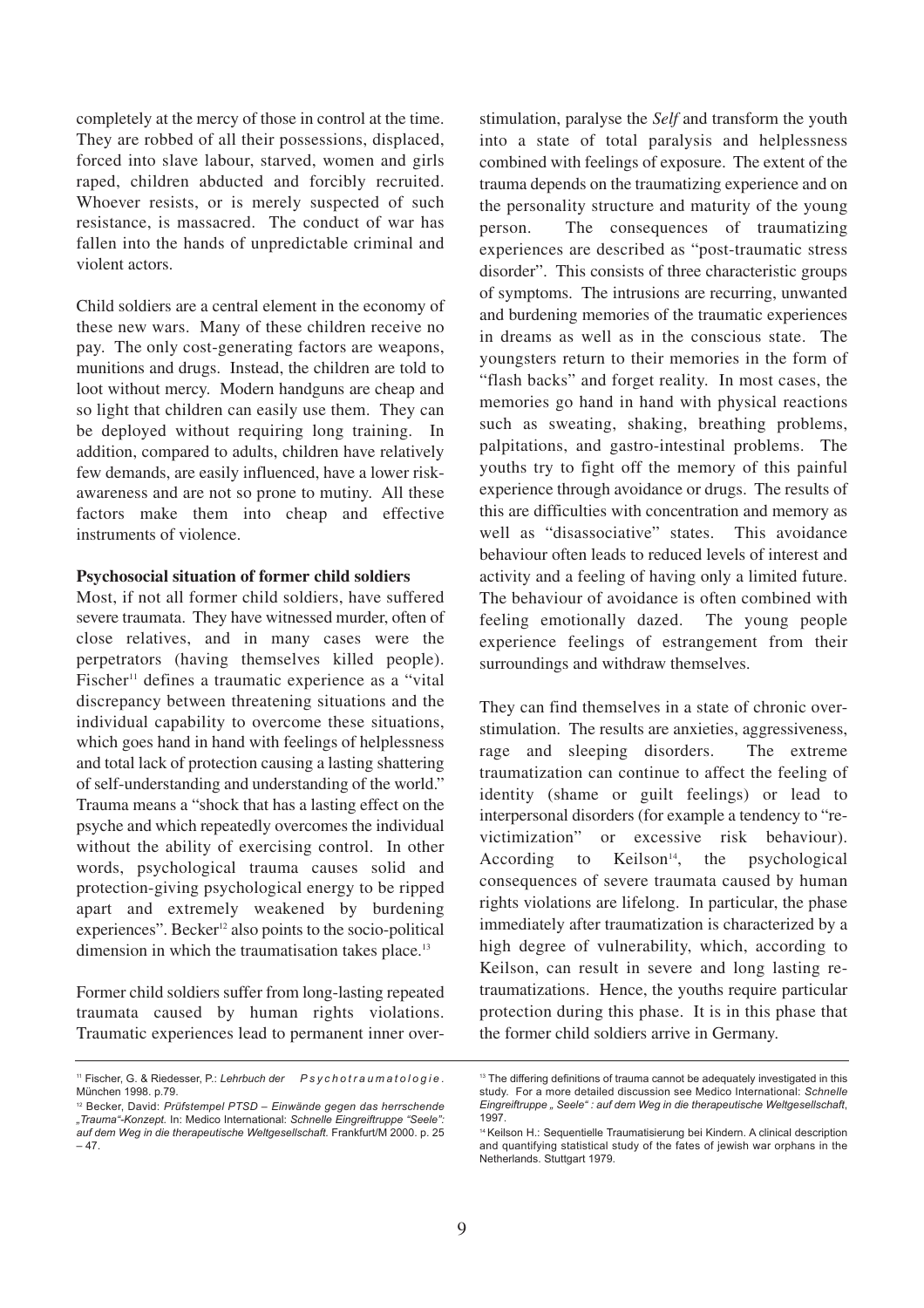#### **I. Life before recruitment – who becomes a childsoldier?**

In the interviews with former child-soldiers, three different patterns that are partly combined with each other, yet independent from the form of recruitment, emerge. The affected youths come from current conflict zones, from poor or otherwise deprived parts of society or from disrupted or non-existent family backgrounds. Children from wealthier families are, in comparison, less threatened by forcible recruitment because the parents have the means to send them to other parts of the country or abroad.

#### **Children from poor or disadvantaged groups in society**

Some of the interviewees come from poor families. Their parents practiced subsistence farming. Some of the children did not go to school but helped their parents at home or in their work:

*I worked too. … My mother, because she cooks for us* …. *example potatoes at home. Later I sell this … in the village where we live.* (Samson, Eritrea)

Refugees form a particularly deprived segment of society. Following attacks on the village, people flee in all directions. Children are without protection

| Name    | Country                         | Age at recruitment                               | Time spent as a<br>child soldier | Age at the time<br>of interview |
|---------|---------------------------------|--------------------------------------------------|----------------------------------|---------------------------------|
| Mussa   | Senegal/Casamance               | 14                                               | 1 month                          | 15                              |
| Mike    | Sierra Leone                    | 8                                                | 6 years                          | 18                              |
| Hassan  | Sierra Leone                    | 15                                               | 6 months                         | 17                              |
| Mala    | Sri Lanka                       | 12                                               | 18 months                        | 22                              |
| Antonio | Angola                          | 11                                               | 5 years                          | 29                              |
| Diko    | Sierra Leone                    | 7                                                | 8 years                          | 17                              |
| Daniel  | Sierra Leone                    | 11                                               | 2 years                          | 15                              |
| Samson  | Eritrea                         | 13                                               | 3 months                         | 17                              |
| Hamed   | Afghanistan                     | 15, when he fled<br>from forcible<br>recruitment |                                  | 18                              |
| Dost    | Afghanistan                     | 15, when he fled<br>from forcible<br>recruitment |                                  |                                 |
| Aime    | Democratic Republic<br>of Congo | 17                                               | 14 months                        | 20                              |

#### **Age at recruitment**

#### **Children from conflict zones**

Of the eleven interviewees grew up in regions in which armed conflicts were taking place: Sierra Leone, Democratic Republic of Congo (DRC), Angola, Sri Lanka and Senegal/Casamance.

during the flight and often lose their parents or other grown-ups that look after them:

*… Into the mosque … they have … killed many people there and we ran very quickly into the forest. We tried to run away from my town.* (Diko, Sierra Leone)

<sup>&</sup>lt;sup>15</sup> See Annex for the methodology of this study. Where the interviewees responded in German, those excerpts have been translated literally and in such a way as to preserve the quality of language used in the original. Some of the interviewees responded in English. These excerpts are reproduced verbatim.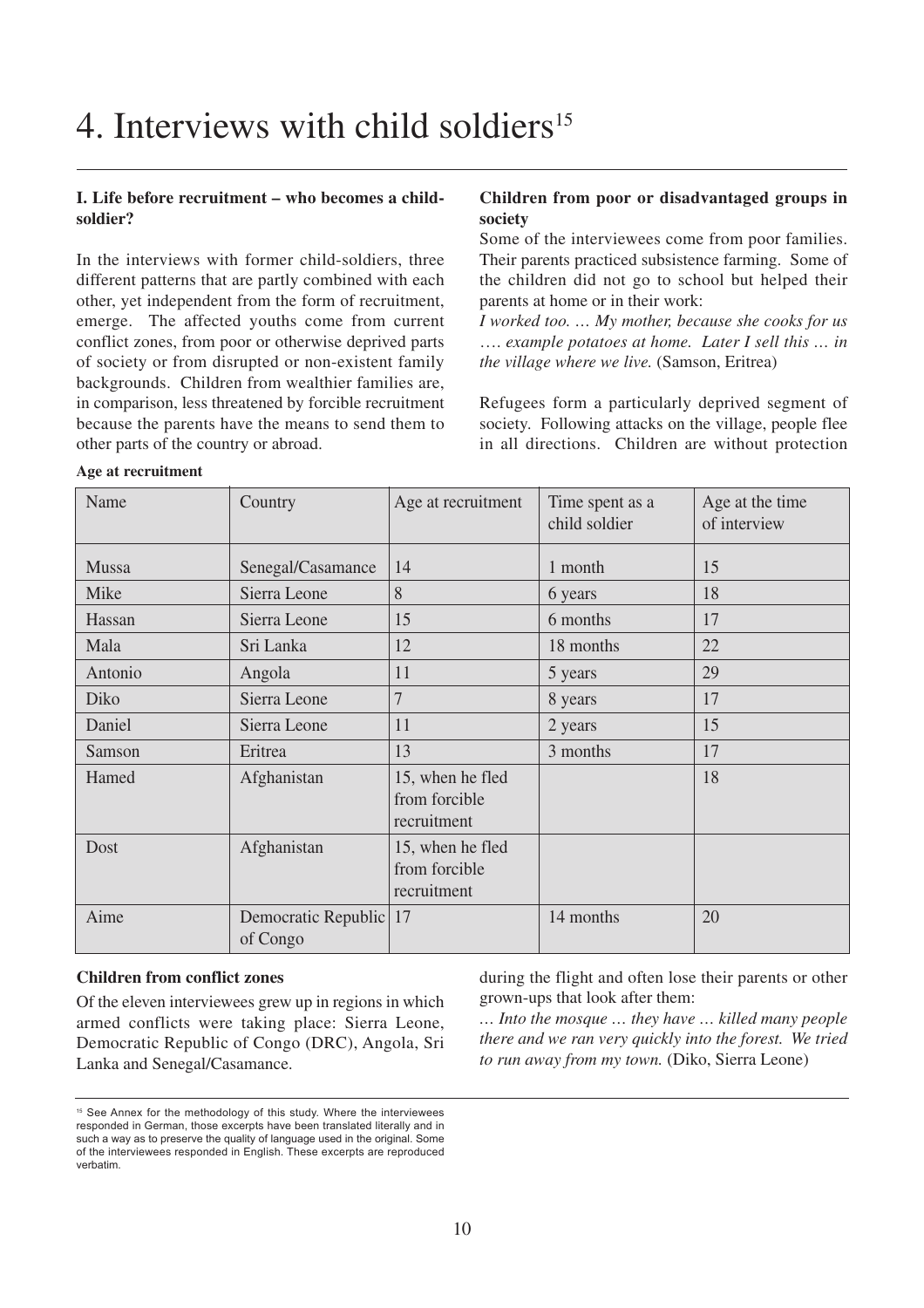Minor male refugees are often forced to join the civilian defence in the village in which they seek refuge:

*When these rebels … come, they do poum poum and then all people go away from this village, go to another village and then this village gives … civil defence. And this … civil defence says … if all people who come here this … boy must, together with us, he can defend all children … all girls and babies. And all boys and all grown-ups … gone … for defend these people.* (Daniel, Sierra Leone)

#### **Children who have been left by or are separated from their parents**

Through war, many children have lost one or both parents or have been separated from them. These children live as orphans with neighbours or with other family members:

*I was at school and when I came back … from the school … then … the house was totally destroyed and I did not see my parents and then came our neighbour. She took me with her. I slept in her house and the next day she told me: "Your parents are dead. … You don't need to cry. We are here and we will help you."* (Antonio, Angola)

#### **II. Recruitment**

Recruitment is the deciding factor in this research. Without recruitment there would be no child soldiers. Recruitment happens forcibly or voluntarily. In this research, there was no conscription (compulsory government army service) for any of the youths.

#### **Forced recruitment**

Youngsters are recruited during attacks on their home villages or whilst fleeing from rebel groups. Heavily armed rebel groups attack the village, destroy the houses or set them ablaze and force the inhabitants into the street. Many people are murdered; children and youths are taken captive and abducted into the rebel camps. Those who resist are killed:

*… One night rebels come, where we live with my parents with other people. They have killed my parents … The rebels arrested me, beat me up very much. I had a lot of panic … Everywhere shooting and bombs … Then I thought I should come in the forest, everything what they say to me I have to do. When I say "No" then they kill me.* (Diko, Sierra Leone)

#### **First Case Study:**

#### Mussa (15), Senegal

Mussa lived in a village in the Casamance in Senegal with his father and his older brother. He helped his father to cultivate the fields. Mussa did not go to school; he only went for two years to the Koranic School. When he was 14 years old, rebels, who forced the youth and the young men to go with them, attacked his village. His father resisted the deportation of his sons and was subsequently killed before their eyes. The brothers were brought to two different rebel camps. Since this time Mussa lost contact with his brother. In the camp there were three boys he knew from his village. The rebels forced Mussa to kill one of these boys. When Mussa refused, he was tortured and the boy was killed before his eyes. Mussa stayed in this rebel camp for one month where his duties were laundry, cooking and doing the dishes. During an attack by the police (most likely Government forces) Mussa was arrested and locked in a room where he was severely tortured. The scars are still visible today. During a break of the guards, Mussa succeeded in fleeing by climbing over a wall. Outside he asked a passer-by for help. This man helped him further. He took Mussa with him and succeeded in smuggling him with the help of an acquaintance on to a ship in the harbour. On this ship, Mussa travelled to Germany or Belgium in the Summer 2002; at this time he was 14 years old. Upon arrival, he met a person, who accompanied him on a train to his current residence. Today, Mussa lives in an initial care centre (Erstversorgungseinrichtung). He has sleeping and eating disorders. Mussa tells that he has been admitted to a hospital after a breakdown. According to the doctor, the reasons were lack of food and drink. At night he has nightmares and he spends the day trying to distract himself from his troubled thoughts. He has established close contact to one of the people who looks after him. This woman has tried to arrange therapy for Mussa. There has been one session so far. Mussa's guardian has not yet applied for asylum. Currently, Mussa has been given toleration status. He has been attending special needs classes for one month now (Förderklassen).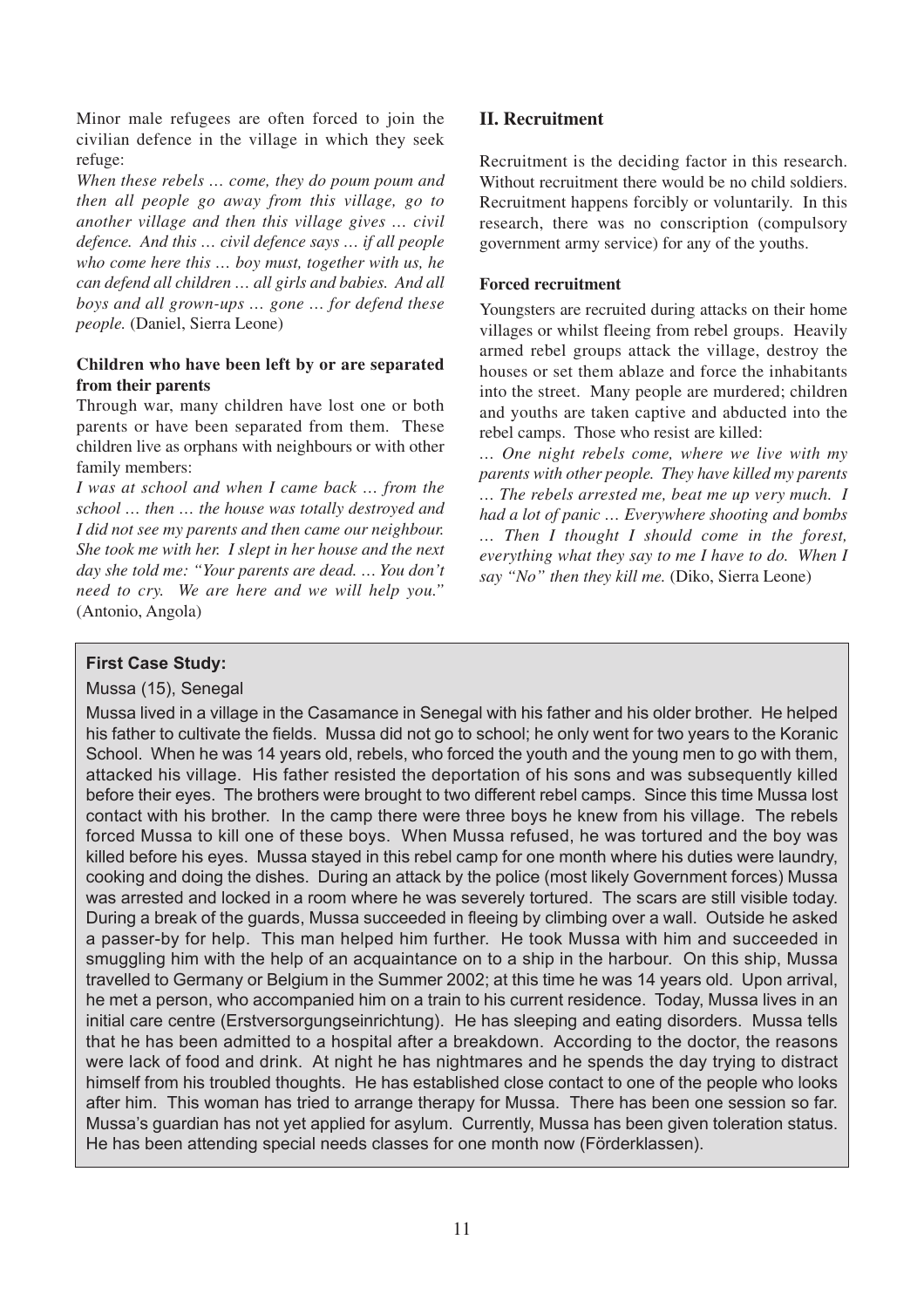During the attacks, many children and young people witness the murder of their parents. In some cases the parents are killed because they resisted the kidnapping of their children:

*… and the father did not want this and they have killed father and that hurt him so much.* (Mussa, Senegal/Casamance)

During the attacks, families are torn apart. In most cases, this puts an end to any contact with surviving family members. Their fate, therefore, remains unclear:

*They took me with them and my two sisters they took to one side. That was the last time that I have seen my sisters.* (Mike, Sierra Leone)

One lad was recruited, together with other youths from his village, on his way home from school. Members of the military took another from his parent's house:

*We were on the way home from school when troops of the MLC [Mouvement Libération Congolaise] have stopped us, these are rebels … they stopped us. They have taken in all us boys who were a little bit older and have taken us with them and the girls that were also a little bit older, were raped before our eyes and they have been simply left. … They have then … in a car … drove with us until their camp. And there, they have trained us to be soldiers.* (Aimé, DRC)

In some countries, the forcible recruitment of children and youth is presented as some type of army service, which all young men have to follow:

*… What someone said: "All young men must join in this war, we must fight."* (Samson, Eritrea)

#### **Voluntary recruitment**

Two interviewees explained why they decided to voluntarily participate in an armed conflict. For one boy, it was primarily cultural reasons. As a thirteen year old, he joined the armed opposition with his friends in search of adventure:

*I did it voluntarily. So we were at school, five people simply run away. … I wanted to touch the weapons, simply shoot. … To wear such soldiers' clothes. I wanted this too ... that's why I went there.* (Mala, Sri Lanka)

The other boy lost his family during an attack on his village. He describes the feeling that nobody cared for him, so he sought protection with the military:

*There (with the neighbours) I could always go and*

*come whenever I wanted, because they were not my parents. … That's why I then said I have no parents any more and I have to protect myself and I have to go the military. I go to the military installation and I get military clothing, that's better than nothing.* (Antonio, Angola)

Despite the fact that the boys signed up voluntarily, they were not allowed to leave again:

*I thought about my mother and my sister or my father. Then I always cried. I said I want to go back. They said: "You cannot go back." Because if I go back then I will have problems with the soldiers.* (Mala, Sri Lanka)

#### **Escape from recruitment**

Two of the interviewees described the attempt to escape forced recruitment:

*There was a Talib, who went to my father when I was not at home. … My father told me about it, that he came and said: "Why don't you send him to war against the Americans? He is big and old enough."* (Dost, Afghanistan)

Out of fear of forcible recruitment, the family sent the boys abroad.

#### **III. Life as a soldier**

The interviewees described different daily routines and duties depending on the composition and structure of the armed group.

#### **Daily routine**

Three of them spoke of fixed daily routines. One boy was with the regular army, the second with an armed opposition group. Neither fought actively with weapons but were given support duties because of their age. The third one was in a training camp of the government forces

*One gets up in the morning at four, then, I have to shower. We did not have a shower there, then we had to go to the lake. … Then we had to run in groups. Then we had to gather wood to make breakfast. … Sometimes I peeled potatoes ….* (Antonio, Angola)

*I had school, this first aid. I had this, the first time training, and then, after the training, … some start with school until five o'clock. At five o'clock we had a break and at five thirty we start with sport and in the evening again we had school but politics ….* (Mala, Sri Lanka)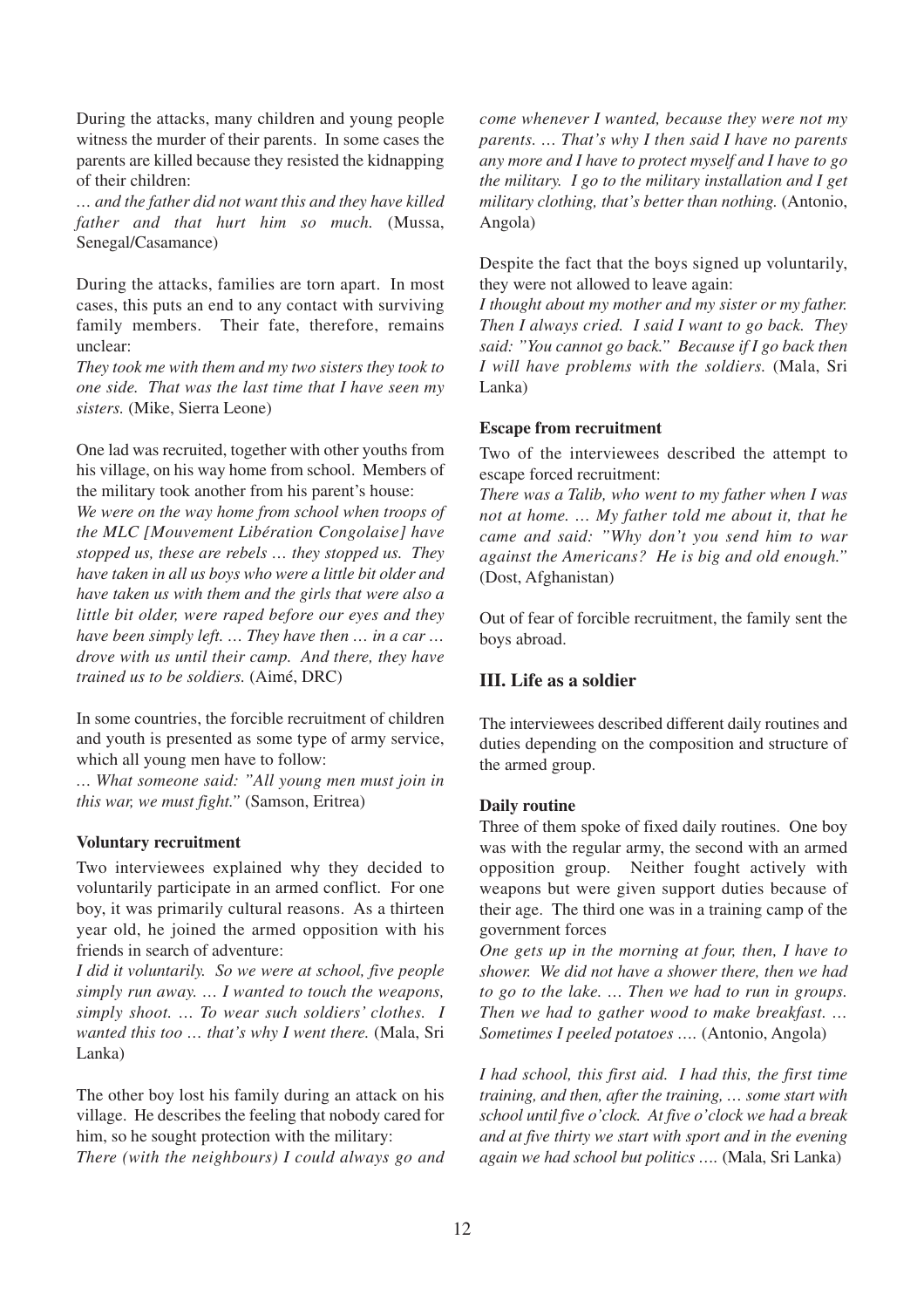#### **Second Case Study:**

Mike (18), Sierra Leone

Mike lived with his two parents and two sisters in a village in Sierra Leone. His father was a teacher. When Mike was 8 years old, rebels of the RUF Faction attacked his village. They came with heavy weaponry and forced the villagers out of their houses. His parents where killed before his eyes; Mike and his two sisters where abducted. Since this time, Mike has had no contact with them. Mike was abducted to a rebel camp where he received military training, the use of hand grenades and learned how to shoot. He was forced to participate in two deployments, one of which was a socalled operation "Pay Yourself". Contrary to the usual practice, the rebels that participated in this operation were allowed to keep all valuables they had looted for themselves. In addition Mike talks about how people were tortured. For example, he was a witness of people being thrown into barrels of hot oil. Mike stayed with the rebels for six years until, at the age of fourteen, he succeeded in escaping during combat. For several weeks he ran through the bush and finally managed to reach Guinea and its capital, Conakry. Several times he received assistance from strangers he met during his flight. In Conakry, he met a man, whom he paid money to in order to get on board a ship. Upon his arrival in Germany, Mike was fourteen years old. At the harbour, he met a man who took him to his current place of residence and to the foreigner's office (Ausländerbehörde). Mike has been living in Germany for four years. He has a guardian from a club with whom he has excellent contact. As Mike started to have frequent nightmares soon after his arrival, his guardian suggested to the youth magistrate (Jugendamt) that a therapy should be prescribed for Mike. For one year, Mike started a therapy, initially twice, later once a week. He says that he has had fewer nightmares since. Before his abduction in Sierra Leone, he had gone to school for four years. In Germany, he went to school (Hauptschule), which he successfully finished. Afterwards, he started to train as an electrician, which he has since given up. Today, he lives in an apartment belonging to the youth magistrate and earns money through various menial jobs. He spoke extensively of his experience as a child soldier during the asylum procedure. Nevertheless, his asylum application was denied. He possesses a residence permit. Mike had a girl friend with whom he has a child. He no longer lives together with the mother of this child but has expressed a desire to remain in Germany to look after the child. He describes his contact with the youth magistrate as excellent. He meets with his desk officer twice a year to assess plans for assistance. The closest relationship however remains to his guardian who helps with all official business and who supported him during his drug abuse trial and during the trial for the custody of his child.

The interviewees that were with rebel groups describe no fixed daily routine. The day was barely organized and depended on the next deployment:

*We sleep on the bush, but there is no place where you can sleep. We have to make fire. … They drink; sing every time … Most of the time without sleep … We have to go everywhere they go.* (Hassan, Sierra Leone)

#### **Duties**

Some of the interviewees were used in supporting duties such as first aid, mechanics, kitchen aid or field work:

*When I went there, they have started first to train us … to help in the garage as car mechanic, sometimes to wash the car, … wash guns.* (Antonio, Angola)

When the children are older or stay longer, they are prepared for an active role:

*Then they showed us also how to shoot and … then we went by foot with the big military and did all the training.* (Antonio, Angola)

The child soldiers are sent to fight and are always positioned on the front line:

*The children always had to be at the front and the bosses all behind. … Sometimes he (the commander) says OK, tomorrow I will … have one, two or three towns, in this week we have to get something.* (Daniel, Sierra Leone)

The training for fighting deployments differs in length: from six months in one training camp of the Government Forces to just a few days with rebel groups:

*On the third day they have given us the weapons and after the sixth day we were taken to another … group.*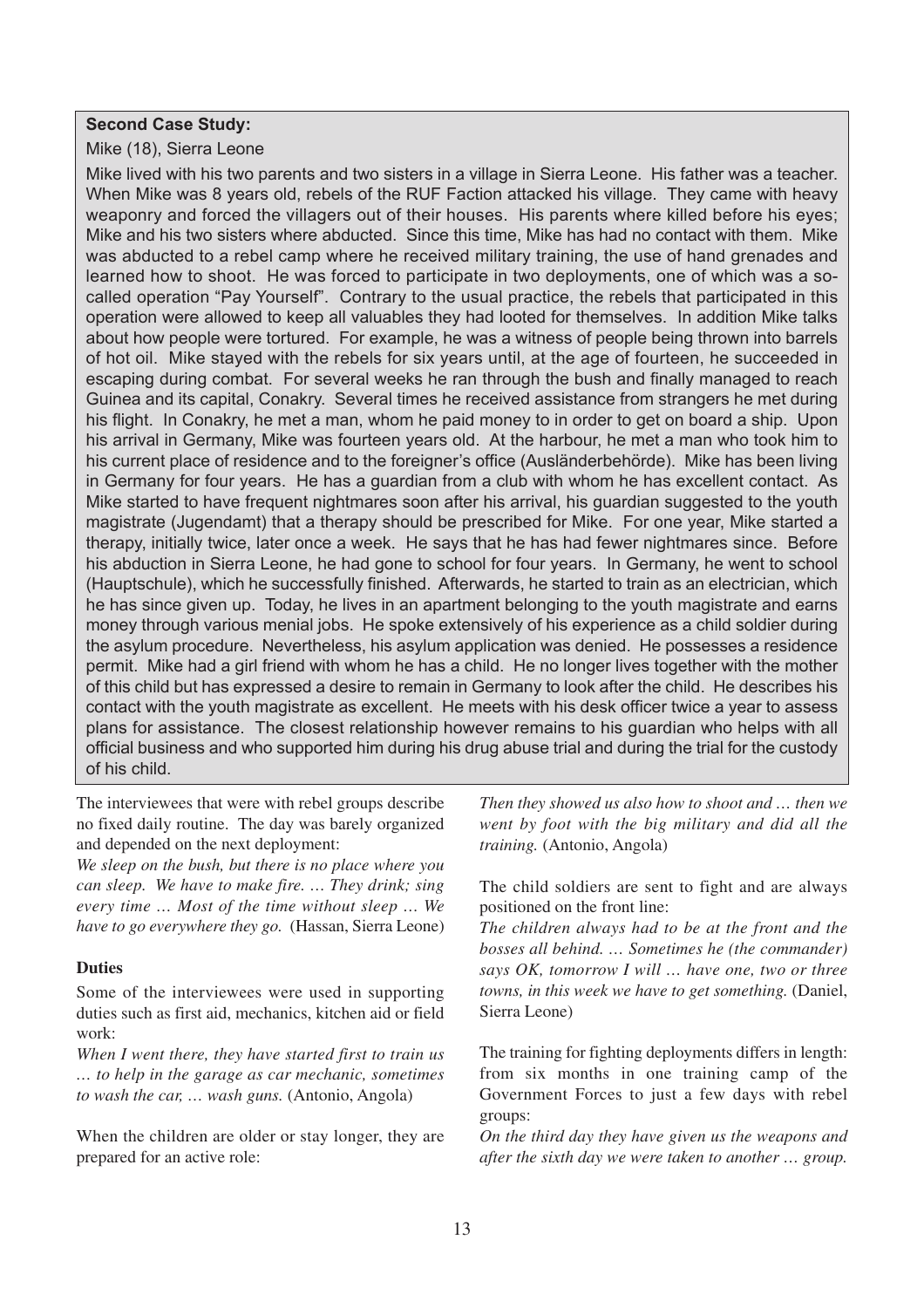*… Obviously we had to be trained very quickly because one needed urgently reinforcement … in this town.* (Aimé, DRC)

The youths that fought in rebel groups described their situation as one of extreme readiness. They were recruited and quickly trained to serve in an ongoing fight. They are the property of their commanders who use them to sabotage other troops or sell them to other warlords:

*One man from Guinea wanted to make rebel in Guinea. … Then he says, he wanted people from Sierra Leone, give from this rebel group and from Liberia to make war there. This boss says: "He gets money from this man, his people have to go there." By force, not when you like.* (Daniel. Sierra Leone)

After deployment in active combat, the child soldiers in rebel groups have to supply necessary provisions as well as equipment through the confiscation of cars:

*We have to find the people and collect their food and water that we have to eat. … We have to bring the food this side to the bush … to the rebel.* (Hassan, Sierra Leone)

In areas where diamonds are found, rebel groups use child soldiers as armed guards<sup>16</sup> to patrol workers or as slave labour:

*I was there also working for diamonds for years and there are also rebels, they have guns and bombs. They tell us always we have to work with hands … Day and night I have to do this, every day. When I say sometimes I am ill, he says that this does not work and I have to do this today. Without it, they give you hell.* (Diko*,* Sierra Leone)

Rebel groups conduct operations known as "Pay Yourself" with utmost brutality. Soldiers attack a village and, contrary to the normal practice, are allowed to keep all valuables that they find for themselves. The people are butchered:

*Somehow we went there. There was war with weapons boum, boum, boum, non-stop. Where we went in, … the people all who were there, all were dead. There we looked everywhere. Some people were lucky … we got a lot of money, diamonds, gold. We also got money, 1.500 Dollars.* (Mike, Sierra Leone)

An operation such as this is intended to motivate and strengthen the morale of the troops. It is very popular with the soldiers because it provides an opportunity for enrichment with no respect for the victims: *When he says, operation "Pay Yourself", even other rebels from other camps come because they heard we go to the operation "Pay Yourself". They are very happy about it.* (Mike, Sierra Leone)

#### **IV. Treatment as soldiers**

The treatment of child soldiers varies depending on the type of armed conflict and armed force in which the children take part. The spectrum extends from schooling of children and youths with an armed opposition group to a simple functioning as a fighting machine, as explained above.

At first, the mechanism of subjugation and punishment is deemed essential and central for the armed unit that take on child soldiers. As the children do not normally join voluntarily and are not allowed to return to civilian life even if they did join voluntarily, an apparatus of forced measures exists that can reach a horrific level with some armed groups. It is important to be aware of the subjugation and punishment measures that constitute an integral part of the child soldier phenomenon. The way in which the wounded are treated, and the medical care in general, sheds further light on the treatment of human life in these groups. Treatment in captivity is another aspect of "being a soldier" in an armed conflict. The way in which captured enemy combatants are treated is a mirror image of the conflict.

#### **Subjugation**

In many rebel groups there exists a very rigid subjugation system. Immediately after recruitment it is made clear to the children that human life only has a value when it follows orders. Whoever refuses to obey, let alone tries to desert, will be punished by death:

*(After they captured me), then he says: "You have to be together with us or we will kill you." … Sometimes, when he captures a lot … some children go away and then he captures him and he brings him back, he kills him. He goes and says: "Okay, when you go too, we kill you like that." Then you do not think about going, you know that if you go, he comes and then you are dead.* (Daniel, Sierra Leone)

This system combines subjugation and punishment in one. It is heightened when the duty to kill the deserters is given to the newly recruited children: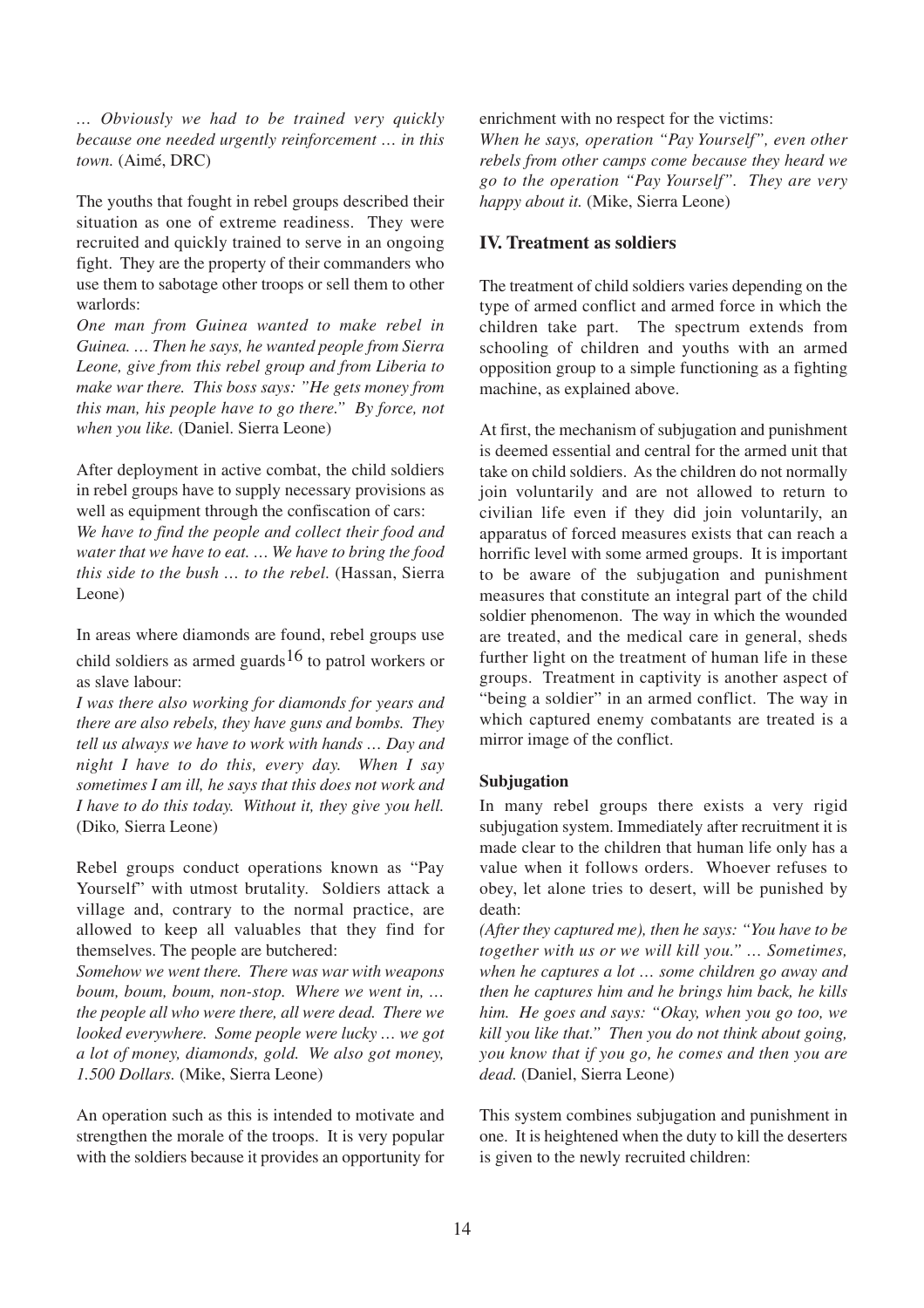*He16 knew also three other boys from the village, … they have played together. In the camp the rebels have told him he should kill one of the youth. His said: "No, he is a friend of mine, I cannot do this." Then, they have taken them and hit him on the head and they have killed the boys in front of him.* (Mussa, Senegal/Casamance)

The free will of the youngsters is broken with the help of these measures. They have to function like machines. They feel completely controlled and describe themselves as "slaves":

*We were completely subordinated by them. … At every moment they could use us to whatever they wanted. We felt there like slaves. When someone … was rebellious, stubborn, he was killed. They did not wait for long.* (Aimé, DRC)

Even friendships could not withstand this system of subjugation:

*It was … all the people with whom we have lived together in the village, whom we already knew, … .However this did not help me at all, then we were all in the same situation.* (Aimé, DRC)

Even friendships cannot withstand this system of subjugation:

*It was … all the people with whom we have lived together in the village, whom we already knew, … However this did not help me at all, then we were all in the same situation.* (Aimé, DRC)

Each youngster tries to endure the system on his own, hiding his real thoughts from the others:

*We don't had to trust somebody because you don't know his mind.* (Hassan, Sierra Leone)

Access to food is also exploited: because the child soldiers are at the bottom of the hierarchy, they are the last ones to receive food. The commander decides who is allowed to eat and when:

*Many times there is no food. (When there was not much), the boss must eat it. The boss have to eat with a commander. … Sometimes they give us food, we have to eat, sometimes they don't give us.* (Hassan, Sierra Leone)

The system of subjugation described above is reinforced by the attempt to establish a collective identity, in this case through the singing of hymns of praise about the rebel leader:

*… Always singing, singing …: "Foday Sankoh is our president and Kabbah is a bad president, must go away, … Kabbah is dead".* (Diko, Sierra Leone)

#### **Third Case Study:**

#### Hassan (17), Sierra Leone

Since the death of his parents, Hassan lived together with his sister in his uncle's house. He went to school for three years. When he was fourteen years old, rebels attacked his hometown. There were about one hundred who came into town with two vehicles that where slightly smaller than trucks. Hassan was separated from his sister during the attack. Since this time, Hassan has not seen his sister again. The rebels took him with them into the bush. Because he resisted their orders, he was stabbed and cut on his legs. The scars are still visible. He said that a lot of alcohol was consumed and that he often did not eat for days. After approximately six months he succeeded in escaping. He ran along the streets and at night slept in the bush. At some stages he got a ride in a vehicle. He found shelter with a man who hid him from rebels who were looking for him. This man helped him to reach a ship and to leave Sierra Leone. Upon his arrival in Germany, Hassan was fifteen years old. In Germany, he met a man who gave him food and money and who took him to the next larger town to the foreigners' office. Hassan was admitted to a children's home. Afterwards, he lived in a youth home in the province where his psychological situation deteriorated as he kept thinking about his sister's destiny. After eight months, he was transferred to a residence for adults where he established close contact to a social worker whom he also told about his past. The social worker helped him to find a school place. Since then, Hassan has taken language classes on a regular basis and has established a circle of friends from different countries. A German youth visits him on a regular basis and invites him home. When Hassan is sad, he retreats to his room and drinks alcohol. Each Saturday, he receives a visit from the Jehovah's Witnesses, who read the Bible with him and other youths. Religion gives Hassan some stability.

<sup>16</sup> The interviewee chose to describe his experiences in the 3rd person throughout.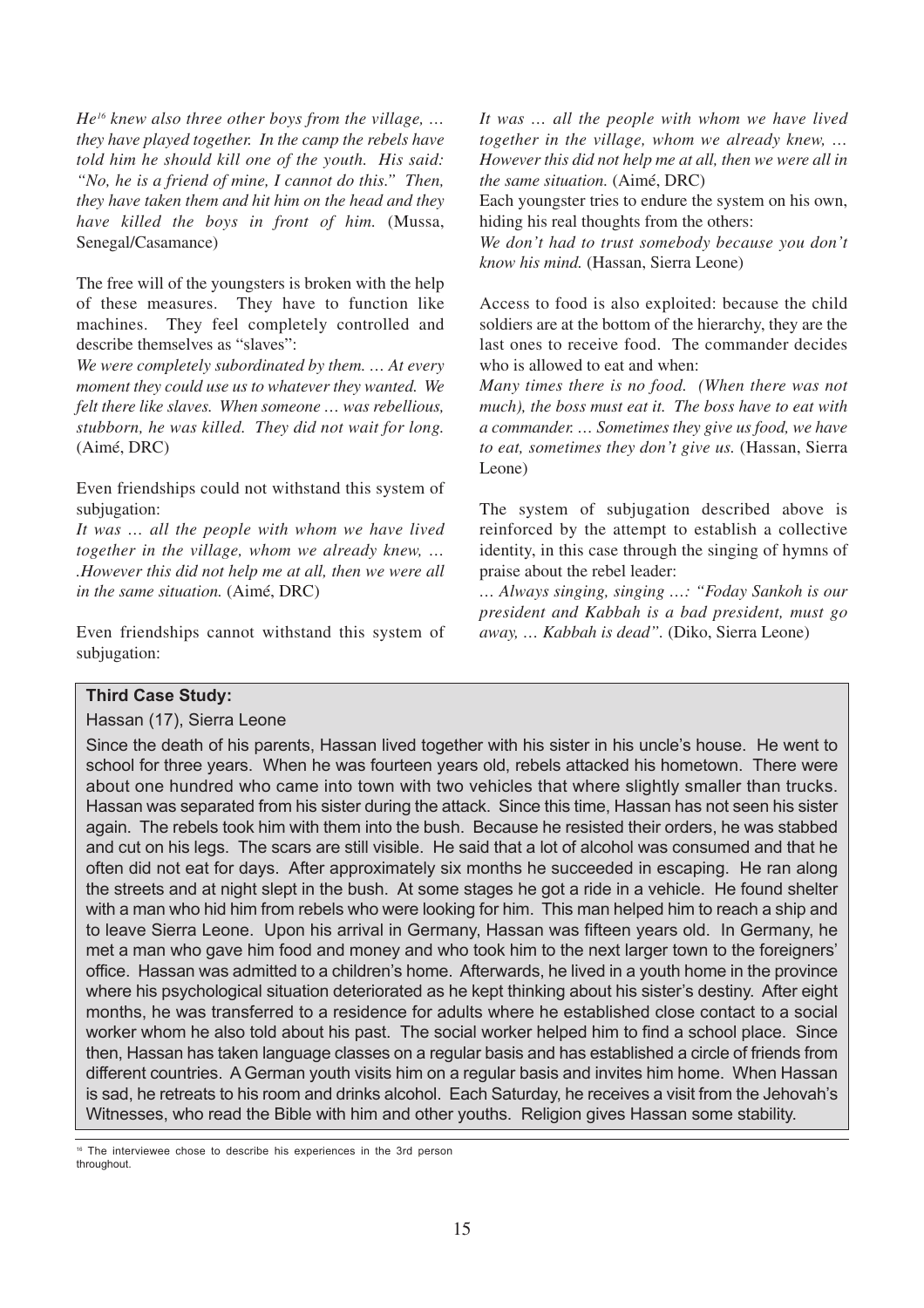Many of the youngsters speak of having been given drugs to control their hunger as well as to get them to fight without thinking. Conscience kicks in later and they experience severe guilt feelings, once the effect of the drugs disappears. The drugs are smoked or taken with meals:

*At the moment when I am high, … when you take for instance this gunpowder, you do not think about food, or about rice …. Because at that moment I do what comes into my head about some people (and) I break something. But later, when I am normal and then I think, shit, but I did it.* (Daniel, Sierra Leone)

*You are not afraid about anything; you are ready to do anything.* (Aimé, DRC)

*I only hear what our bosses are saying to us: "shoot, shoot, shoot." …* (Diko, Sierra Leone)

In addition, there are mystical ceremonies. One youth tells of a ten centimetre long needle that was put into his arm:

*They also used fetishes, … such fetish procedures at night and they have put a needle into our arm. This needle … was somehow talked about or treated in a* *magical way that one stays strong and keeps going.* (Aimé, DRC)

Those lads who have served with government forces, as well as one who joined an armed opposition group, do not mention systematic subjugation such as that outlined above.

#### **Punishment**

It is important - albeit not always clear – to distinguish between routine military treatment and special punishments. One youth who was trained in a government forces camp, talks about punishment after having publicly requested to be discharged from the camp. His resistance was broken after having spent four days in prison:

*Young men are there, we spoke to each other at night, that we don't like him, … why they do this with us like that. And so on we have thought about, that we don't participate. … The next day, we said that we don't continue, … because we are still children, and then they punished us. Once (I) cried, I also said that they should release me, I participate, … because it was boring and I could not take it anymore.* (Samson, Eritrea)

#### **Fourth Case Study:**

Mala (22), Sri Lanka

Mala is a Tamil and lived with his parents, a brother and two sisters in a town in Sri Lanka. At the age of twelve, he ran away from school together with five school friends to the military camp of the LTTE (Liberation Tigers of Tamil Eelam) to become a volunteer. Mala did not invoke political reasons for volunteering, but a desire for adventure: he wanted to touch weapons, to shoot and to wear a military uniform. At the beginning, Mala and the other children received school teaching and were trained in first aid. He did not receive weapons training. During his one and a half year service with the LTTE, his duties consisted of looking after the wounded in the camp and first aid for the wounded in the field. During one of his deployments, a bomb fragment hit him. He was admitted to the hospital where he recovered within a few weeks. Afterwards, he was again sent to the frontline. During a military operation, he had a car accident, which resulted in severe lung injuries. He was again admitted to hospital where he remained for two months. His parents came to visit him. As he could not be used in action due to his injuries, he was allowed back to his parent's house for a short time, where his mother was supposed to look after him. In order to prevent him from being recruited again and as the police was already looking for him, his parents took him to the capital, Colombo. For fifteen thousand dollars, a colleague of his uncle organized a passport as well as his passage to Germany. Mala was fourteen years old when he arrived in Germany. He was admitted to a youth home. For the first year, Mala attended the preparatory class of the school of this home and later, successfully concluded training as a painter. Today, he works as a painter for a social institution. He established very good contact with the person looking after him who provided him with orientation and support. Upon recommendation of his compatriots, Mala did not mention the fact that he was a child soldier for the LTTE during his asylum procedure. He says that he had problems in giving exact dates during the hearing. His asylum application was rejected and Mala possesses toleration status. Mala lives alone in a private apartment.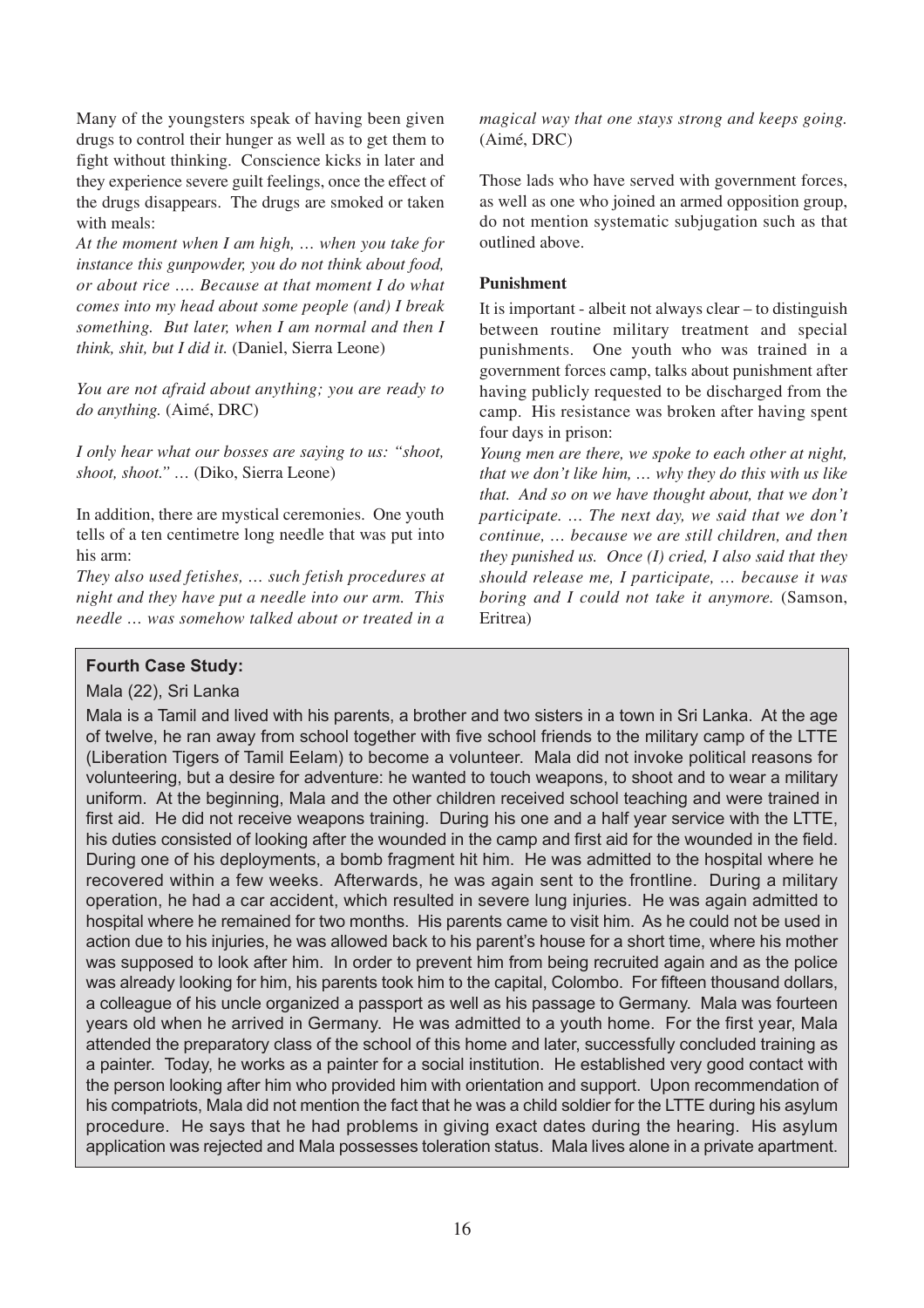As already mentioned, children are often severely abused or even killed if rebel forces recruit them: *After they took us to the bush, … I told them, that I'm going back. So they said to me I have to stay there. … So I was stubborn, mug me with knife, they plug a tree, to wipe us in the bush.* (Hassan, Sierra Leone)

*They hit him (Mussa) the head, they have taken a knife and cut here. They have treated him (Mussa) very badly. Really hit and very injured.* (Mussa, Senegal/Casamance)

#### **Injury and medical care**

Two youngsters talked about severe injuries that they sustained in an accident during combat:

*After the accident, … I could not breath, I can … not talk. They have simply thought I am dead. … Later, they have seen that I am still alive. Then they took me into hospital.* (Mala, Sri Lanka)

The quality of medical care in hospitals differs greatly and depends on the available resources and the state of the armed conflict:

*The hospital was not well organized. There were not enough drugs. This is why the treatment did not last long.* (Aimé, DRC)

Nevertheless, this lad was not allowed to recuperate at home with his family:

*I felt very bad. The fight was in June and in July my uncle knew what was happening with me. He came. He asked the commander if he could not take me with him to his home village, that I could be looked after there and treated and afterwards I would return to the troop. But the commander did not want to.* (Aimé, DRC)

Another boy, however, did receive permission from the commander of the armed opposition group to recuperate with his parents after a severe injury:

*Because I cannot do this any more, fighting or so, or carry so heavy things or so, when I carry heavy things or I run, I get blood on my mouth. They say: "When you are healthy again, you return."* (Mala, Sri Lanka)

#### **Treatment during captivity**

Government forces captured two boys who fought in rebel groups. Despite the fact that they were children, they were treated like grown-up soldiers, which means as criminals or terrorists. They talk about having been mistreated, tortured and threatened with death during the interrogation:

*The policeman … took him (Mussa ) in a room in which it was dark, no light. They tied his both hands and really hit him and there, he has injuries on his leg and here (points to his stomach).* (Mussa, Senegal/Casamance)

*Now he has arrested me. Today I have to die … I begged, because they have held me so long, beat me, question me … and it was so hot. I am thirsty … I asked them for water, to give me to drink. I asked many, many times and I did not get any water. One soldier comes with a cup and put water on the top of my head. Water comes I open my mouth to open the water. It does not work, because the water comes from my head and then goes into the earth. … Some of the soldiers say they cut off my head, cut off my arms and my feet.* (Diko, Sierra Leone)

The injuries that they received during captivity are still clearly visible and affect them even now.

#### **V. Experiences as soldiers**

In addition to their experiences as child soldiers, their accounts are dominated by their own conduct as soldiers. Trapped in an environment in which the "law of the jungle" dominates, the youths are expected to act accordingly with no apparent alternatives for their actions. They describe their experiences during the fighting, but also their own activities and express their emotional reaction, and their ways of dealing with these experiences.

#### **Experience in conflict**

Besides their own experience of fighting, they also experience the death of other soldiers, friends and acquaintances:

*They were hit and here he was cut and all his inner organs were outside. Yes, and then I went there till he was dead. … He was a friend of mine. I knew him well. We went to the same church.* (Antonio, Angola)

One youth describes in detail how torture and illtreatment of the civilian population was a part of the daily war routines of the rebel groups:

*Something like a (barrel) is filled up with very hot oil and then they threw the people inside.* (Mike, Sierra Leone)

#### **Personal activities**

Some of the interviewees who fought for longer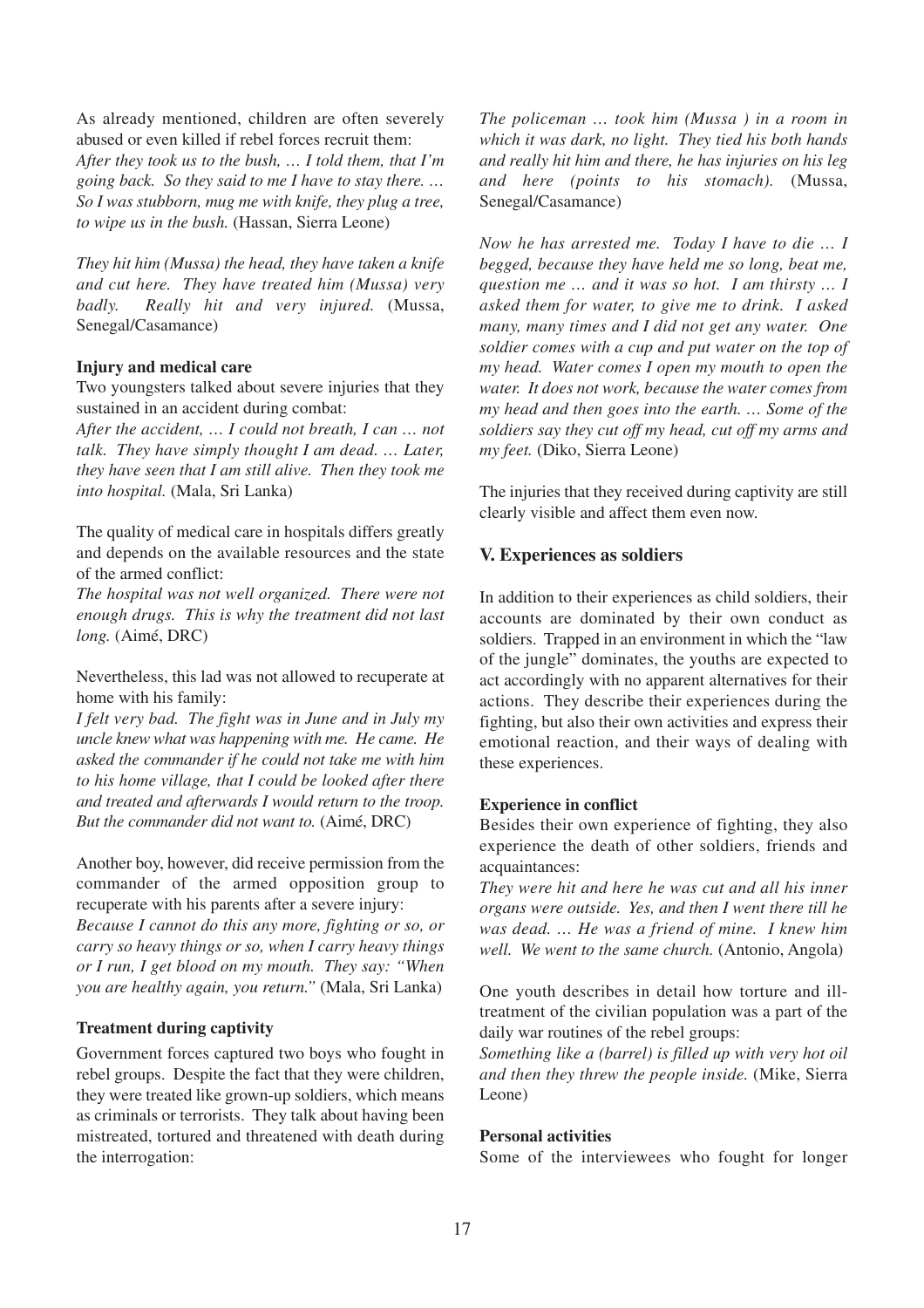periods in a rebel group, talk about their own activities, both the role of perpetrator, which they fulfilled, and the role of victim. These activities continue to haunt them, they experience them repeatedly in their thoughts and dreams:

*I remember in particular a family that I have killed. It was said that the father of the family is a traitor. Then I have killed the father. There we have killed the father, the mother and the children.* (Aimé, DRC)

*And when come the attack soldiers, we have to shoot … because we want to have this town and we had to go into every house, we broke every door. When we tried, the door does not break, we had to shoot bombs and* *grenades to break the door. When we go in we don't have to look how this is, older people or children. We have to shoot … we kill all the people. … Sometimes we take knife and cut the hands or the head off of children or women.* (Diko, Sierra Leone)

#### **VI. Self-image of the child soldiers**

The self-image of child-soldiers is very differentiated. The feeling of loss is predominant. In concrete terms, most have lost their family or their last family members by the time of recruitment (see above). One boy, who as an orphan had joined voluntarily was looking to the military as a substitute family:

#### **Fifth Case Study:**

#### Antonio (29), Angola

Antonio was eleven years old when the village in which he and his family lived was destroyed. When he returned home from school, he saw that his parent's house was no longer standing and he learned that his parents and his three brothers and sisters had been killed during the attack. For three weeks he lived with the neighbour. However he felt neglected and decided to move into the nearby military camp of the Government Forces. He met many boys there whom he knew who also had lost their parents. He explains his decision to move to the camp in that he was allowed to play football and that he was given new clothes. His duties in the military camp were of a menial nature in the garage as well as cleaning guns, collecting wood, helping in the kitchen and selling weapons to civilians. He also received military training and learned how to shoot. Later, he had to accompany car convoys that brought supplies from the capital to the troops in the north. He saw active fighting for the first time during a rebel attack on this convoy. During this fight, a good friend of his was killed and Antonio to this day has visions of this friend lying heavily wounded before him. After this experience he became scared of further fighting and started to question his decision. After having been with the armed forces for five years, Antonio met a priest who took him to Luanda. There, Antonio met a former party friend of his father's, who organized an escape out of the country for him. With this man, his wife and their three children he flew to France and continued on his own to Poland from where he took a train to Berlin. In 1991 Antonio entered Germany. He was sixteen years old at the time. He lived in different places, among them in a home that was sixteen kilometres away from the next town and where social contact outside the institution was reduced to a minimum. Most of the time he was the only youth in a group of adult compatriots. Antonio tells about many bad experiences in these years. At the end of 1991, someone threatened him with a weapon. The police officers that were called to help disarmed this man but did not charge him. The desk officer of the competent social magistrate sent him to a veterinary doctor. Antonio became engaged politically in refugee initiatives and at a parliamentary talk "Youth in Parliament". Antonio is jobless. He says that as an uneducated person, he has no chance in the labour market. In addition he has financial problems because he has rent debts. He has received neither unemployment benefits nor social benefits. In 1991, Antonio applied for asylum. He mistrusted the German authorities, which is why he did not mention his past as a child soldier upon the recommendation of some compatriots. The application was denied and he filed a complaint. Until the final rejection in 1995, he only possessed a certification of border crossing (Grenzübertrittsbescheinigung). From 1996 until 2001 he received toleration status that was later converted into a residence permit. Antonio describes himself as depressed and talks about his inability to come to terms with his past. He would like to start a therapy. He does not see a future for himself either in Germany or in Angola.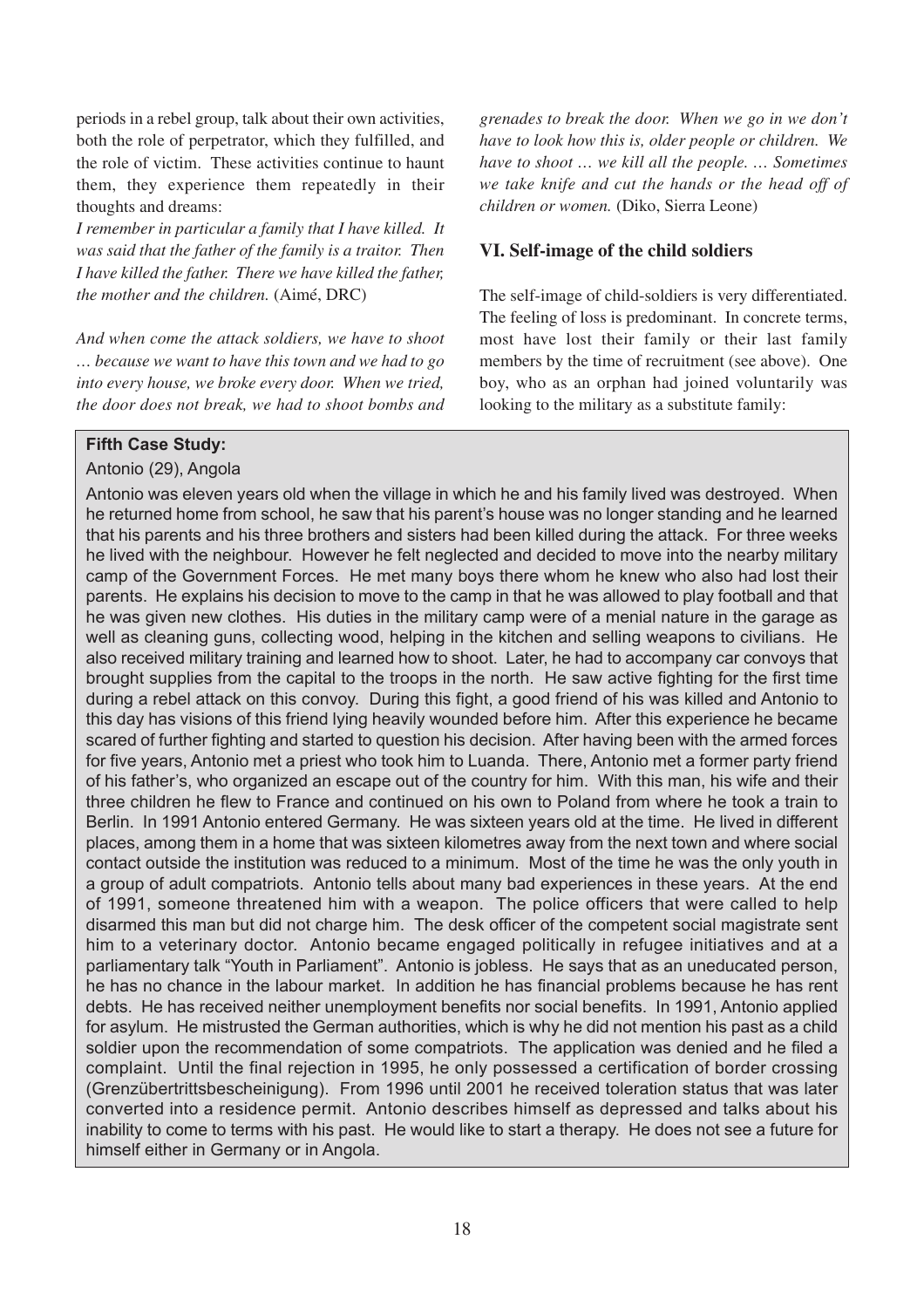*You go to the house of one of the bosses, then you sleep in his house. His wife is there, his children are there. Sometimes there was such an opportunity. One has found a place somehow. …* (Antonio, Angola)

This is used by some leaders, who present themselves as fathers to "their" child-soldiers:

*Foday Sankoh says sometimes: "The soldiers are all my children."* (Mike, Sierra Leone)

The youngsters interviewed have the sense of having lost their childhood in war, of having been robbed of their childhood. They could not develop their own identity:

*I am somebody that lost in the war, really, because I don't know anything.* (Hassan, Sierra Leone)

Because they were deprived of education, they were also robbed of their chances to develop their own capabilities, to decide their own future:

*Why our children or sons go to the military or to war despite only being children? … They are young, fifteen, sixteen. … They have to go to school first. They have to do now something for themselves, work or something else. The Taliban are not interested in this. They need people to fight.* (Hamed, Afghanistan)

Most of the interviewees had no knowledge of the background of the conflict when they joined the armed troops, whether voluntarily or forcibly recruited. They described themselves as childishly unknowing:

*Shit, I know nothing at all (in this age) you cannot know everything. Why they fight and so on. Now I know, why they fight … previously I didn't know.* (Mala, Sri Lanka, 12 at the time of recruitment)

The weapons with which the child soldiers fight are so small and light, that the interviewees could carry and use them without problems. For children that have been forcibly recruited at a young age, this is the only world they know:

*I was so little, I don't know, this is bad or not. … I believe in Sierra Leone one is allowed to shoot, kill, take a knife, cut arms, legs or head.* (Diko, Sierra Leone, 7 at the time of recruitment)

Only much later do they succeed in separating themselves from this identification and understand how they have been abused (see below). For the older children, it appears that the feelings of abuse and exploitation surface earlier:

One interviewee describes the treatment of child soldiers as that of slaves (see above) and their function as fighting machines and cannon fodder:

*They had a special technique. They have put children and youth always into the first row, then behind, were the heavy weapons, the artillery and so on. When they shot at the enemy, … this went therefore over the first rows, then this created confusion with the enemy and in this confusion the child-soldiers from the first row attacked. … The only duty was to fight them.* (Aimé, DRC)

On the other hand, most of the interviewees see themselves not only as victims, but also as perpetrators with strong feelings of guilt. One interviewee differentiates between refugees and rebels, by describing the first as victims that were helped by international organizations and were taken to safety, and the others as perpetrators, who did not receive this support. In one or another form, all the youngsters asked themselves questions about their individual guilt, as explored further in Chapter XI, Rehabilitation. Those who were perpetrators explain that if they had not killed others, they would have been killed themselves:

*It was very bad. … I don't want this, but I have to do it. When I don't do this, then they kill me.* (Diko, Sierra) Leone)

One youngster describes his feelings shortly after being recruited, when he became aware of what he would have to face:

*Already on the second day they have given us a weapon, … there it has started, that I felt really bad, physically and mentally, because I knew when I have such a weapon, this means death and dying. (*Aimé, DRC)

Others, who were not involved in fighting intensively, describe typically childish reactions:

*And I have cried there, why I am here (with the armed opposition), if I would be with my mother, when I am hungry, then she gives me food immediately. When I am here (with the armed opposition) and hungry, I don't receive food.* (Mala, Sri Lanka)

The majority of interviewees have suffered severe physical damage during their time as child soldiers - a visible sign - to which must be added the invisible psychological damage. Some of the interviewees are in a similar physical condition to old men: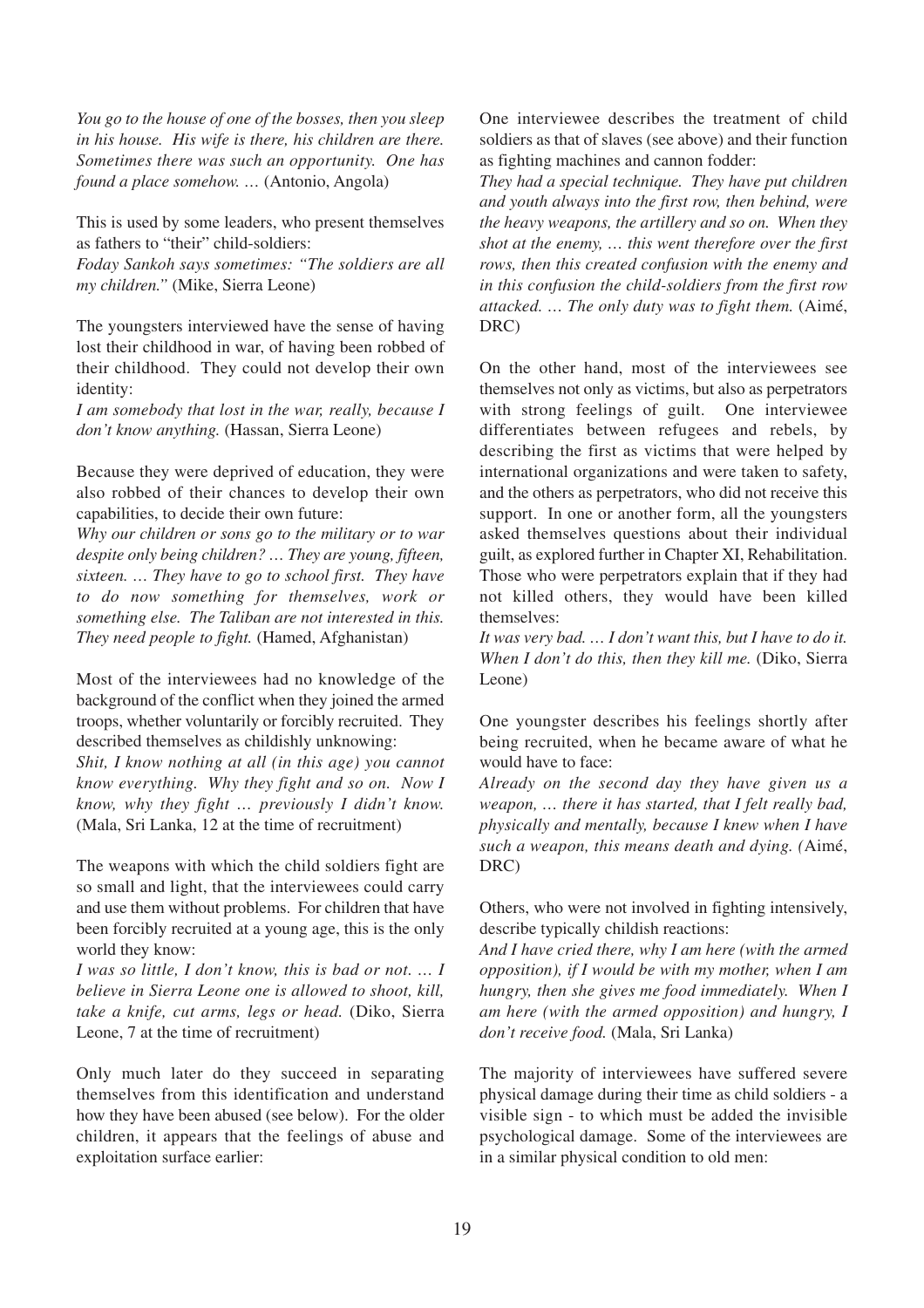*I have many injuries from war and terrible work with diamonds … many years. Everywhere my body is ruined.* (Diko, Sierra Leone)

#### **VII. Desertion of the group**

In the final analysis, all interviewees managed to flee from their units, which in a military context would be termed desertion. None of them were officially released from military service, even though some of them mentioned the peace negotiations that were being conducted at the time of their desertion. In ongoing conflicts, there is little hope of release. Military service ends for members of rebel groups either with capture by government forces or by desertion or injury which renders further deployment for fighting impossible. Two of the interviewees succeeded in fleeing whilst being injured. One of them escaped from the hospital with the help of his uncle, the other one was recuperating at home with his family.

Four of the interviewees escaped during heavy fighting, in which their unit was dispersed and there were many dead and injured. They were able to utilise a situation of dissolution of military order. One of the interviewees mentions that a priest encouraged him to escape and helped him to safety. Another escaped from police captivity and a further interviewee succeeded in escaping from a government forces' training camp. Desertion, however, is only the first step. Afterwards it is necessary for the youngster, who is still recognisable as a soldier, to find a safe place to which he can escape. The interviewees describe their escape as long "wanderings" through the bush:

*I run a road, sometimes I sleep in the bush … I had to go very long. With the streets we have in Sierra Leone,*

#### **Sixth Case Study:**

#### Aimé (20), Democratic Republic of the Congo

Aimé was born in the DRC in the Province of Equateur. He lived there until his twelfth year with his parents and his younger brother. After his father left the family and went to Germany, Aimé moved together with his mother and brother to Congo Brazzaville. However, he returned to Equateur two weeks later where he lived with his uncle and went back to school. At the age of seventeen, rebels of the MLC (Mouvement Libération Congolaise) stopped him on his way back from school. They took the older youths with them and raped the girls. Aimé and the other youths were taken to a rebel camp in trucks. Training with weapons started on the second day. After six days, the youths had received very basic training and were allocated to the units. They were sent into combat immediately. In a nearby town, rebel groups were under heavy attack by the regular army and required urgent reinforcement. Aimé was a child soldier for one year and two months. They gave him drugs and placed a fetish-needle in his arm to strengthen his fighting force. During a retreat from a fight, the truck Aimé and his comrades were in was involved in an accident. The accident resulted in many deaths and Aimé was severely injured. He was taken to a hospital that was occupied by the rebels. There was insufficient medication and the treatment did not work. Months later, he was visited by his uncle who asked the commander to be allowed to take him back home to look after him. The commander did not allow this. A few months later, his uncle managed his escape to Congo Brazzaville and his mother. There he was admitted to a hospital. His uncle had organized further travel to his father. He accompanied him as far as Frankfurt. He was eighteen years old when he entered Germany. Initially, he was not allowed to stay with his father despite the fact that his father had German citizenship. Aimé, however, did not have documents with him to prove that he was his son. He was sent to a refugee reception camp where he was treated by a doctor for the injuries from the accident and his escape. Aimé has a permanent sleeping disorder. He has nightmares and often awakes at night. Since the doctor removed the needle from his arm, he feels better. Nevertheless he still has health problems, among others hepatitis. His asylum hearing took place one and a half years ago and he is still awaiting a decision. He gave a detailed account about his experiences as a child soldier during this hearing, and his psychological condition was recorded in a psychological statement. Aimé has attended several German courses and is now in an apprenticeship. Once the decision of the asylum office is known and if his residence status permits it, he would like to begin training as a car mechanic.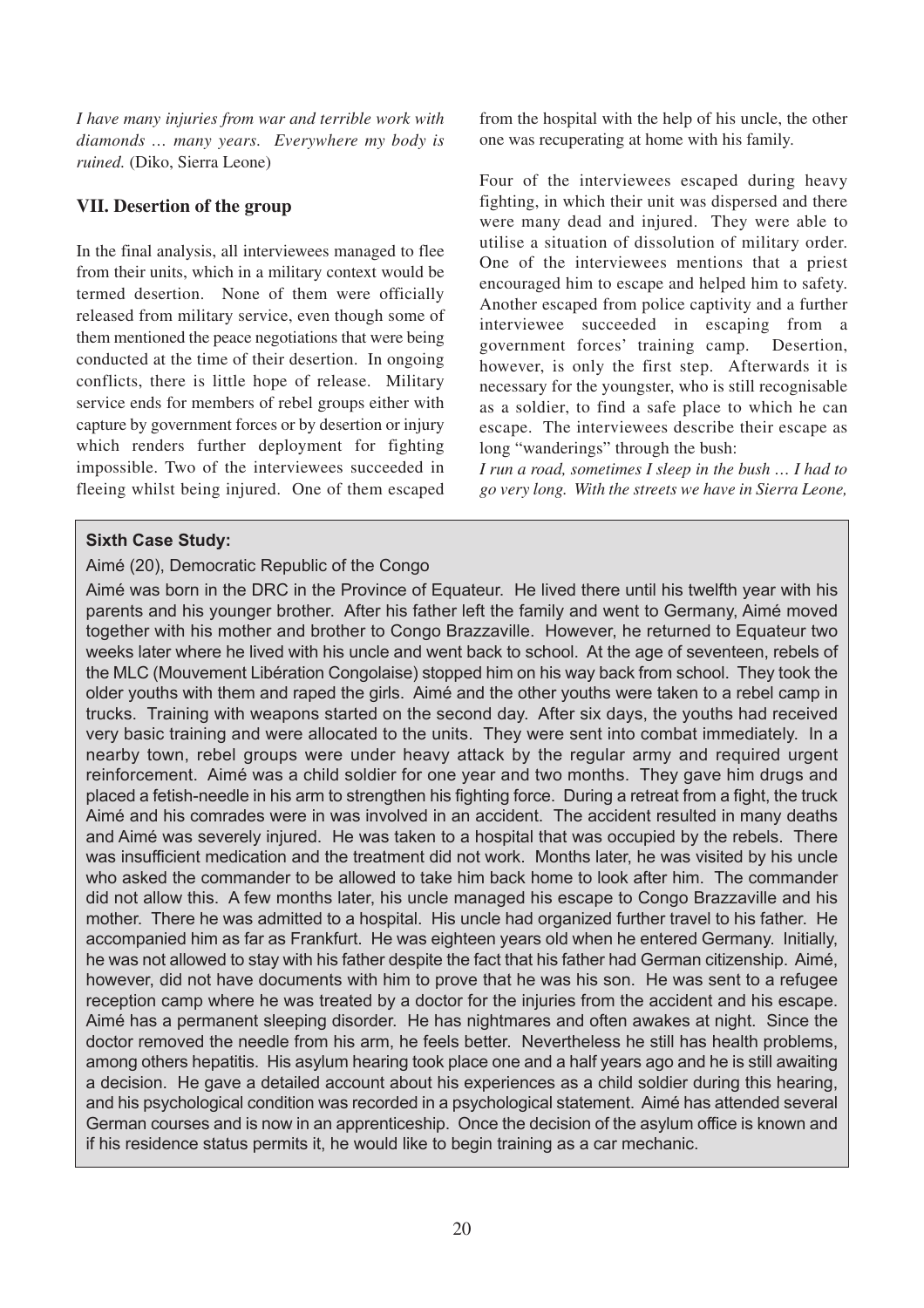*we fight to the roads, so I was in the bush for this.* (Hassan, Sierra Leone)

They have to run away from the group that they left and often they are looked for. In addition, they cannot fall into the hands of government forces. They need support, people who give them shelter, water and food. But often, they spread fear and terror. Like a banished person, they have to ask for help:

*Many people saw me. I have my gun and my clothes. … I stink and I was just like an animal. All people who see me with my gun. They are afraid. They think this is a rebel or something like that. When I called to many people, I said: "Okay, now (we are all) the same. I don't kill a man. I run away, I am afraid of death. I don't do anything".* (Diko, Sierra Leone)

Even in their home villages they are not accepted, because the family has been driven away and many of the people who are now living in the village no longer know them:

*And when I go back there … this people in the square say: "You are a rebel." I say: "No, yes, I am, but you know that I used to live here." And he says: "We do not know you."* (Daniel, Sierra Leone)

The people in the villages are afraid of rebel attacks should it become known that they have hidden a former rebel. The uncle of one severely injured lad prepared his escape:

*And when we were there where my uncle lived, my uncle had already done the preparations and then we took a motorboat and we drove on the River Congo until Congo-Brazzaville and there was my mother.* (Aimé, DRC)

#### **VIII. Flight to Germany**

Desertion or fleeing from forcible recruitment leads to a situation in which the interviewees feel persecuted in their home country. The only possibility of escape from this persecution appears to be for them to go abroad. The country of exile is Germany.

#### **Route to Germany**

The interviewees managed to reach the coast or airport in different ways. Also the ways in which they acquired the papers and visas needed for entry into Germany via aeroplane differed. In most cases, according to them, an acquaintance or an uncle undertook this job for them.

Five of the interviewees describe having travelled to Germany by ship as stowaways. Five came by aeroplane via Frankfurt Airport and one flew to Poland and entered Germany by taking the train to Berlin. The costs of their escape are only mentioned by three of the youths:

*Has paid about 7 or 6 thousand dollars*. (Hamed, Afghanistan)

#### **Hopes and fears**

Most of the interviewees say that they did not know where their flight would take them. Someone had taken them on board or had organized the necessary papers for their flight without informing them of the destination: *Then he put me into a ship and then I moved from there, but I am not thinking about Germany, first I think about African country, maybe in Algeria. But when I take there long time, … I think, well, I am not to an African country, … but I am not thinking about Germany.* (Daniel, Sierra Leone)

Some of the interviewees believed that they had left their country only temporarily and would return soon: *But he says only: "We go to another town and there we stay a few weeks, then we go back home."* (Antonio, Angola)

In contrast to a voluntary return, one interviewee talks about the anxiety of being forced to return, because the country of exile would not accept him:

*I only wanted to stay there (in Germany). Then I said to myself, maybe it doesn't work and then I have (imagined) that I am back in six months.* (Samson, Eritrea)

Three interviewees were aware that they would meet family members in the country of exile. That is why they felt courage and optimism despite their fear and insecurity:

*I was looking forward to seeing my brother. I did not know how this travel would end or how it would look like.* (Dost, Afghanistan)

Most of these former child soldiers found themselves fixated on their experiences and their past:

*In the first time, what I think, … maybe they are going to send me to another place again to go on fight.* (Daniel, Sierra Leone)

Their only wish was to leave war and fighting behind and to find a minimum of security: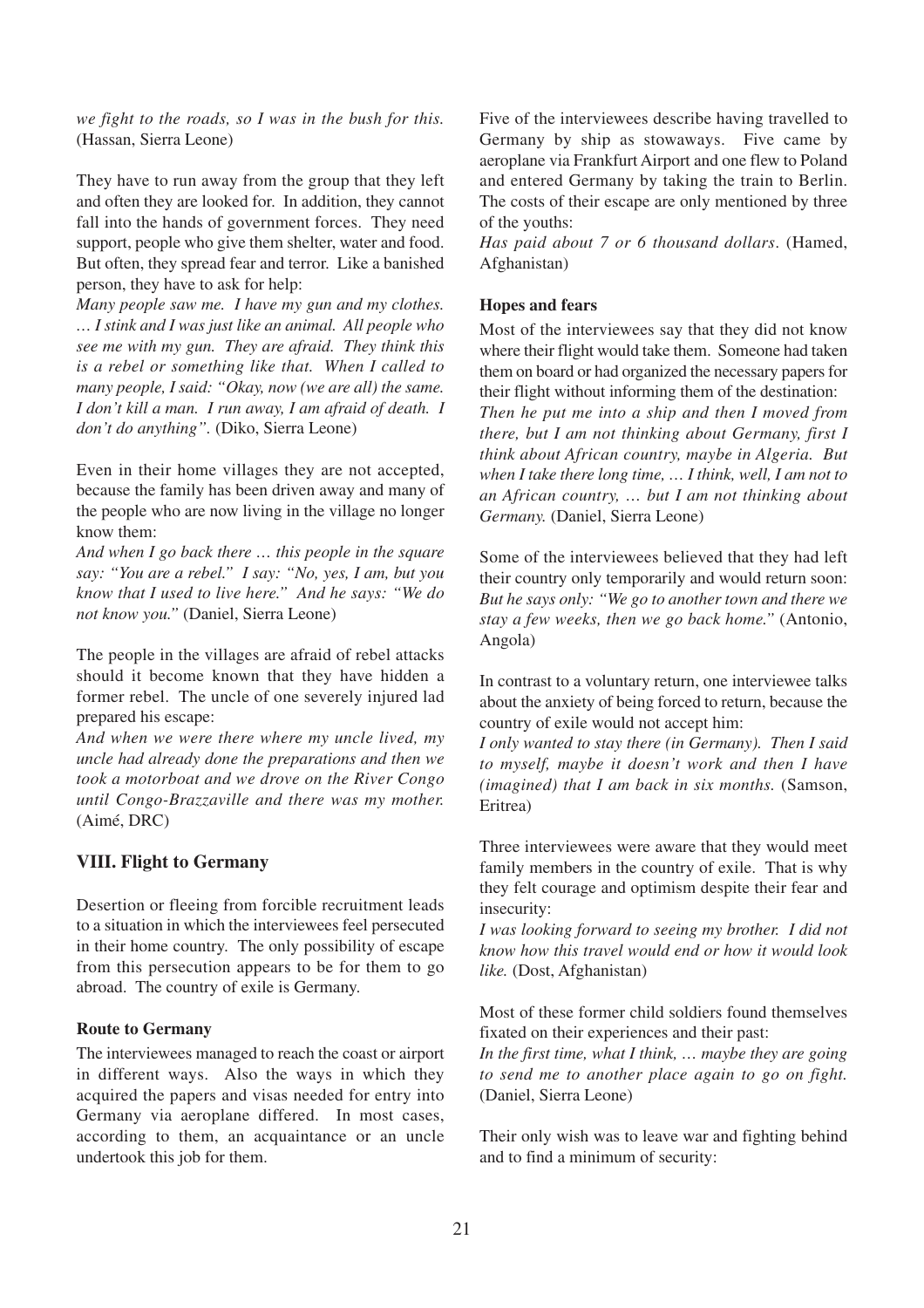*My wishes were, that I would get out of this war.* (Mike, Sierra Leone)

*I was thinking maybe we make it to a placement; my life is going to be secure there.* (Hassan, Sierra Leone)

One youth was hoping for a chance to find his lost sister or to be able to get into contact with her again: *I think my next place, that's maybe I can be good. … Maybe I can be good to bring for my sister and we'll having contact.* (Hassan, Sierra Leone)

The interviewees who fled from forced recruitment expressed more concrete hopes and desires with regard to their future in the country of exile:

*Firstly school, to study, when I can do it, education, having a reasonable job, … build something for yourself, build your future.* (Hamed, Afghanistan)

#### **IX. Former child-soldiers in the asylum procedure**

Apart from one, all interviewees applied for asylum upon their arrival in Germany. At the time of the interview, one youth had been in Germany for six months. Owing to the bad psychological condition of this youth, his guardian had not yet applied for asylum. At the time of the interview another guardian had submitted the application of one of the youngsters; however, he was still waiting for the hearing at the asylum office. One interviewee had completed the hearing and was waiting for the decision. The applications of all the interviewees were rejected by the Federal Asylum Office as "unfounded". Most of the youngsters have difficulties in understanding the background of the asylum procedure. They acquire their knowledge of the procedure from their carer, guardian, or from compatriots:

*… When you come from another country, but I don't know, in my country that does not exist. But you come to another country, the people (need to know where from) you come.* (Daniel, Sierra Leone)

They receive advice from these groups of people as to how they should behave, what questions they will face and what is important during the hearing:

*We have these papers from this Federal Office, what the question comes. And then, my guardian took this and then she says with me, what … you do like that, you say. And then, I say what (has happened).* (Daniel, Sierra Leone)

Nevertheless, they were often not aware of the conduct of the procedure. They do not know who takes a decision and on what criteria it is based:

*When I do an interview and then he says: "Yes", my interview that is right. Then I have toleration.* (Daniel, Sierra Leone)

*I believe they did not believe me …. If he would have believed me, then I receive a visa. Maybe the man, who questioned me, believes, but the boss, he … does not believe me.* (Hamed, Afghanistan)

After the hearing, it is often not clear to the youths what the next steps will be. One was afraid of being sent home in the aftermath of the hearing:

*Yes, I was afraid that he says maybe: "Now you have to go back." Then I said to myself: "Take a few things with you, also my walkman."* (Samson, Eritrea)

One lad waited three years for a decision regarding his asylum application. During the course of the time, his hopes grew:

"*Maybe they have forgotten me".* (Samson, Eritrea)

It emerged that some of the interviewees did not present, or did not present in an adequate way, their experiences as child soldiers. This is problematic. The interviewees said that they were given bad advice from compatriots:

*"(During my) asylum application, I also did not say …, but I did not know. This is why I am not recognized. At the beginning here … the boys said: "If you were (with the LTTE) when you say, yes, they send you to Sri Lanka immediately."* (Mala, Sri Lanka)

In addition, one of the interviewees explains that he had no trust in the sole decision-maker and the procedure. That is why he kept quiet about having been a child soldier:

*(One colleague from the home has) said: "Do not say, when they ask you, if you were child soldier, because it could be, they sell this information to the (Angolan) Government".* (Antonio, Angola)

Another describes how he was over-challenged by the requirements that were placed on his presentation about his reasons for escaping and the escape route:

*I have always (told) and they have asked again, when was that really, the date. I could not do this, the date. I don't know, when I escaped, when I came to Colombo in J. I have simply said a date. Then they always asked again, I have forgotten … this date. If it is true,*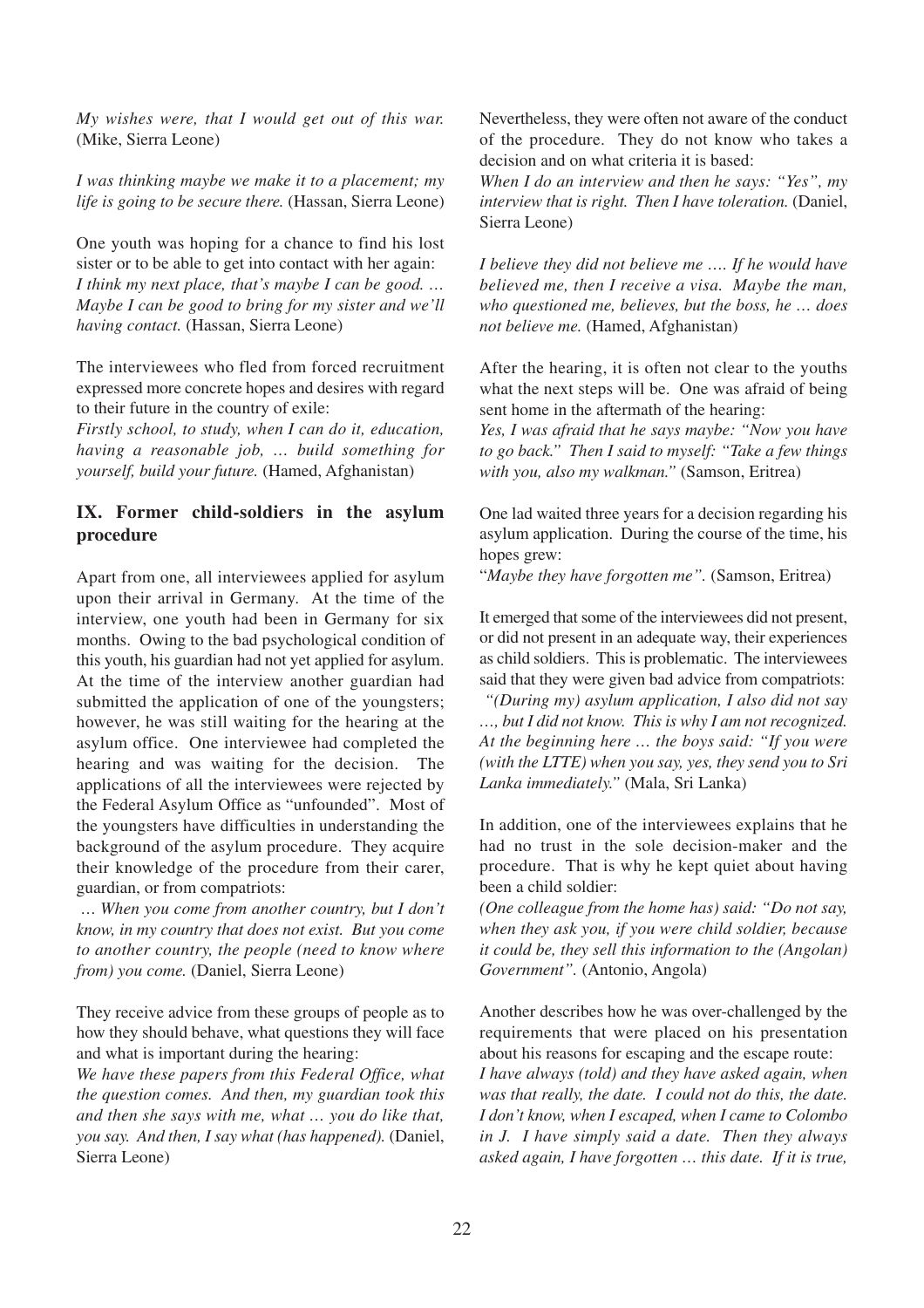#### **Seventh Case Study:**

#### Diko (17), Sierra Leone

Diko lived with his parents and his younger brother in a town in Sierra Leone close to the Liberian border. When he was seven years old, rebels of the RUF attacked his hometown. Initially, he sought protection with his parents and brother in a mosque; later they fled to a neighbouring quarter where they hid in a hospital. Diko was shot in the head and severely injured during the flight. As the rebels approached this place of refuge, they ran away to another town. However the rebels also attacked this town. During this attack many people were killed, among them Diko's parents and brother. The rebels took Diko with them into their camp in the forest. Diko stayed with the rebels for eight years. Diko talks about torture methods and other forced measures against the abducted, who refused to obey. Diko received military training; he learned to shoot and to use hand-grenades. Sometimes he was sent to fight; sometimes he was sent to work in the diamond mines. He describes how he and his comrades cut off the heads or the hands of women and children. During many such deployments, they acted under the influence of drugs that had been mixed into their food. Diko was arrested during an attack by Government troops. He was interrogated and under severe mistreatment and torture gave away military details. His life was saved because the rebels recaptured the town, however his commander ordered him killed, because of treason. Diko ran away into the forest with his gun and planned to kill himself rather than to be subjected to mistreatment again. He lived in the bush for a few months and hunted animals for food. He managed to reach the coast where he finally found a ship and where he told his story to the crew. Diko travelled to Germany with this ship. He was fifteen years old at the time. When he reached his current place of residence, people took him to a youth home. Diko was given a private guardian who looked after him intensively. Due to his serious sleeping disorder and nightmares, he has been in therapy for three years. His psychological condition is slowly improving. Since Diko had only attended the Koranic School in Sierra Leone, he started basic reading and writing classes. He attended comprehensive school for two years, however he was forced to stop. He was admitted to a professional qualification project where he did two internships as a cook in a restaurant. The owner of the restaurant is offering him a training place. Currently he is waiting for his work permit. After having had his asylum application rejected, Diko was granted toleration status. He was unable to influence this decision despite the photographs of his injuries that he subsequently submitted.

*then I have it in my head. So it is not true. They have thought I lie.* (Mala, Sri Lanka)

#### **X. Coping with insecure status**

In addition to a subjective feeling of integration, gaining residence status is an important factor in the well-being of the youths. Social integration, therefore, depends to a large extent on gaining residence status. Of those youths who are still in the asylum procedure, one has a border crossing certification and two have residence permits. Two of the other interviewees possess a residence permit - one received this through the "old cases regulation" (Altfallregelung). Five youths possess "toleration" status (that is, temporary leave to remain). Amongst them is also the one who has not yet applied for asylum. At this juncture it is important to point out that the residence permit depends on the outcome of the asylum procedure. The Department for Foreigners (Ausländerbehörde) can, in its own capacity, decide on the presence of expulsion obstacles even when the asylum decision is negative. Most of the interviewees are not satisfied with their current status, which for most of them is "toleration". They are quite aware of what their status allows:

*What I have at the moment, is called toleration (…) a halting of expulsion in brackets toleration, this means, I am not allowed to leave Hamburg, I cannot do education, I am not allowed (full-time) work. For instance, when the government says sometimes in Afghanistan there is a good situation, they simply expel us to Afghanistan. This is toleration.* (Hamed, Afghanistan)

Therefore toleration status means the limitation of freedom of action and freedom of movement, but also insecurity regarding the future: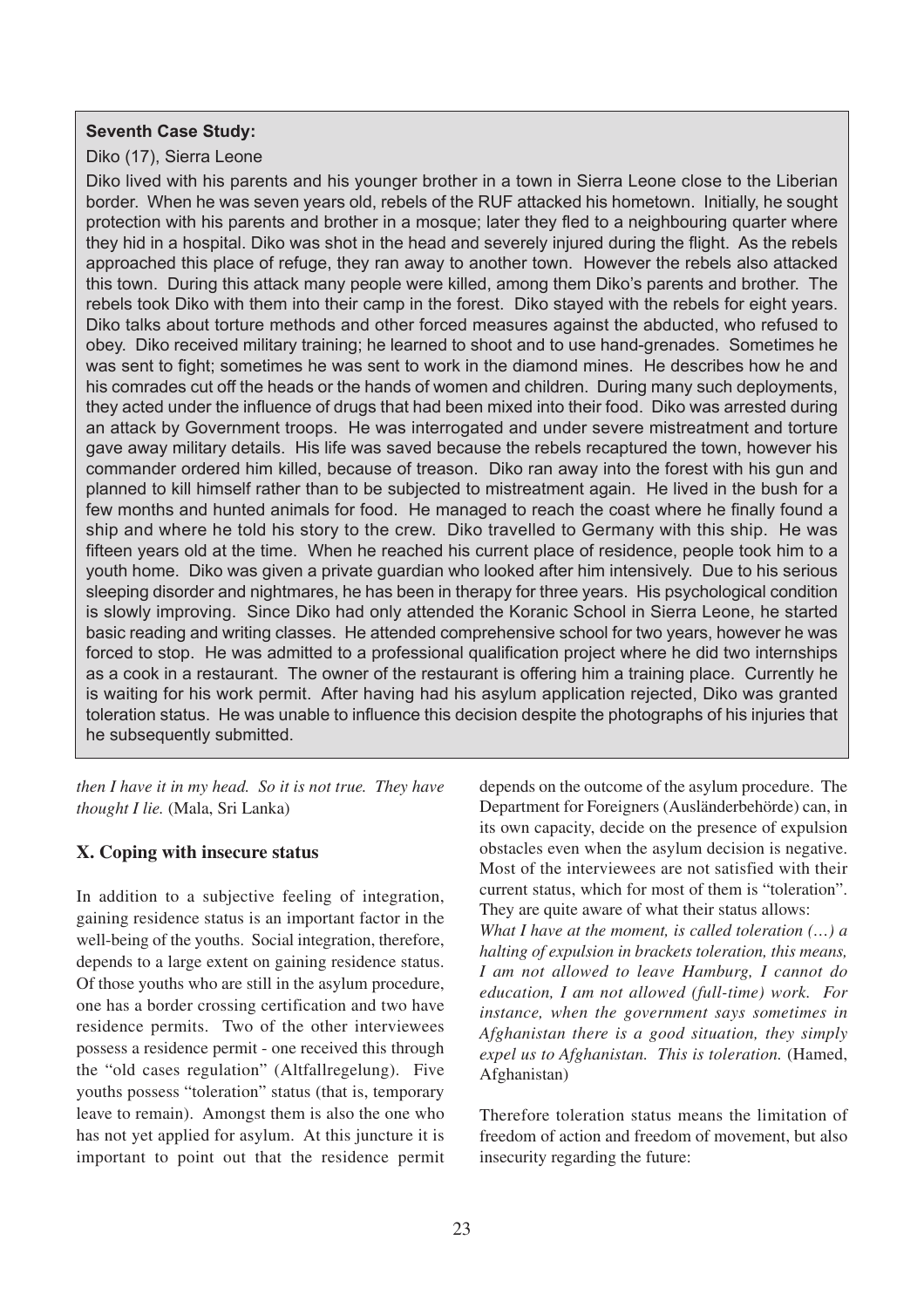*I was in prison also in Afghanistan. Here, I also feel like I am in prison.* (Hamed, Afghanistan)

*It is the same war, there in Angola we have weapons war and here we have a moral war. They ruin our soul when they say you are not allowed to leave Berlin.* (Antonio, Angola)

These youngsters describe their situation as segregated. They are not allowed to travel with friends, they are not allowed to get a driving licence, and they are excluded from parts of the education system and from the labour market. The permanently short deadlines within which they have to register with the Department for Foreigners are felt to be a deliberate burden that is placed on them: *I do not understand why they do us every three months, could also do one year or six months. Every three months, then I have to go back.* (Samson, Eritrea)

For some of the youths, in the insecurity about the future the terrible memories of the past re-emerge: *Then my colleagues say: "Hey, you go to Sierra Leone." Then I think a lot about what I do there, what has happened.* (Daniel, Sierra Leone)

Only one lad expresses satisfaction with his papers and describes how thanks to them, he experiences a certain degree of freedom:

*With this paper I can live here. I can come and go. When I have this with me, police says nothing to me. When they ask me for it, I show it. And then they leave me in peace.* (Dost, Afghanistan)

Two of them talk about deliberate obstructive practices on the part of the Foreigners Office. At their first registration, the desk officers did not believe that they were the age they said they were. An older age was put down and the youths were supposed to be sent to a different province, or be put into accommodation for adults. After a lengthy dispute, the age of the youths was confirmed by an age study and a birth certificate. The youngsters are already insecure about what they have to expect here, after such experiences their anxiety increases:

*I do not go on my own. When I go, I take my carer with me, or some other German. What they have done with me, this is why I really am scared.* (Hamed, Afghanistan)

All the interviewees express a wish for a secure entitlement to residency. This would make them independent from other people and from their past: *I want to get my good papers and I want to again stay here, one more time education, get my profession. I want to receive these answers.* (Diko, Sierra Leone)

#### **XI. Rehabilitation**

Next to the residency status, rehabilitation is the central problem for former child-soldiers.

#### **Physical and emotional well-being**

The physical and emotional well-being of child soldiers after their arrival in exile is not only characterized by the experiences of active participation in a conflict, but also through the way in which they were treated by the party to the armed conflict at the time of recruitment and afterwards. The children and youths were abused physically and psychologically in order to ensure subordination and that orders would be carried out. The often violent loss of family and the memory of their own violent acts are also contributory factors. One must not underestimate the degree to which the insecurity surrounding their residency status in the country of exile, Germany, contributes to the worsening of their emotional well-being. Some of the interviewees talk about injuries and illnesses that they received during the fighting or through torture and mistreatment, and which affect them to this day: *With the prostate it is not yet gone, and also at the side where I got hit, this is not yet completely gone, but I*

*already feel better. Sometimes my nerves hurt, but I am sure that this comes from this (fetish) needle. When this was removed, it was totally black and was also rusty. … The doctor told me: "It is likely that your hepatitis can be traced back to this needle."* (Aimé,  $DRC$ 

One lad describes how he feels ashamed of his destroyed body. He considers the traces that the war has left on his body as stigmata, which will always make him into an outsider and will not let him forget his past:

*I also want to go with some boys swimming and so on, but I went twice with lots of boys swimming. But when they saw my body, everything injured, bad … my body was not like the others and all were laughing, asks me. I have told them why … I don't want to be like that. It comes from the war.* (Diko, Sierra Leone)

The physical ill-treatment experienced during war has disturbed the natural balance of the youths' bodies.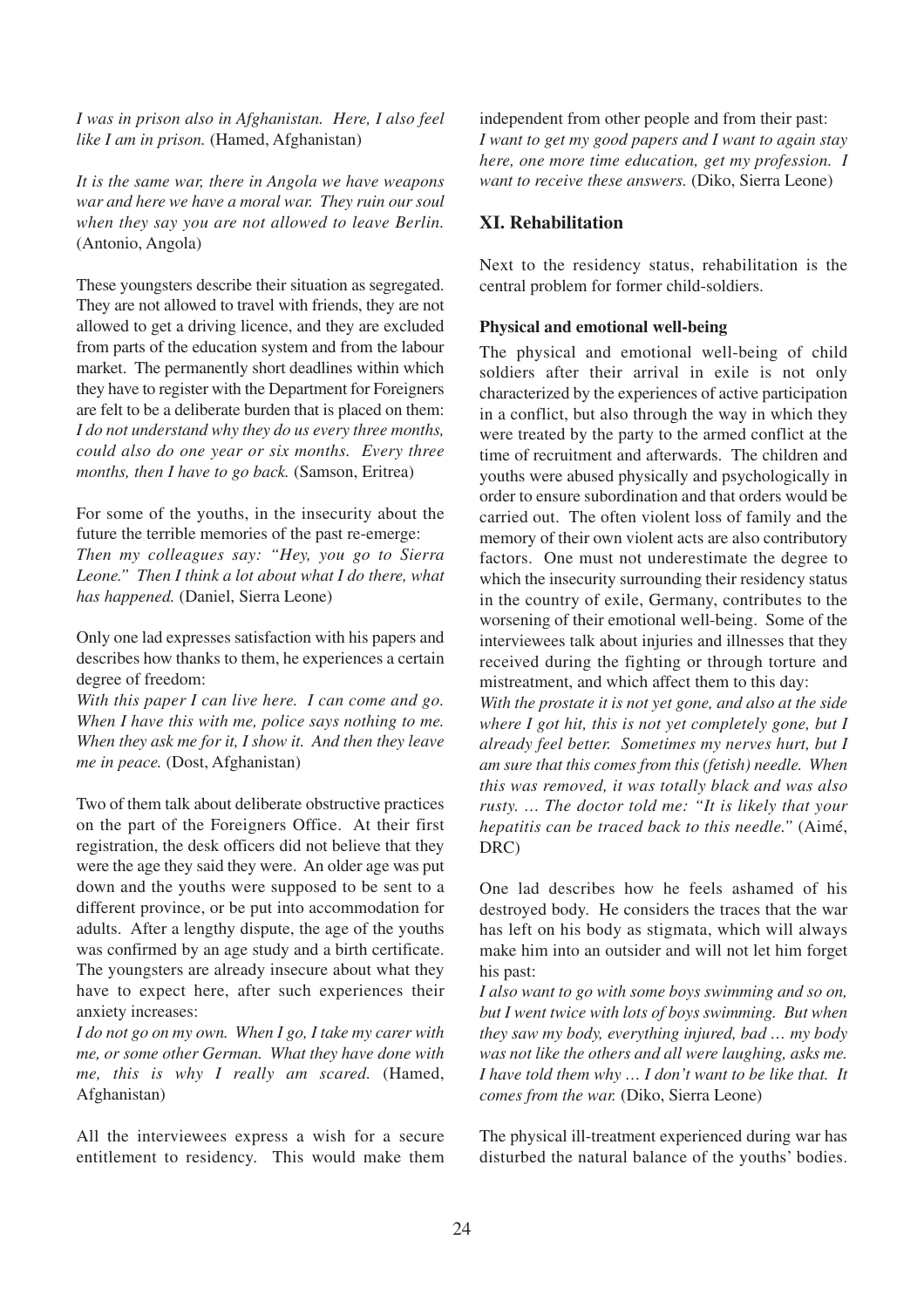One of them says that he feels ill despite his doctor having confirmed that he is healthy:

*I can't believe, I asked him one or three times: "Are you sure that I am healthy?" Said: "Yes, you are healthy. There are no problems with you."* (Hassan, Sierra Leone)

#### **Trauma and recovery**

The traumatic experiences of the child soldiers have been related above. However, the insecure perspective of residence or threatened expulsion also represents an additional traumatic experience. The youngsters talk about different symptoms such as sleeping disorders, waves of aggression, concentration difficulties, constantly recurring nightmares, lack of a sense of self-worth and depressions:

*I often dream of my father, how they have killed him. … And when I get up in the morning, I feel so heavy, and then I am totally confused. Sometimes I go, get my breakfast and look at the food. But I cannot eat because I am not hungry any more.* (Mussa, Senegal/Casamance)

*I cannot get clear with myself, because I do not know compassion, I do not feel any more. I do not feel pain. I am now used to it. I accept everything, (what) is being done with me. I cannot react any more.* (Antonio, Angola)

The loss of family, or being separated from the family, represents for all them an important factor. As already mentioned, most of the youngsters lost contact with their families during recruitment or experienced the murder of one or more of their family members. They describe over and over again their loneliness and their longing for their family:

*I (did not know any) people, there is no family, and I am alone at home. Always thinking about my sister.* (Hassan, Sierra Leone)

One lad described his attempt to bring his family back by starting a new family:

*I would have wished that I could come with my parents. Back then, I even wished that I could have someone, my father or mother, but I did not have this. … When I was young, then I had a girlfriend, start a little family. There we had a child, because I simply wanted to have a family. I think sometimes when we have a family, maybe I feel a little bit better, like my parents.* (Mike, Sierra Leone)

Even those whose family is still alive, describe how painful the separation is:

*At the beginning, I wanted to go back to Sri Lanka. I cried every day; I wanted to see my mother.* (Mala, Sri Lanka)

They experience guilt towards their parents who had to pay a lot of money to allow their children to flee to Germany. They are under pressure because they believe that their parents expect them to achieve something:

*My father used to have three trucks and then he sold two trucks. For me, for a better life. … My parents have done a lot for me … This is why I had the goal to go to school again here and to get education or something.* (Mala, Sri Lanka)

They have developed different strategies to deal with their memories and feelings of guilt. Some of them look for justification for what they have done. They explain that they were forced and that they tried to save their lives:

*Mostly I think about the bad time, what one did there, which was not so cool. Although, it is not one's fault.* (Mike, Sierra Leone)

*This is where I tried to defend myself. … Someone forced me to do it.* (Daniel, Sierra Leone)

*I did not do so badly, I saved the people. This is why I do not have such great guilt. I do not have.* (Mala, Sri Lanka)

One lad repeats what has happened over and over again like a mantra:

*I wanted to continue, because I can continue to tell for many thousand years, not finished, because I have seen a lot.* (Diko, Sierra Leone)

Others are ashamed to talk about their time as child soldiers:

*I do not tell everybody, because I am embarrassed to say this.* (Samson, Eritrea)

One interviewee mentions the indescribable and incomprehensible elements of his experience, which he cannot put into words:

*I do not talk about this. I cannot talk about this, then one has to have experienced it, … how the children suffer, when they are soldiers. … They are kept like slaves and I do not want to talk about this.* (Aimé, DRC)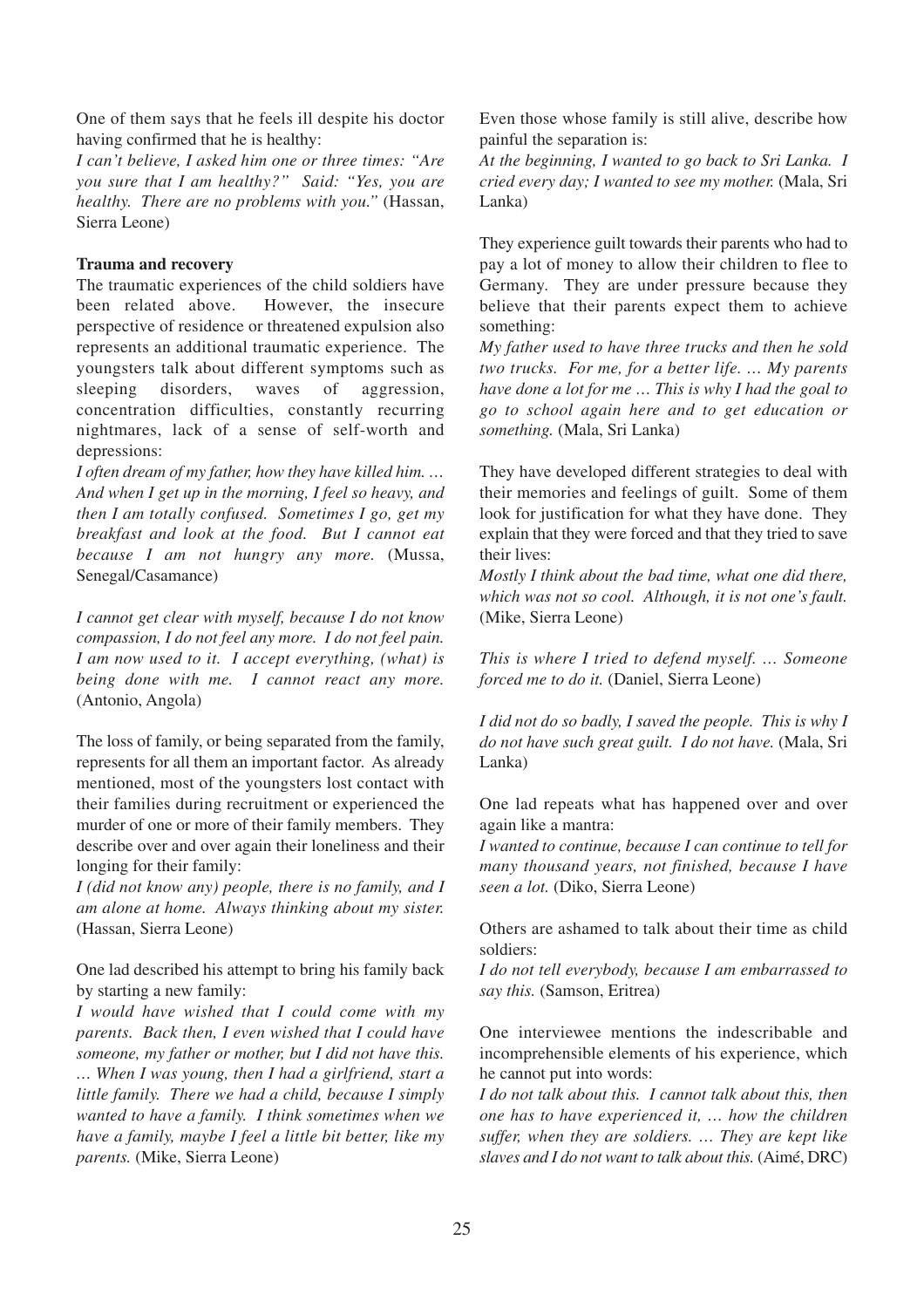Another describes himself as being without identity; he thinks that he is going mad:

*I am living like somebody that's lost in the war. I go alone sometimes, I talk like a mad man, like somebody, that's crazy sometimes.* (Hassan, Sierra Leone)

In this lack of orientation, belief provides a certain framework for some of the youths:

*It's a God's work. Many people don't think that I am alive today.* (Hassan, Sierra Leone)

They try in different ways to distract themselves:

*I like to work, because when I work, … I forget a lot, the problem. I concentrate then on everything, what they tell me there. I do everything okay. I do not think so much, but when I stay alone, I always dream bad and think, what has happened in my country or about my parents or about my situation.* (Diko, Sierra Leone)

*Sometimes I have been in my room, I will go to buy beer, we drink or sleep. So I forget about it.* (Hassan, Sierra Leone)

Owing to their insecure residence status, the interviewees do not find peace. As long as they fear expulsion, they cannot deal with and overcome their traumatic experiences:

*Now I am always afraid, because one … foot now is in Sierra Leone, one (foot) is here. But I want my (feet) all to be here. Because when I know that I am allowed to do my education, I can stay here, then I know that I am here. Then I can forget everything.* (Diko, Sierra Leone)

Four of the interviewees are, or have been, in therapy. The therapy was recommended to these youths by their carers or collaborators at the Youth Office (Jugendamt):

#### **Eighth Case Study:**

#### Daniel (15), Sierra Leone

Daniel was eleven years old when RUF rebels attacked his home village. He succeeded in fleeing to a neighbouring village, where he was forced to participate in the civilian defence. He lost his parents during the flight and until today, does not know what has become of them. For more than six months as part of the civilian defence, he guarded the entrance to the village, until the RUF also attacked this village. This time he was captured and, like all the other youths, was forced to join the RUF. He describes the repression and forced measures meted out as an example to those youth who tried to flee or to resist orders. Subsequently, he fought with the rebel troops in Sierra Leone and also in Guinea. His unit was sent into the neighbouring country to support the rebel groups there against the Government. Half of his unit was killed in these fights. The unit then retreated to Sierra Leone. Afterwards, it was his duty to supervise the diamond mining in the east of the country, which civilians were forced to do. Daniel describes how the child soldiers smoked a drug called "Gun Powder" before combat in order to feel neither fear nor hunger. He says that he followed all orders after he had smoked the drug. Afterwards, however, he experienced feelings of guilt. As peace negotiations became imminent, the commander of Daniel's unit absconded together with the unit and the mined diamonds. During an attack against this unit, Daniel and a number of his comrades succeeded in escaping. At this time he had been with the rebel groups for three years. The rebels followed the boys thinking that they had the diamonds in their possession. Daniel did not find protection in the village that he had protected with the civilian defence, as the villagers were afraid of the rebels. A stranger helped Daniel to reach Freetown and to get on board a ship. Daniel left Sierra Leone not knowing the destination of the ship. In February 2002, when he was fifteen years old, Daniel reached Germany. He registered at the Foreigners Office. The competent civil servant did not believe his age however, he was presumed to be older and sent to a home for adults. Daniel was sent to a medical centre to have his age determined. There, his real age was confirmed. Subsequently, he was admitted into a primary care home (Erstversorgung). He describes the treatment by the Foreigners Office as very degrading. Daniel has a very close relationship to his carer and to his private guardian with whom he is preparing for the hearing at the asylum office. He is currently in possession of a residence permit whilst the asylum procedure is carried out. In his home country, Daniel completed the fourth school level (4. Klasse), in Germany he is attending a preparatory class.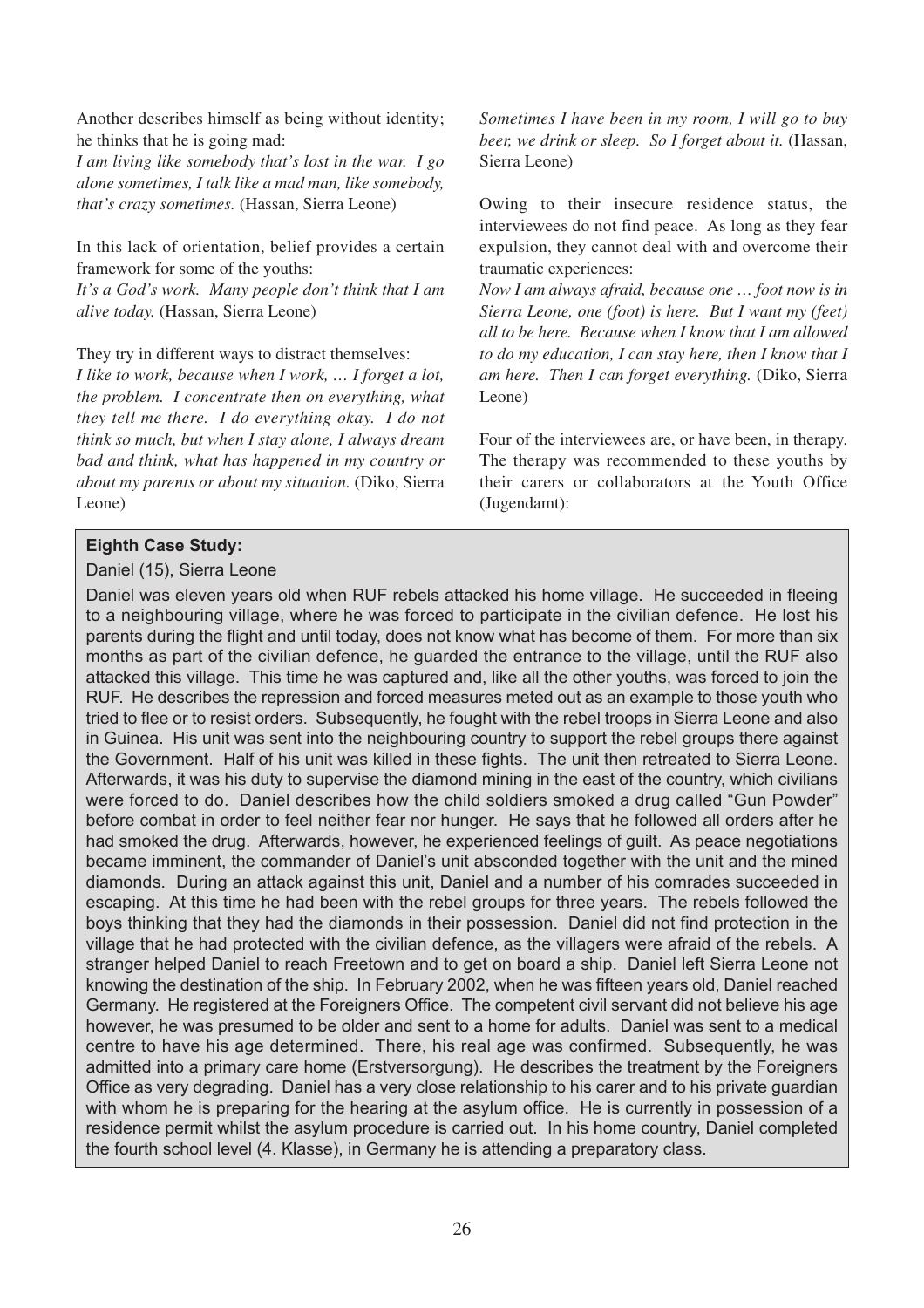*She (the carer) has spoken with the woman (the therapist) about it and they have seen he (Mussa) urgently needs help … and that's why he started to therapy.* (Mussa, Senegal/Casamance)

The youths are insecure; they do not know what they have to expect and what is expected from them: *In the therapy, I do not know, because I never did this. I do not know what I have to say or what is expected of me. … I do not know if she can help me.* (Hamed, Afghanistan)

#### They hope:

*… I can forget my problems quickly … can.* (Mussa, Senegal/Casamance)

One youth, who has finished therapy, sees success: *Has helped me a lot, because then I always had nightmares. I dreamed about my parents. At that time, I started with it (the therapy) and slowly, slowly got better. And until now, I dream hardly any more.* (Mike, Sierra Leone)

#### **XII. Social integration**

Accommodation, education, job training and participation in social life form the main pillars of the social integration of former child soldiers and, more generally unaccompanied minor refugees. Whether or not integration is legally permitted or enabled depends on the residence status. A certain degree of initiative and action is also necessary from the child soldiers.

#### **Accommodation, Community**

The carers in the accommodation facility represent the first contact which the youngsters establish with German society. Most of the interviewees name their carer or guardian as providing the most important relationship. In most cases, it is the carer that establishes contact to a private or team guardian. The carer or guardian offers orientation in a foreign world, financial, material and emotional support, as well as counsel and assistance. Often, the youths see in them substitutes for their parents:

*For example at school, when I have a problem, I ask my carer or when I'm cooking or getting dressed, when I buy something, they help me.* (Dost, Afghanistan)

*He (the team-guardian) helps me a lot. … He also … helped very much that I received some kind of (permission).* (Mike, Sierra Leone)

*Then, when the man said, that I have sold him something, there (my guardian) took care of it, because of the lawyer. And … because I am not allowed to have any money, he has to borrow money somehow from the bank, from his boss.* (Mike, Sierra Leone)

*When I need him (the carer) he comes and says: "What did you want, what did you do?" … When my mother was in hospital. This is why I could not go to school. Then he said: "Okay, come on boy, I give you a telephone, you can call your mother."* (Mala, Sri Lanka)

*So he talked a lot, like my father. … Mr. S. (the carer) is so important person for us.* (Mala, Sri Lanka)

*This is what Mr. S. said to me: "You have to get a paper. If you want to live here in Germany, you have to get an education. That's good for you." That's why I did it. He always said: "You are allowed this, you are not allowed that. Something like drugs you do not sell, that's bad for you. And when you do school here, that's good."* (Mala, Sri Lanka)

The youngsters distinguish between the mentors who counsel them and support them and people who patronize them and treat them like children:

*(The carer has told the boss) that I had a very difficult past. And in the end, I said to my carer, no, she is not allowed any more to say anything about me.* (Mike, Sierra Leone)

Some of the interviewees say that they rarely saw their official guardian and that they did not establish a relationship:

*I didn't even know what she did for me. I believe, that the only help was that I received a card for a savings account. She only signed once. Nothing more.* (Hamed, Afghanistan)

The youngsters often meet others the same age in the accommodation, with whom they develop friendships. One interviewee says that he was very isolated in his accommodation. It was difficult to establish contact to the world outside the home:

*Sleep, watch TV, and walk on the road, play a little bit football and that was it. We had to go sixteen kilometres by bike to see people because there are only three houses: our own home, the master's house and a boat rental.* (Antonio, Angola)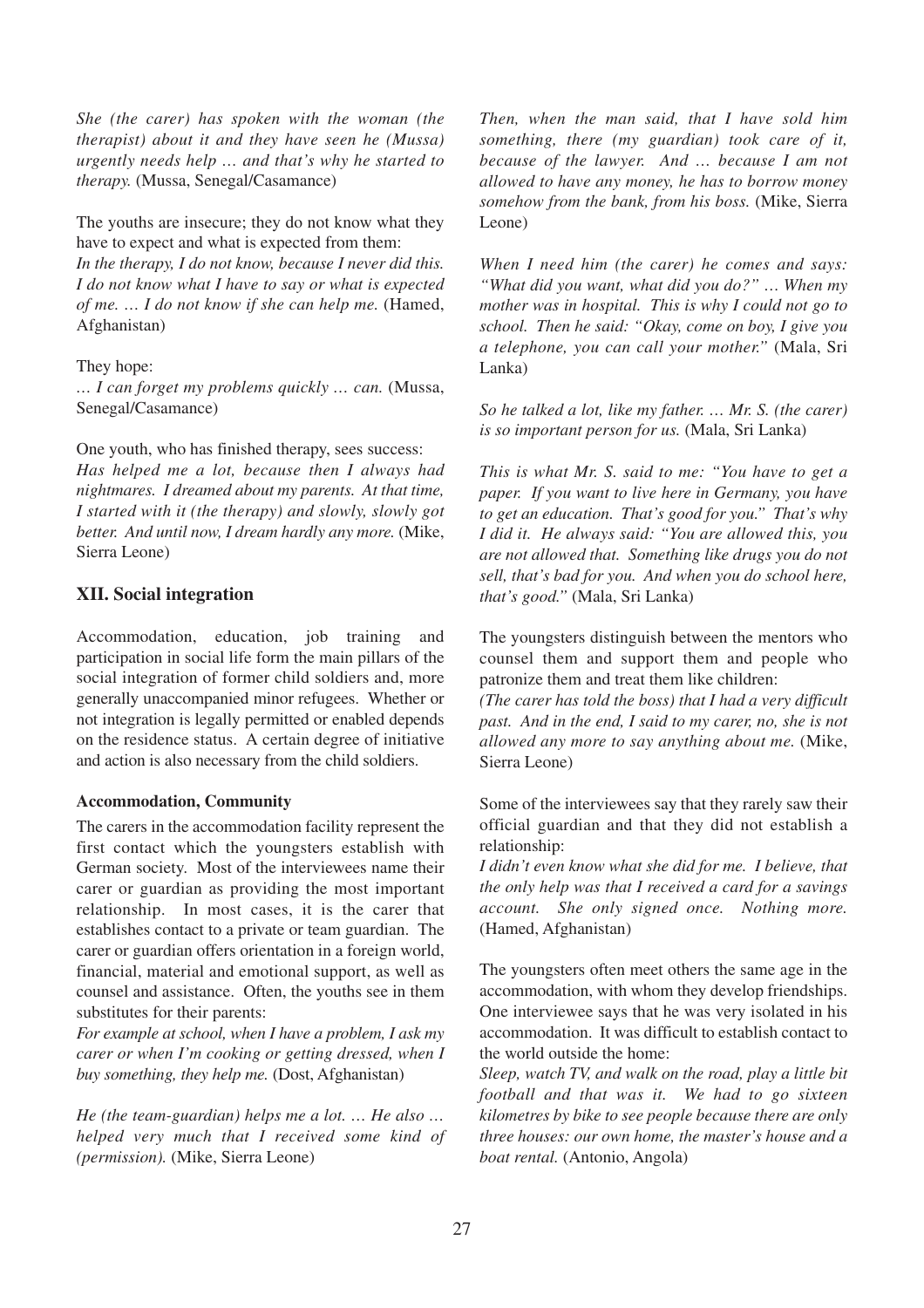#### **Ninth Case Study:**

Samson (17), Eritrea

Samson was born to Eritrean parents in Saudi Arabia. At the age of eleven he returned to Eritrea with his parents and three younger siblings. In Saudi Arabia he went to school for six years. In Eritrea he no longer went to school, but helped his mother to sell food on the street. During the war between Eritrea and Ethiopia, Samson witnessed a neighbour being recruited by the military. When Samson was thirteen years old, members of the Eritrean Military also picked him up from his parents' house. He was taken by car to a large military training camp where many young men and also children up to the age of twelve were being trained. Initially, Samson's duties consisted of fieldwork, cutting wood and sewing clothes. Later he received weapons training. He stayed in this camp for a period of three months. When he and a number of other youths openly refused to continue to participate in the training, he was punished with four days arrest. After the arrest, he gave in. Samson found a friend among the youths who convinced him to flee together. A friendly watchman showed them a place where they could flee over the wall. The boys ran for two days to the next town where Samson decided to flee into Sudan because his uncle lived there. He took a bus to the border, crossed it and drove into the capital where he finally found his uncle. His uncle had contacts to a man who forged documents and he arranged a Sudanese passport for Samson. The uncle decided that Samson should flee to Germany where there was a cousin. After a waiting period of five months, Samson flew to Frankfurt. At this time he was fourteen years old. From Frankfurt he took a train to his current place of residence. With permission from the Youth Office, he spent the first weeks with his cousin, because at that time there was no space in the youth programme. He has now been living in a youth apartment for one year. Samson continued to go to school and managed to finish comprehensive school (qualifizierter Hochschulabschluß). For the last three months he has been training as an electrician. However he only receives a work permit for three months at a time, which he is then obliged to have extended. His closest personal contacts are his cousin and an Eritrean friend. He also has very good contact with his current carer and his team guardian (Vereinsvormund). He says that they support him well. Last year, the guardian organized a holiday trip. Samson had his asylum hearing five months after his arrival in Germany. He told of his military training in the camp. He is still awaiting a decision. He has a residence permit.

At the time of the interviews, three of them lived in clearing houses or initial accommodation, three lived in youth apartments, three in private accommodation and one in adult accommodation despite only being seventeen years old.

#### **Education, job training**

The interviewees are in the following school or classes:

- Literacy course
- Support class
- Job preparation class (three youths)
- Internship at an educational project
- Comprehensive school, tenth class
- Training as electrician, after qualified junior high school certificate.

One of the interviewees is employed within the home as a painter (junior high school certificate and internal qualification), one has a junior high school certificate and is unemployed and another is also unemployed. All the interviewees said that they consider attending school and receiving training to be of essential importance. Especially for child soldiers, who in most cases have no or at best interrupted school education, attending school is an important instrument for integration:.

*… When they go to school. Because most of the child soldiers have not school. Then they get help here, to go to school, to do training, this is somehow correct.* (Mike, Sierra Leone)

One lad describes how difficult and humiliating he found it to have to learn to read and write at the age of fifteen in Germany:

*At that time I could not hold a pen. And our teacher held my hand like that, said, I should hold the pen like that, to write like that, everyone laughed (about me) why I cannot write, I cannot read, alphabet also not.* (Diko, Sierra Leone)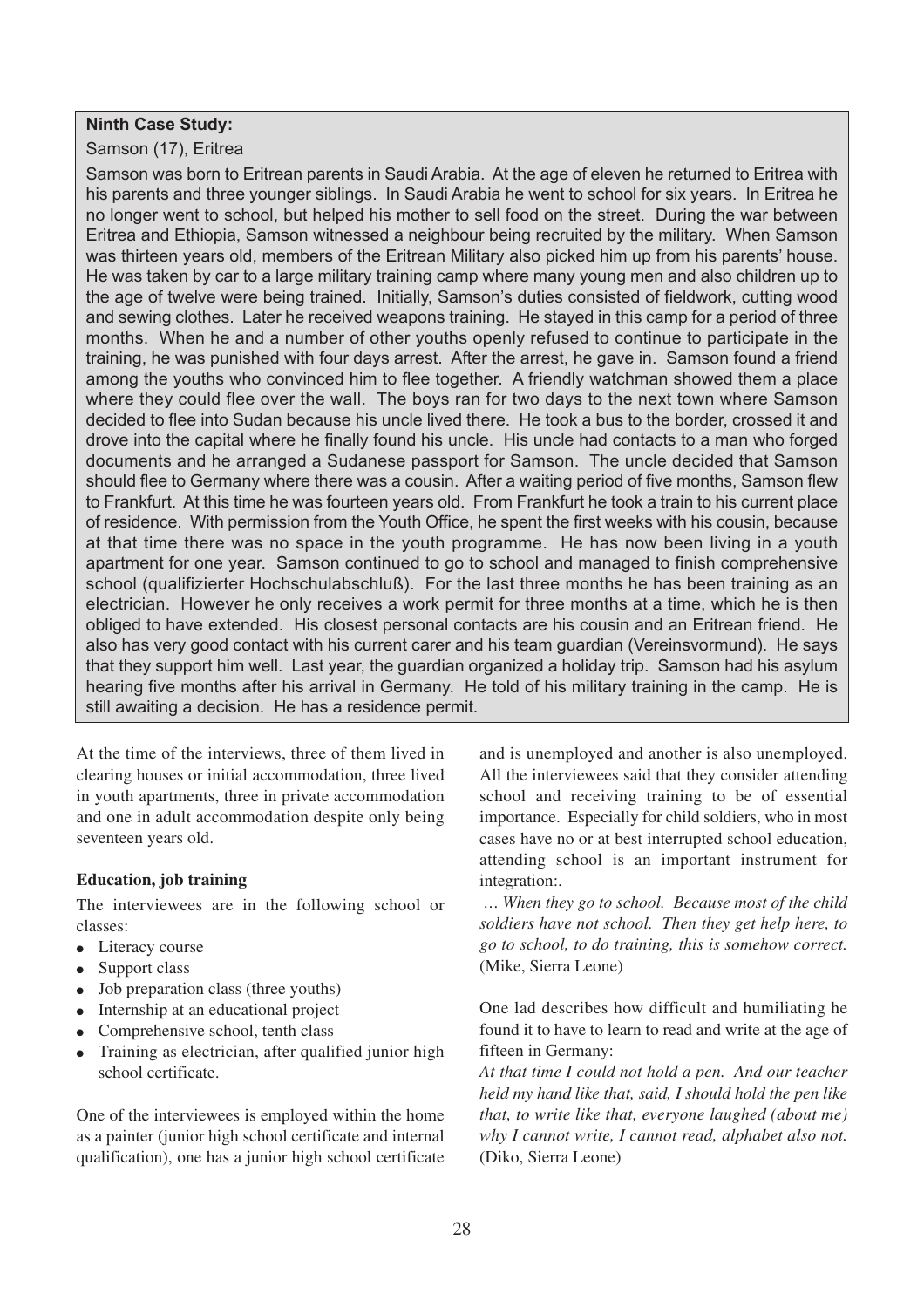The personal support of the teacher is important for the interviewees:

*My teacher is very nice. Because my German is not so good and I have problems with articles. And he will come and explain me the way I will understand.* (Daniel, Sierra Leone)

A high degree of commitment and a certain level of prior education are required of the youth in order to manage the regular German school system. Many youths only manage to find a place in special needs or apprenticeship classes.

The youths require a work permit for support measures such as internships or apprenticeships. Whether this will be granted and under what criteria, depends on the relevant Foreigners Office and Labour Office:

*And they have already requested (for an internship). We have already gone to the Labour Office, but I did not yet receive work permit.* (Diko, Sierra Leone)

One lad speaks of his anxiety that his work permit could be withdrawn again and that he would have to terminate his education:

*In order not to get problem with this work permit. I have a friend … who also had this problem a year ago, when they did not want to give the work permit. Then he had to terminate his training, but his boss allowed him to continue to work nevertheless.* (Samson, Eritrea)

It is extremely difficult to find a job after school or training. The interviewees are discouraged. This situation severely affects their emotional well-being: *I cannot go on any more. I do not know any more what I should do. It is difficult to find work today as unskilled.* (Antonio, Angola)

#### **Social interaction**

The participation of former child soldiers in society depends primarily on the above-mentioned integration possibilities, but also on the ambition of the youngsters themselves to organize their lives within this framework. While some of them describe themselves as orientation-less and passive (see above), others look for possibilities for action for themselves. Carers and guardians can make an important contribution by identifying and reinforcing the abilities of the youngsters. Nevertheless, one questions whether they still have the capability to act or whether it has been destroyed by the traumatisation:

*My mother always says: "When you go to a strange apartment as visitor, you are not allowed to touch anything." That's how I thought as well in Germany. We have thought, our freedom is gone, then (when we arrived). And Mr. S. says: "It is not like that in Germany."* (Mala, Sri Lanka)

The interviewees describe structured daily routines and rules which help them to organize their lives:

*A completely normal day, I go to school. After school, I come home, I go sometimes to play football or, when there is no football, I go swimming or I stay at home, do homework. Once or twice a month I go disco.* (Daniel, Sierra Leone)

*I try to stick to the rules, when they say: "You are not allowed to do this", I try not to overstep this, but I stick also to the rules. And I am very thankful for this also.* (Mussa, Senegal/Casamance)

The youths frequently express a wish for normality. They want to be as normal as the other youths around them. One of the youngsters tells how he was abused in the street as a "foreigner" and that he felt very depressed after this experience:

*… They said: "You are foreigner, shit foreigner. Why are you here?" When I (later) was in my room, I thought: Why am I here, why have they said this? I have big worries. Then I could not sleep. I am a dark person here. I look so different than you.* (Mala, Sri Lanka)

Another lad tells of experiencing that he can be integrated while "being different":

*All people know me. I am the only black … In my class Germany, Russia, Poland, all were my friend. Now sometimes they come to visit me. Sometimes Saturday, Friday, we meet together and go disco.* (Hassan, Sierra Leone)

Through school, training and jobs – and also sports – contact with German society is established:

*With the German family during my training I met many people. I was there in a private apartment. This was good. They have asked: "How long are you here in Germany? Have you seen your parents?"* (Mala, Sri Lanka)

Additional contact is established through relationships with girls. However, the cultural differences often become very apparent in these relationships:

*I had a German girlfriend for a long time. I wanted to get married. Now we are no longer together. We*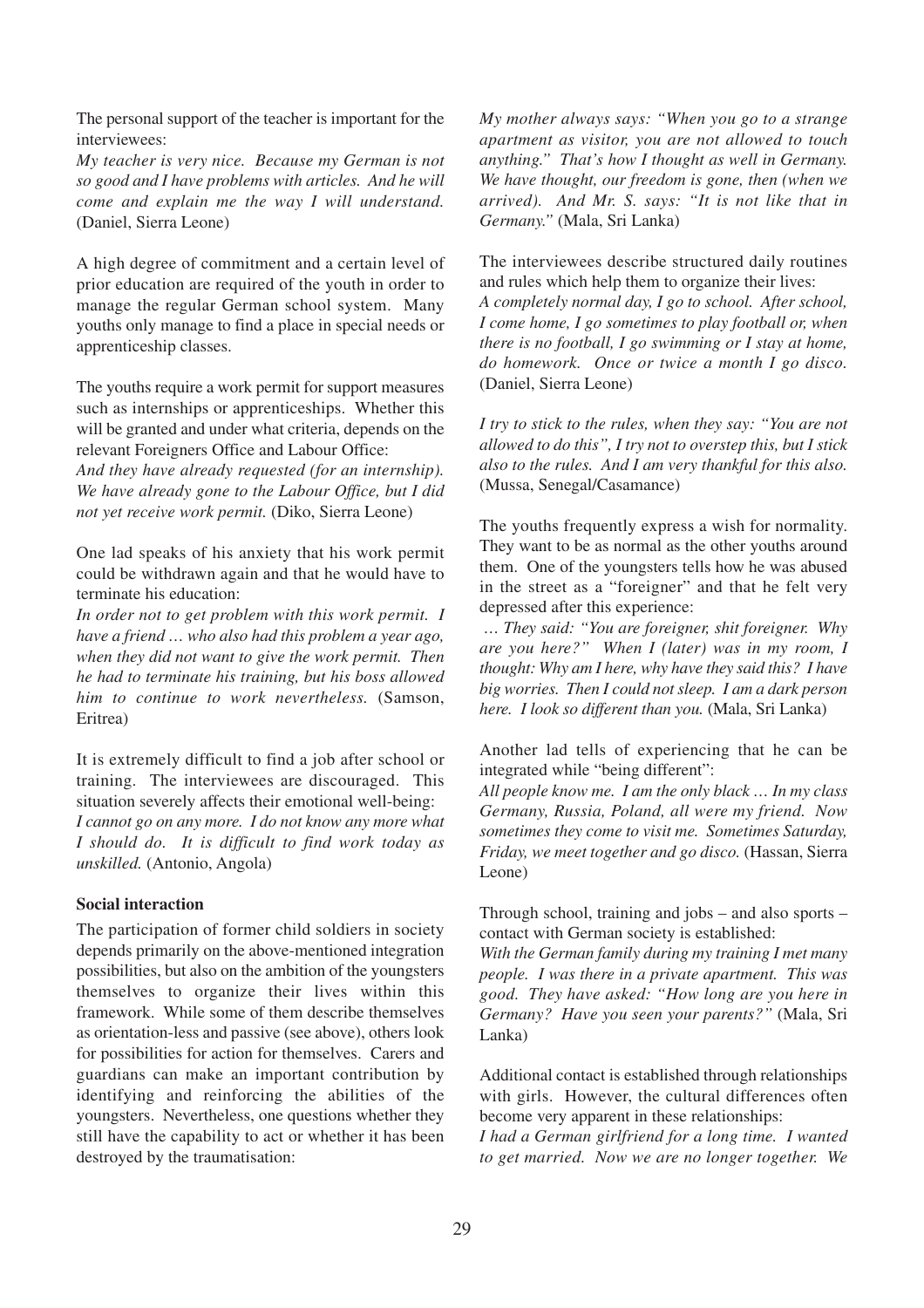*have separated, because she only wanted to have fun with me. I don't like that. I wanted a sensible good relationship.* (Mala, Sri Lanka)

#### **Exile and life plans**

The interviewees describe their lives in Germany as free and at the same time not free. Because both family structures and military hierarchies are dissolved, they are not subjected to any social control: *In my country … we are Moslem. The parents are not accepting for go disco. When I go with girls … but here in Germany, this is no problem. … I feel a bit freer than in my country. In my country we are tied.* (Daniel, Sierra Leone)

*It's important that one cannot force me here to do something.* (Samson, Eritrea)

At the same time, life in Germany is described as a "prison" due to the limitations which result from the residence status (see above). One interviewee does not see any possibility for initiative in Germany:

*To offer a perspective, to become someone in the future, and not to come here, simply as a place to sleep and give something to eat. That is not everything. Everybody has to live up to his abilities, to know what I can do and what I can reach.* (Antonio, Angola)

The only way to circumvent these limitations personally, lies in marriage to a German citizen: *The only possibility is, for example with some German*

*or an Afghan that has a German passport to get married. … This is the only possibility that I can stay here.* (Hamed, Afghanistan)

Some of the interviewees follow a more or less clearly defined goal:

*I think always my goal. I have to reach this, then I have to do this so.* (Mala, Sri Lanka)

One interviewee suggests there should be a differentiation made between non-Germans, who

#### **Tenth Case Study**:

#### Hamed (18), Afghanistan

Hamed lived with his father in a town in Afghanistan, his mother was already dead. He was fifteen years old and attended the 8<sup>th</sup> school class. Together with a group of pupils, he criticized the onesided curriculum, which consisted almost entirely of religious subjects. Subsequently he was mistreated by the school director and then by some members of the Taliban. They hit him for hours with ropes and weapons. As Hamed was the youngest of three brothers and the oldest brother was in the army, he feared being forcibly recruited, a common practice of the Taliban. For this reason, his brother and his uncle took him to a neighbouring village a few days after the mistreatment by the Taliban. The uncle and the brother collected money, altogether six to seven thousand dollars, to pay the human traffickers who were supposed to organize and carry out Hamed's escape. First he was taken to Iran where he waited for his papers. Then, he flew to Frankfurt together with a human trafficker (Schlepper). When he entered Germany, Hamed was 15 years old. He took a taxi to his current place of residence. During his escape, his father was shot in the street in Afghanistan. On his first visit to the Foreigners Office, the competent desk officer did not believe his alleged age. He was presumed to be older and referred to the Central Reception Office (Zentrale Annahmestelle). He lived there for two months and wrote letters to several officers telling them his life story. Finally, the Foreigners Office accepted his age only to inform him shortly afterwards that his age had been changed to sixteen. Hamed then organized an Afghan passport for himself that was not recognized by the Foreigners Office. He was accused of document forgery. Only after his lawyer had presented a birth certificate for him was his age corrected down to 15 again. Hamed describes the treatment of the Foreigners Office as degrading and lacking in respect. His closest contact is an acquaintance, whom he met through the organization where he lives. He describes her as his grandmother. When the US entered Afghanistan in 2001, Hamed's psychological condition altered. He became aggressive, lacked concentration and frequently had nightmares. Upon advice of the woman that he calls his grandmother, he started a therapy although he is not yet clear about its aim. Hamed is attending a school (Realschule) and is close to finishing it. His plans are to subsequently try the baccalaureate (Fachabitur). Hamed is very ambitious. In his free time, he acts and also contributes to an Afghan school paper. His asylum application was rejected; he possesses toleration status.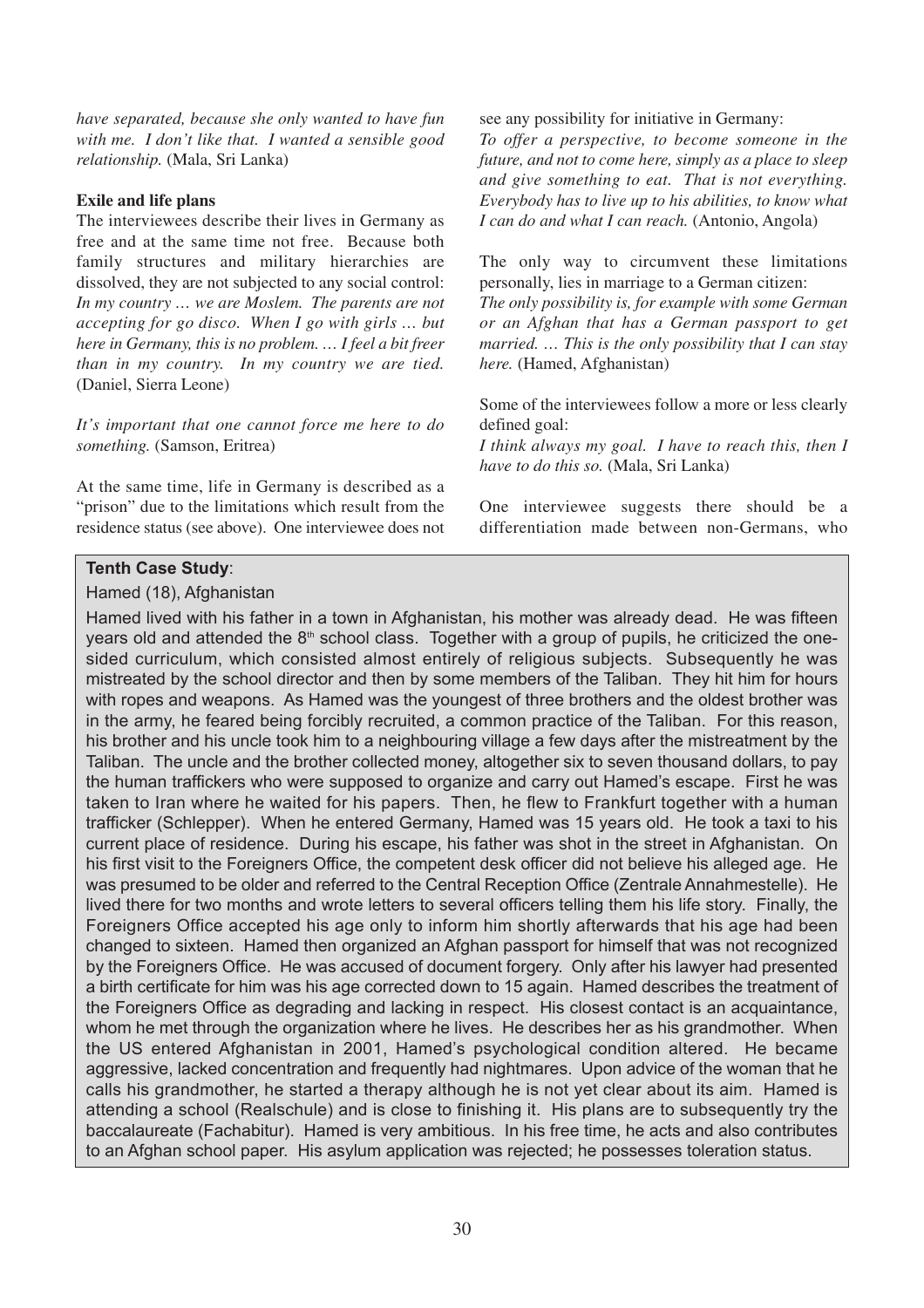#### **Eleventh Case Study:**

Dost (15), Afghanistan

Dost lived with his family in a small village in Eastern Afghanistan. He did not go to school and undertook small jobs at home. At the age of fifteen, a Talib visited his father and requested that his son should be sent to fight the American Forces. At about the same time, a group consisting of four Afghans and an American tried to recruit him for the Afghan troops that supported the American troops. Out of fear of forced recruitment, his father sent Dost to Pakistan. A man took him across the border with a car. His father paid between ten and fifteen thousand dollars for his escape. Dost stayed fifteen days in Pakistan where the man provided him with a passport. He flew to Germany with one stopover. When Dost entered Germany, he was fifteen years old. Today he lives in a clearing place (Clearing-Stelle) in a town where his older brother also has been living these last three years. Dost has a team guardian (Vereinsvormund). During the asylum hearing, Dost presented his flight reasons, namely the threat of forced recruitment. Currently he possesses a border crossing certification.

follow a goal, who comply with the German principles of effort (Leistungsprinzip) and those who do not want to blend in:

*They have to sometimes make a difference between youths. Those, who don't go to school, or those who go not regularly or they have to look at their results and decide accordingly. … Many are interested only in money or cars.* (Hamed, Afghanistan)

When the interviewees talk about their future, they are caught between hope and anxiety. As most of them have an insecure residence status, they fear expulsion:

*I think sometimes, maybe the police comes any moment, they say: "…You have to go back in your country." Then I know I am dead. Better that I die here, better for me than to go back to my country.* (Diko, Sierra Leone)

One interviewee describes his lack of orientation. He asks himself how he can live as a adult in these surroundings in Germany:

*I do not understand how one is a grown-up person here.* (Mala, Sri Lanka)

Another says that he no longer finds a meaning to life in Germany:

*What am I doing here? I don't do anything. I have to have a wife somehow. I have none; I have no money, rental debts. I was jobless for a time and unemployment benefit and social help was refused.* (Antonio, Angola)

Two of the interviewees cannot say anything about their ideas for their future. They know that they can only react to what is happening to them. In order to be able to deal with this feeling of dependency, they rely on their faith:

*I don't know what is happening about tomorrow. Everything can change. Maybe … tomorrow (they) just take me back. God knows everything, what is going to happen. God knows tomorrow.* (Hassan, Sierra Leone)

At the moment, one of the two wishes for: *Security, where I can live in peace. … One can wish, but in the end God decides.* (Mussa, Senegal/Casamance)

Despite these fears and worries, the others describe their wishes and hopes in very concrete terms. The basis for a better future is a secure residence status: *When I have a decent visa, I can start immediately for example my education, or for example go … to Kassel … to Frankfurt or travel abroad.* (Hamed, Afghanistan)

Then they would be "completely normal people": *… become completely normal person, live and travel.* (Hamed, Afghanistan)

*… that one day I have a fixed work contract, then some day I have my own apartment, some day I have a wife at home and my child. Or some day I have German passport or unlimited.* (Mike, Sierra Leone)

*I also want to go one time on holiday with friends.* (Samson, Eritrea)

Only one of the interviewees considers the situation in his home country. He however reaches a discouraging conclusion:

*I will, some day, go back. My father has a bakery; this is the only thing … that is left from my family. I do not know if it still intact or I would need to rebuild and I also have no money. How should I do this without money?* (Antonio, Angola)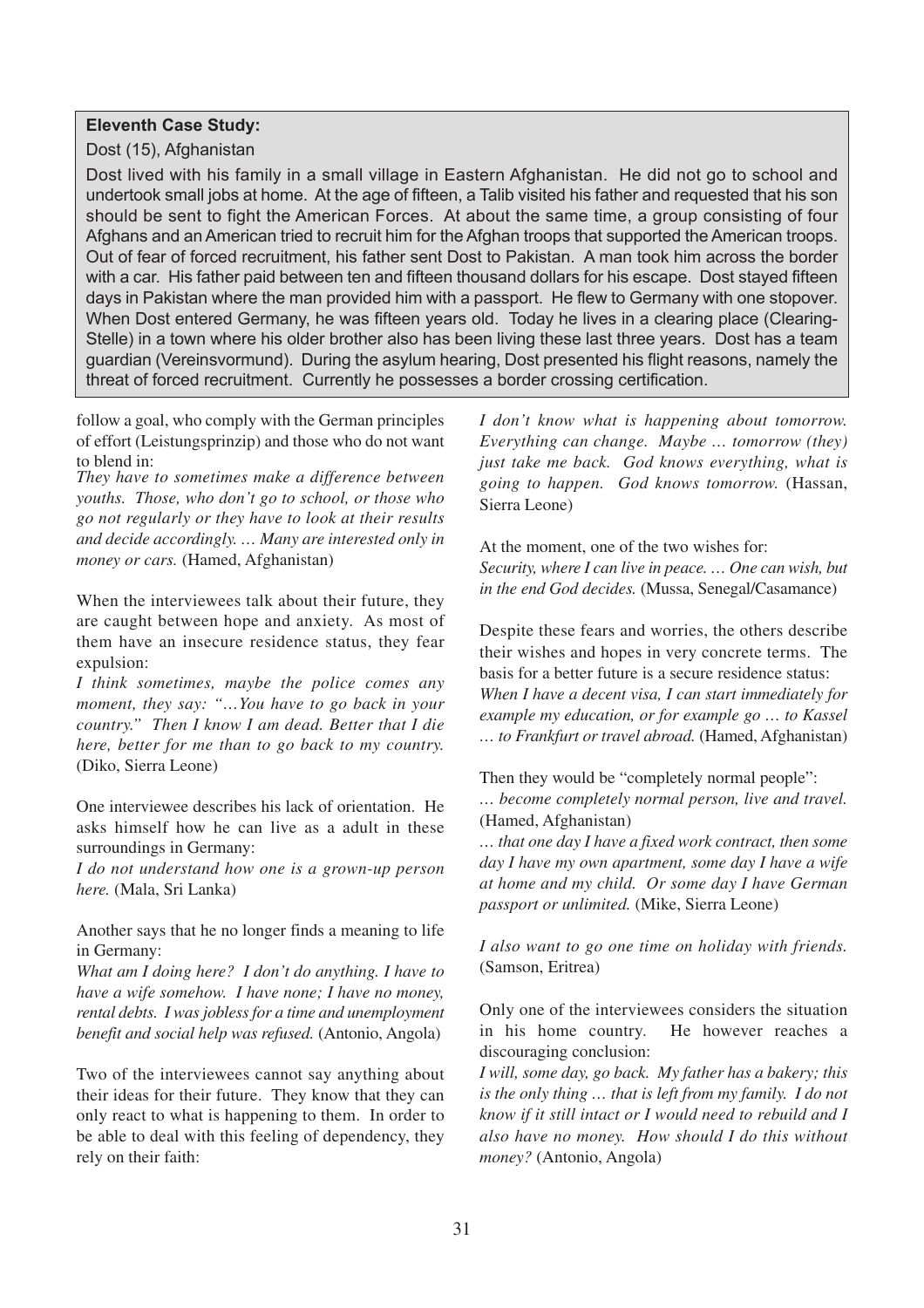## 5. Conclusion and Recommendations

**The situation of child soldiers and the consequences** For the majority of former child soldiers, the most significant consequence is the separation from their families. This separation normally takes place in violent circumstances and is often combined with the murder of family members. This happens mostly at an age and phase of life in which the children and young people urgently need the help and care that family life offers. The former child soldiers mourn the loss of their childhood and the fact that they have been deprived of the possibility of school education. This means the loss of every perspective outside of the armed groups.

The consequences of armed deployments are traumata, injuries and often the death of the children and youths. Their duties range from menial jobs to fighting, which was the case with the overwhelming majority of the interviewees. The children and youths were enslaved and their will was broken through subordination measures, punishments and the distribution of alcohol and drugs. If they are captured, they are often also subjected to severe mistreatment. In addition to the violent loss of their family, the children and youths experience a number of additional traumatizing experiences during the fighting, through their own activities and through severe physical injuries. As victims they become perpetrators.

#### **Psychosocial Care**

If child soldiers succeed in escaping from their units and from their home country to exile in Germany, the period after entry constitutes a phase of particular vulnerability. According to Keilson<sup>17</sup>, there is a danger of re-traumatization in this phase. This is why, for the benefit of the youths, it is of primary importance to provide them, without delay, with a space in which they can find calm. The requirements for this are a well- functioning cooperation between the Youth Office, initial and follow-up accommodation and guardian. While only a few youths have described the role of the Youth Office as "positively leading", the expert explains how she, as constant contact person, pushes for and implements the necessary measures of taking into care, follow-up accommodation, establishment of guardianship and determination of therapy needs.

Society and private guardians, as well as the competent carers, have usually established close relationships with the former child soldiers. The carers support them in their everyday life and provide orientation in a new environment. They facilitate integration through integrative measures and are often "older mentors" for the youths. Through good knowledge of the Youth Welfare Act (KJHG) and the foreigners and asylum law, they often succeed in making use of legal leeway for the benefit of the children and youth.

Most of the former child soldiers suffer from symptoms which are summarized as post-traumatic stress disorder. Some of them have entered therapeutic counselling or treatment with a resident therapist or at therapy centres. However the requirement for therapy is that the youth is emotionally and socially stabilized. The children and youths often do not appreciate the meaning and success of the therapy. In most cases, the carers, the Youth Office or the guardian initiates these measures and the youths agree to them, in the hope of an improvement in their emotional well-being. During the therapy, a close contact between therapist, carers and the guardian is important. Some therapists are critical that contact is limited to the assistance plan meetings and that the counselling possibilities are not sufficiently used.

Social participation of former child soldiers depends on the social integration offered by school or job training and a free choice of place of residence. On the other hand, it depends on the possibilities of the individual child or youth to act within this framework. A precondition for this is an assumption that the ability to act has not been destroyed by traumatization.

The perspective of former child soldiers is characterized by hopes for a life in Germany with "normal" social participation at the same time as fearing expulsion and the resulting loss of orientation.

<sup>&</sup>lt;sup>17</sup> Keilson H.: Sequentielle Traumatisierung bei Kindern. A clinical description and quantifying statistical study of the fates of jewish war orphans in the

Netherlands. Stuttgart 1979.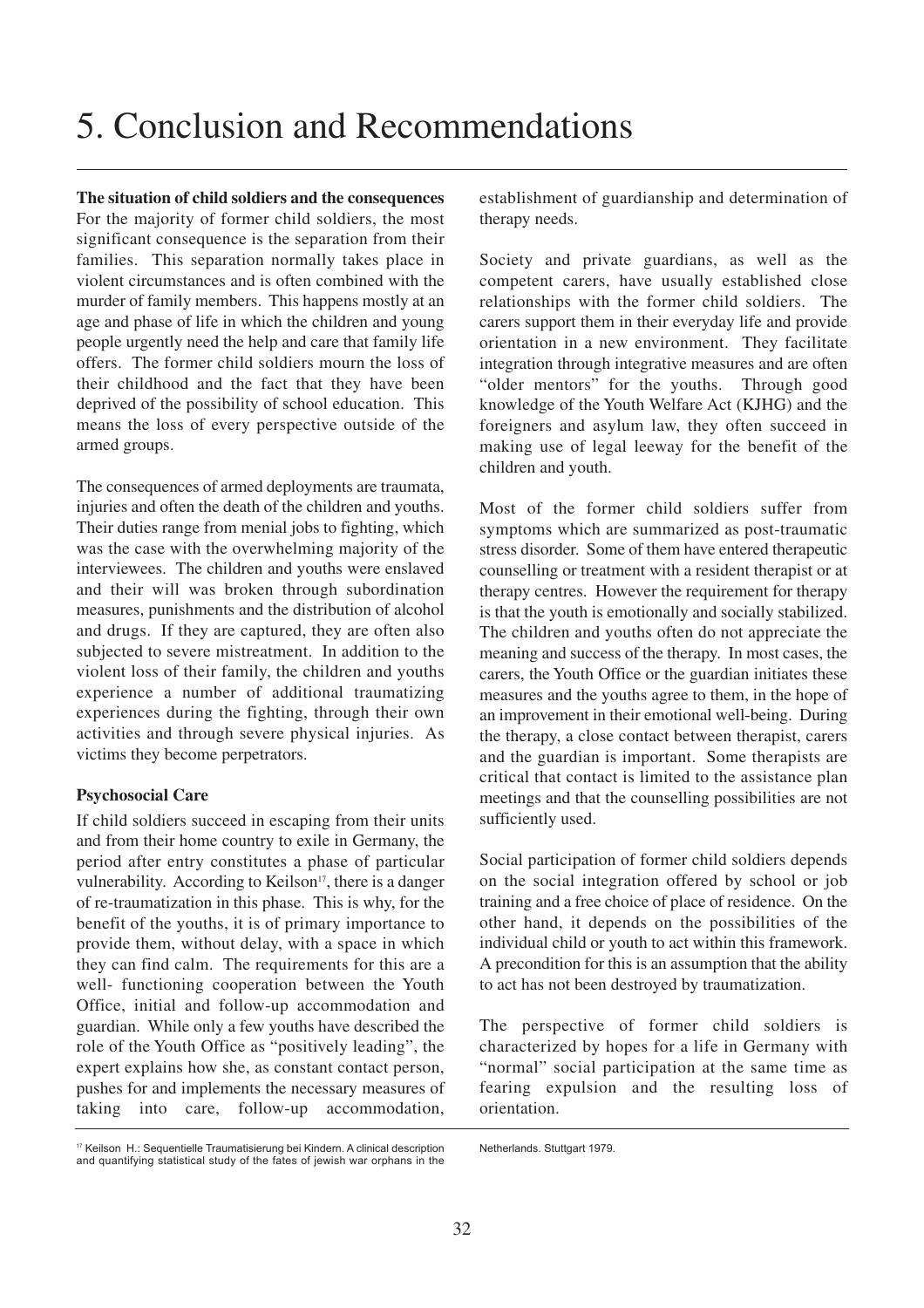This study highlights the severe problem with which former child soldiers, who have fled to Germany, are confronted. It identifies the urgent need for action in a number of areas. These are given in general terms so as to be applicable more broadly than the German context.

#### **Recognition of child-specific flight reasons in the asylum procedure**

- Child-specific flight- and asylum reasons need to be recognized.
- Refugees who are persecuted by non-state actors also need to be granted asylum.

#### **Clearing procedure, accommodation and care, abolition of the sixteen year barrier**

- A child-adequate hearing and asylum procedure needs to be developed, which aims to benefit the child. Minor refugees should be given a residence permit for the duration of this clearing procedure.
- Former child soldiers should be cared for according to the standards applicable to children, even if they are older than sixteen.

#### **Legal ability of minors**

- The age at which minors can act for themselves in the foreigners and asylum procedure law should be raised to eighteen years in accordance with the UN Convention on the rights of the child.
- Former child soldiers over the age of sixteen should not be housed in joint accommodation with adults.

● A guardianship in the form of a private or society guardian should be established for all unaccompanied minor refugees.

#### **Prohibition to work and receive training**

● In order to facilitate social integration, the prohibition of working for unaccompanied minor refugees who are old enough to work should be lifted and access to school and training should be made possible.

#### **Medical, psychosocial and therapeutic care**

- Traumatized former child soldiers should be granted unlimited access to medical and therapeutic care. This should not be hindered by asylum legal regulations.
- The training of teachers, carers, guardians and employees of any Government offices dealing with refugee children is urgently required to deal with traumatized former child soldiers.

In general, these demands are valid for all unaccompanied minor refugees, regardless of whether they are former child soldiers or not. However, former child soldiers require particular attention, as they are often not capable of talking about their past owing to the injuries that they have suffered. This fact requires a particularly sensitive approach with a view to the "best interests of the child" from the authorities, the guardians and the carers of child soldiers.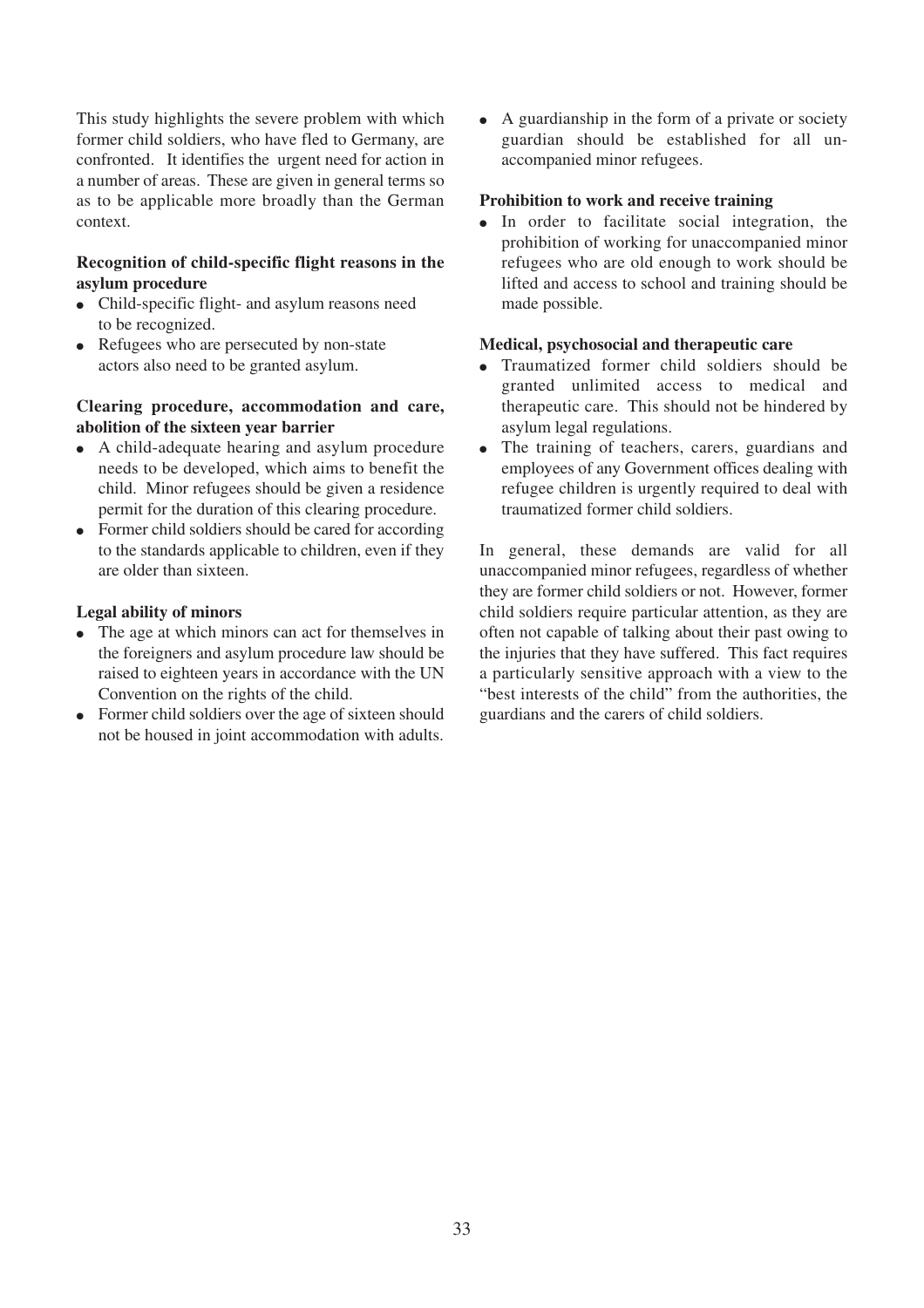#### **Methods of investigation**

The problem-centred interview, Andreas Witzel<sup>18</sup> (2000), is used as a special form of the qualitative interview to investigate the "lifve situation of former child soldiers who fled to Germany". This method views the interviewee as an expert of his or her orientation and actions. Following the "individualization thesis" (among others, Beck<sup>19</sup> 1986), individuals relinquish old bonds (casts, classes etc.) and have to face up to new institutional dependencies. With this, the possibility disappears of explaining the results of actions as directly caused by social barriers, selection mechanisms and the socially uneven distribution of resources.

Upon their arrival in Germany, the interviewed persons, who are socialised in societies with very close social ties, enter into a situation of extreme individualised social structures. The longer they stay in Germany, the more they are confronted with, on the one hand, the challenge of finding their way through a variety of choices and possible actions and on the other hand, a close net of restrictions and barriers determined by the foreigners and asylum laws. Once taken out of their old collective relationships, they are forced to take responsibility for their actions as child soldiers both to themselves and to their surroundings. For this, a certain degree of self-reflection is necessary.

A treatment, that seeks to balance the presumed opposition of guided theory and openness by combining induction and deduction with the possibility of modification of my theoretic concept is a theory generating procedure.

The interviewed person structures the importance of the social reality. In order to get the largest amount of data, gathering of data is carried out using four techniques: the information that serves as a kind of social background for the interpretation of the subsequent information is gathered in a short questionnaire. The guidelines were developed from pre-considerations about the problem area. This questionnaire also serves as a memory aid and orientation framework during the interview. The entire problem-centred interview is recorded on two mini-disks and transcribed. Finally, if possible, a postscript is prepared after the interview in which information is recorded about conversations before and after the end of the interview, the framework conditions and non-verbal reactions of the interviewed person.

#### **Interview partners**

The interviewees were, as far as possible, selected from different provinces. It was possible to establish contacts to affected youth through members of the *Bundesfachverband unbegleiteter minderjähriger Flüchtlinge* e.V., as well as through recommendations. These were possible through carers, guardianship societies and a council office. The interviewed persons are exclusively male. It was not possible to interview girls, because they are, in most cases, particularly seriously traumatised due to their double burden as child soldiers and as victims of sexual abuse. They do not want to tell their story.

It should be noted, that the interviewed youth were in a psychologically stable state such that they could manage to endure an interview on this topic. Many former child soldiers currently in a therapy did not feel capable of this. A selection criterion for interviewees was the fact, that the former childsoldiers had entered Germany as under-age minor refugees. Aimé was a child soldier, but he was already eighteen years old at the time of his entry to Germany. For this reason, his testimony about his living conditions as a child soldier was included into the analysis, but not that of his experiences in Germany. The oldest interviewed person was twentynine years old. He also entered Germany as an unaccompanied minor. The interviews lasted between 45 minutes and two and a half hours and were conducted in the places of residence, in most cases the apartments of the youths. Interpreters translated three interviews; the other interviews were conducted, upon request of the youth, with the interviewer alone and in German or English. Here, the language barrier becomes apparent. In a translated interview, the interpreter has the opportunity to interpret or summarize what was said, while in some cases, the insufficient language knowledge hampers the

<sup>18</sup> Witzel, A.: Das problemzentrierte Interview. *In Jüttemann,G. (ed): Qualitative Forschung in der Psychologie. Grundfragen, Verfahrensweisen, Anwendungsfelder*. Heidelberg 1989.

<sup>19</sup> Beck, U.: Risikogesellschaft. Auf dem Weg in eine andere Moderne. Frankfurt/M 1986.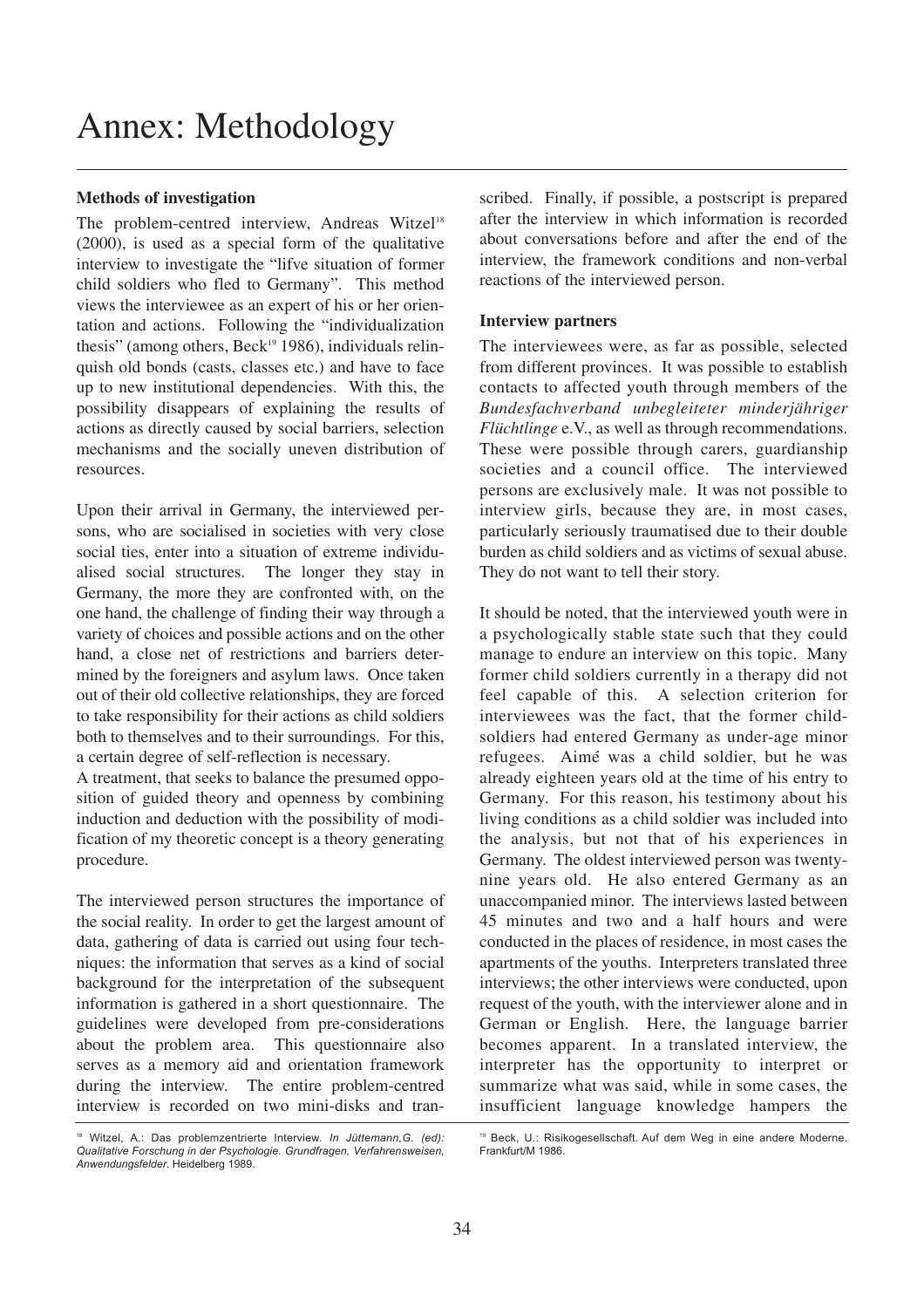communication between the interviewer and the interviewed person.

The cultural barrier is an additional problem. Facts were presented in a more neutral way out of politeness, and often there was a desire not to say anything "bad" about the host country. All interviewed persons were assured anonymity. Sometimes the interviews went to the limits of what the interviewed person could take. One youth had a breakdown shortly after the interview and had to be treated in a psychiatric clinic. The therapist was unable to determine whether this breakdown was linked to the interview and the resulting relived memories. One interview had to be interrupted and resumed at a later day because it went beyond the limits of what the interviewed person could take.

#### **Goal of the investigation**

The present qualitative investigation consisting of the guide-lined interviews with former child soldiers and experts, which in turn represent the juridical, political and psycho-social framework aims – on the basis of the analysis of literature as pointed out in part I - to give more clarity about the living conditions of former child soldiers regarding the areas of recruitment, flight and exile. For the area "exile", a framework is presumed which consists of juridical, political and psychosocial conditions and which determines the living conditions of the former child soldiers. Representatives of these areas describe these frameworks in expert interviews. The aim of this investigation is, therefore, to gain profound knowledge about:

- the experiences of child soldiers,
- the living conditions of the former child soldiers in Germany,
- the psychological condition, namely the traumatization of former child soldiers,
- the asylum law treatment of former child soldiers, and
- the juridical, political and psychosocial framework conditions.

#### **Duration of the investigation**

The interviews were conducted between November 2002 and May 2003. The investigation was concluded with a report on 15 July 2003.

#### **Investigation materials**

Two different guidelines were developed as material to gather data: Guideline I for the interviews with former child soldiers and Guideline II for the experts according to the institution which was represented by the experts. The guidelines were developed after an extensive analysis of the literature and they contain research themes. In an ideal case, the guideline accompanies the communication process as a kind of background paper with which the scientist can control how much the different elements are taken into account during the course of the interview.

#### Guideline I:

Areas of experience as former child soldier: recruitment, traumatizing experiences, destiny of the family, flight history, aspirations regarding the exile country, areas of experience as former child soldiers in the German society: treatment, self-image – alien image, integration, persons of close contact, asylum procedure, resident status, possibilities to act, traumatization, healing, perspective.

Guideline II (example guardianship society)

Function in the institution; Guardianship: Task / Implementation, Framework conditions established by foreigners and asylum law and political conditions, scope for action, quality of work, problems, experiences with former child soldiers, first contact, psychological situation, establishment of relation, conduct of relation, pedagogical / therapeutic needs, therapy: possibilities and problems, co-operation with other institutions of youth care, demands for adequate care.

The interviewed persons could respond freely to all questions and could determine the conduct of the interview themselves. The interviewed persons could ask questions and the researchers could ask follow-up questions. Before the guide-lined interview with former child soldiers was conducted, a short questionnaire was used with the aim of - on the one hand - facilitating the start of the conversation and – on the other hand – to establish some social data (age, school, education etc.).

As the interviews were only conducted with male youths, this study cannot draw any conclusions about "Gender issues".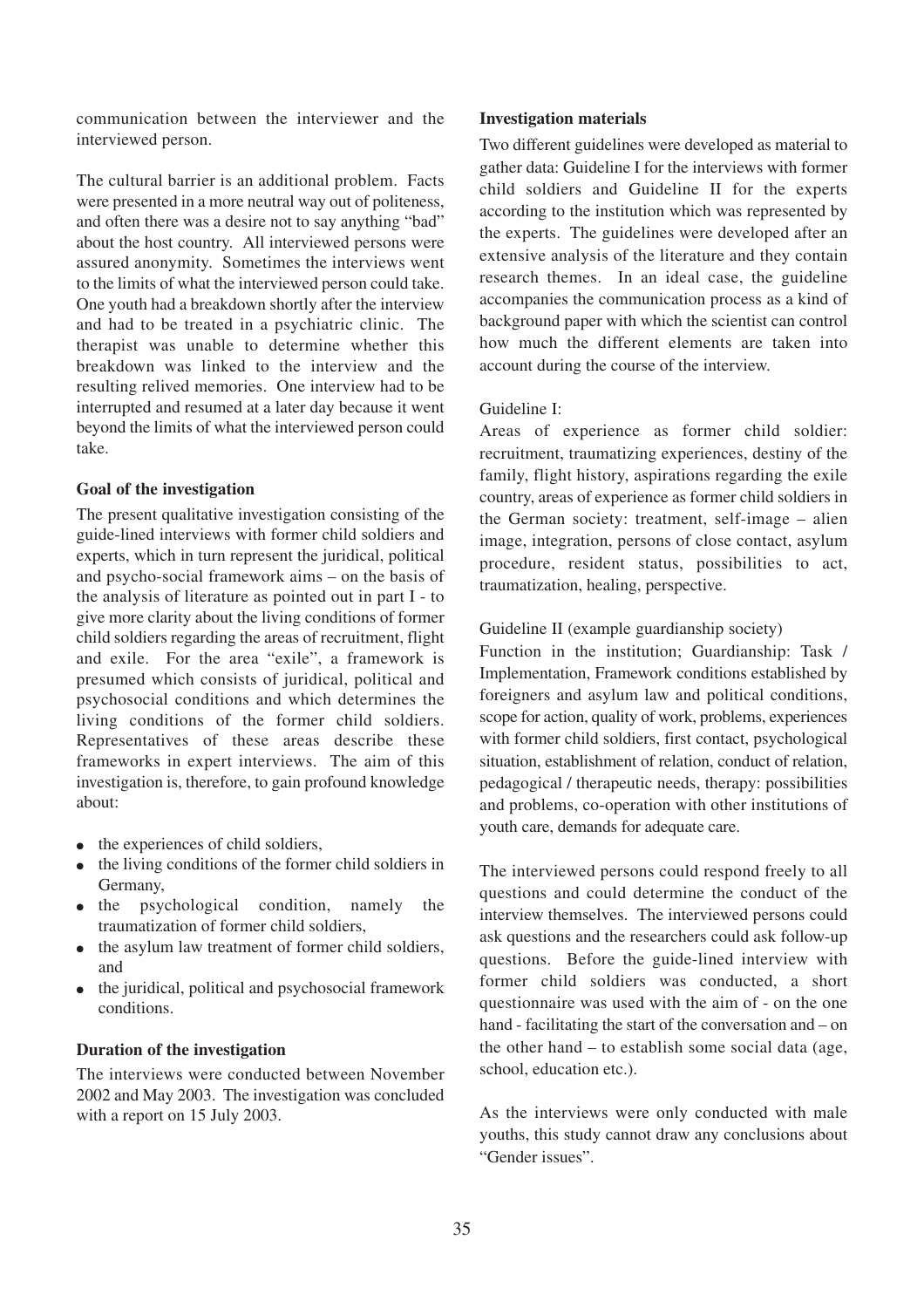### **Bibliography**

#### *Ahmad, Salah / Rudolph, Eva:*

Traumatisierung. In: Woge e. V. / Institut für soziale Arbeit e. V. (Hrsg): Handbuch der sozialen Arbeit mit Kinderflüchtlingen. Münster 1999, S. 581–588

#### *Angenendt, Steffen:*

Studie zur Umsetzung der Standards des Statement of good Practice in Deutschland, Berlin 2000

#### *Brand, Brigitte:*

Ohne Netz und doppelten Boden. Kinder auf der Flucht. In: Petersen, Elisabeth: Kinder auf der Flucht. Vertrieben, entwurzelt, unerwünscht – Kinderflüchtlinge in Deutschland. Reinbek bei Hamburg 1993, S. 1339–1149

*Brett, Rachel / McCallin, Margaret:* Kinder – die unsichtbaren Soldaten, Book on Demand, ISBN 3-8311-2641, 2001

#### *Grünhagen, Freya / Schubert, Frank:* Kindersoldaten in Afrika. Uganda und Mosambik in den 1980er Jahren. In: Dahlmann, Dittmar (Hrsg.): Kinder und Jugendliche in Krieg und Revolution. Paderborn 2000, S. 203–224

#### *Hänlein, Rüdiger / Korring, Karoline /*

*Schwerdtfeger, Sebastian:* Soziale Arbeit zwischen Welten. In: Woge e. V. / Institut für soziale Arbeit e.V. (Hrsg): Handbuch der sozialen Arbeit mit Kinderflüchtlingen. Münster 1999, S. 14–35

#### *Heiber, Florentine:*

Junge Flüchtlinge in Deutschland – Aufnahmebedingungen und Lebenssituation. In: Bundesarbeitsgemeinschaft Jugendsozialarbeit (Hg.): Jugend – Beruf – Gesellschaft. Flucht nach vorn. Lebenssituation junger Flüchtlinge – Herausforderung an die Jugendsozialarbeit, Bonn 1999, S. 4–8

#### *Huber, Bertold:* Gesetzliche Grundlagen. In: Woge e. V. / Institut für soziale Arbeit e. V. (Hrsg): Handbuch der sozialen Arbeit mit Kinderflüchtlingen. Münster 1999, S. 223–246

#### *Jordan, Silke:*

FluchtKinder. Allein in Deutschland. Zur Situation und pädagogischen Betreuung unbegleiteter minderjähriger Flüchtlinge, Karlsruhe 2000

#### *Junior, Boia Efraime:*

Kindheit und Jugend in den Herkunftsländern - Kindersoldaten. In: Woge e. V. / Institut für soziale Arbeit e. V. (Hrsg): Handbuch der sozialen Arbeit mit Kinderflüchtlingen. Münster 1999. S. 46–51

#### *Kauffmann, Heiko:*

Kinderflüchtlinge in der Bundesrepublik Deutschland. In: Woge e. V. / Institut für soziale Arbeit e. V. (Hrsg): Handbuch der sozialen Arbeit mit Kinderflüchtlingen. Münster 1999, S. 187–197

#### *Kauffmann, Heiko:*

Flüchtlingskinder in Deutschland. Eine Bilanz der deutschen Politik nach sechs Jahren Kinderrechtskonvention. In: Bundesarbeitsgemeinschaft Jugendsozialarbeit (Hg.): Jugend – Beruf – Gesellschaft. Flucht nach vorn. Lebenssituation junger Flüchtlinge – Herausforderung an die Jugendsozialarbeit, Bonn 1999, S. 46–51

*Köhn, Heike:*

Kinderflüchtlinge finden bei uns wenig Schutz. In: Der Überblick, 4 / 98, S. 60f.

#### *Kopp, Werner:*

Ankommen in der Fremde – Praxisbericht. In: Bundesarbeitsgemeinschaft Jugendsozialarbeit (Hg.): Jugend – Beruf – Gesellschaft. Flucht nach vorn. Lebenssituation junger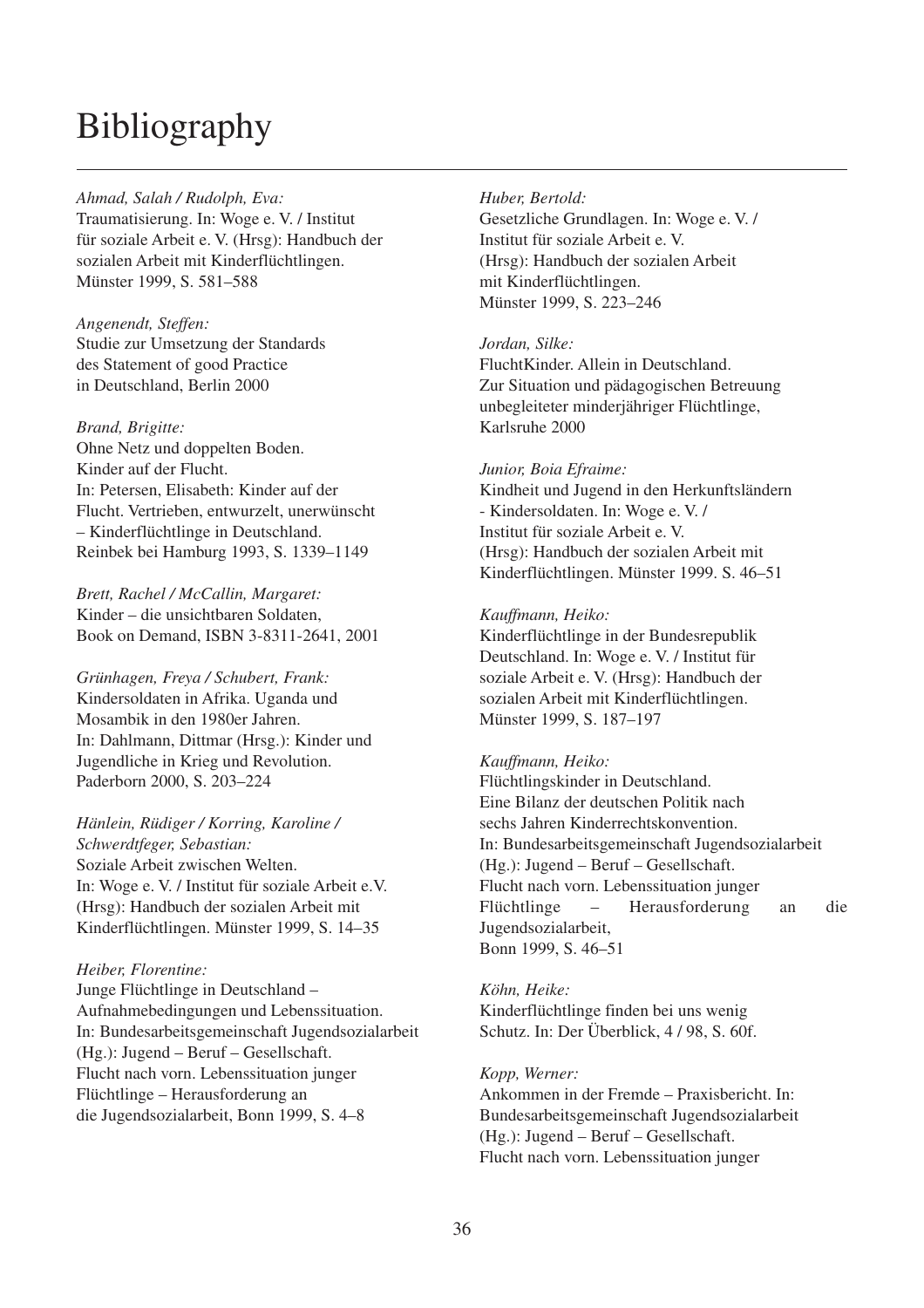Flüchtlinge – Herausforderung an die Jugendsozialarbeit, Bonn 1999, S. 9–11

*Lindorfer, Simone:*

Wenn die Welt keine Sicherheit mehr bietet. In: Cultur Cooperation e.V. (Hg.): Kinder als Opfer von Krieg und Verfolgung. Dokumentation zur Ausstellung: »Ich habe den Krieg gezeichnet«. Hamburg. S. 17–20

*Lock, Peter:* Vom Wandel bewaffneter Konflikte. Kinder und Gewehre. In: Cultur Cooperation e.V. (Hg.): Kinder als Opfer von Krieg und Verfolgung. Dokumentation zur Ausstellung: »Ich habe den Krieg gezeichnet«. Hamburg. S. 7–12

*Mittermaier, Karl:* Kinder als Soldaten. Thaur – Wien – München 1999

*Münkler, Herfried:* Die neuen Kriege. Reinbek bei Hamburg 2002

*National Coalition für die Umsetzung der UN-Kinderrechtskonvention in Deutschland:* Kinderrechte sind Menschenrechte, Berlin 2000

*National Coalition für die Umsetzung der UN-Kinderrechtskonvention in Deutschland:* Kinder ohne Deutschen Pass – ein Leben ohne Rechte? Bonn, September 2000

*Nuscheler, Franz:* Flucht und Migration – Ursachen und Dimensionen. In: Woge e.V. / Institut für soziale Arbeit e.V. (Hrsg): Handbuch der sozialen Arbeit mit Kinderflüchtlingen. Münster 1999, S. 127–136

*Peter, Erich:* Das Recht der Kinderflüchtlinge, Karlsruhe 2001

*Petersen, Elisabeth:* Kinder auf der Flucht. Vertrieben, entwurzelt, unerwünscht – Kinderflüchtlinge in Deutschland. Reinbek bei Hamburg 1993

#### *PRO ASYL:*

Stellungnahme zum Entwurf eines Gesetzes zur Steuerung und Begrenzung der Zuwanderung und zur Regelung des Aufenthaltes und der Integration von Unionsbürgern und Ausländern, PRO ASYL (Hg.), Januar 2002

*Rothkegel, Sibylle:* Aus Heckenschützen wieder Schulkinder machen. Interview in: Der Überblick, 4/98, S. 61f.

*Save the Children:* Standards für den Umgang mit unbegleiteten Minderjährigen. Swindon 1999

*Schmid, Margit / Schmid:* Alice: I killed people. Wenn Kinder in den Krieg ziehen. Göttingen 2001

*Schmidt-Behlau, Beate:* Kinderrechte. In: Woge e. V. / Institut für soziale Arbeit e. V. (Hrsg): Handbuch der sozialen Arbeit mit Kinderflüchtlingen. Münster 1999, S. 252–2258

#### *Sobotta, Joachim:*

Wenn Träume zerplatzen … und zu Traumata werden. In: Bundesarbeitsgemeinschaft Jugendsozialarbeit (Hg.): Jugend – Beruf – Gesellschaft. Flucht nach vorn. Lebenssituation junger Flüchtlinge – Herausforderung an die Jugendsozialarbeit, Bonn 1999, S. 12–15

*Sobotta, Joachim / Karmisevic, Suncica:* DolmetscherInnen. In: Woge e. V. / Institut für soziale Arbeit e. V. (Hrsg): Handbuch der sozialen Arbeit mit Kinderflüchtlingen. Münster 1999, S. 625–630

*Separated Children in Europe Programme:* Statement of Good Practice. Genf 1999